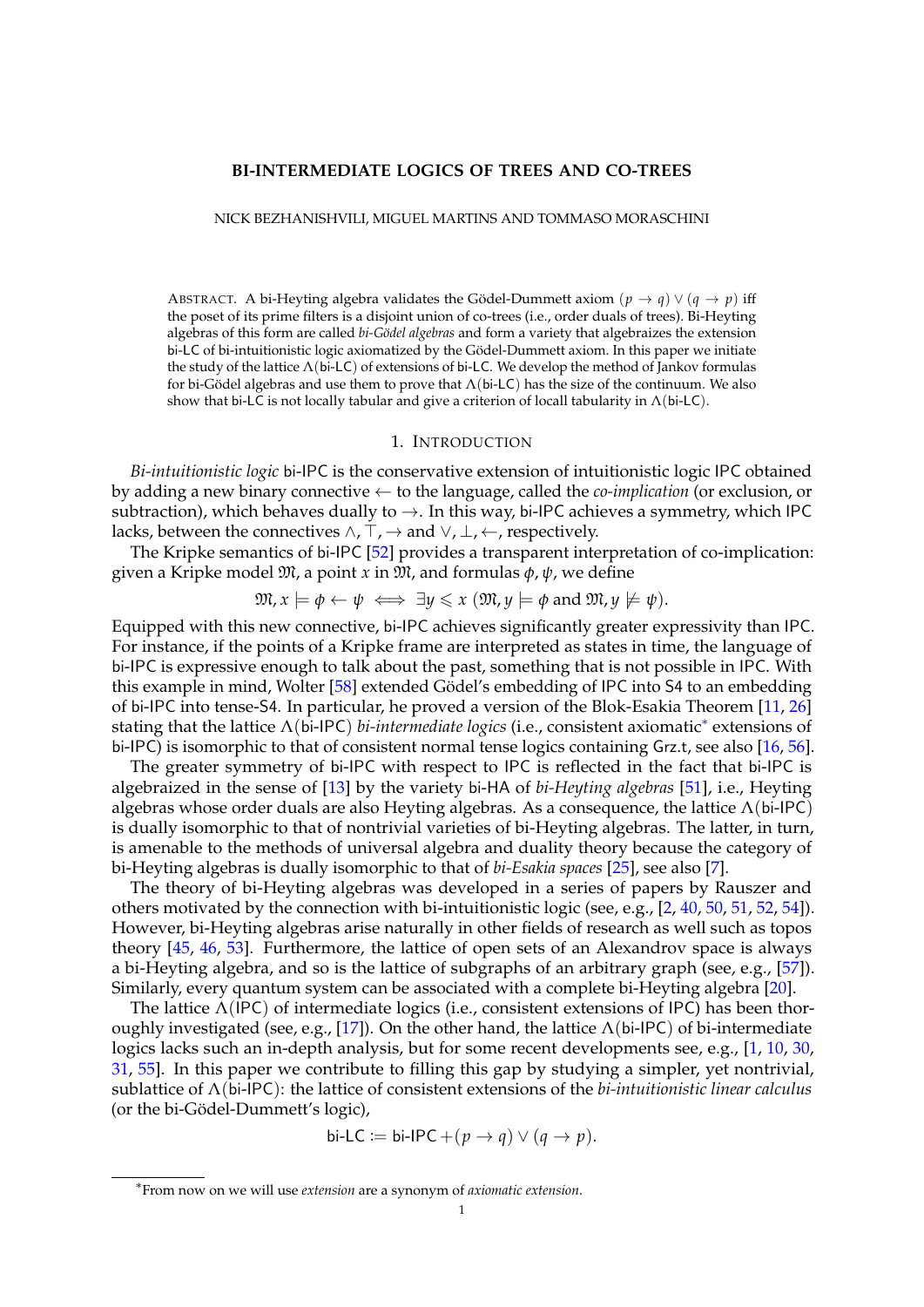Notably, the properties of  $\Lambda$ (bi-IPC) and its extensions diverge significantly from those of its intermediate counterpart, i.e., the *intuitionistic linear calculus* (or the Gödel-Dummett's logic) LC := IPC +  $(p \to q)$  ∨  $(q \to p)$  [\[21,](#page-29-12) [29\]](#page-29-13).

The choice of bi-LC as a case study was motivated by some of its properties that make it an interesting logic on its own. In particular, bi-LC is complete in the sense of Kripke semantics with respect to the class of *co-trees* (i.e., order duals of trees). Moreover, we prove that the bi-intuitionistic logic of linearly ordered Kripke frames is a proper extension of bi-LC (Theorem [4.25\)](#page-18-0). This contrasts with the case of intermediate logics, where LC is both the logic of the class of linearly ordered Kripke frames and of co-trees. Because of this, the language of bi-IPC seems more appropriate to study tree-like structures than that of IPC. Furthermore, because of the symmetric nature of bi-intuitionistic logic, our results on extensions of bi-LC can be extended in a straightforward manner to the extensions of the bi-intermediate logic of trees by replacing in what follows every formula  $\varphi$  by its dual  $\neg \varphi^{\partial}$ , where  $\varphi^{\partial}$  is the formula obtained from  $\varphi$ by replacing each occurrence of  $\wedge$ ,  $\overline{T}$ ,  $\rightarrow$  by  $\vee$ ,  $\perp$ ,  $\leftarrow$  respectively, and every algebra of Kripke frame by its order dual.

Also the logic bi-LC admits a form of a classical reductio ad absurdum (Theorem [4.1\)](#page-9-0). Recall that a deductive system  $\vdash$  is said to have a *classical inconsistency lemma* if, for every nonnegative integer *n*, there exists a finite set of formulas  $\Psi_n(p_1, \ldots, p_n)$ , which satisfies the equivalence

<span id="page-1-0"></span>(1) 
$$
\Gamma \cup \Psi_n(\varphi_1,\ldots,\varphi_n)
$$
 is inconsistent in  $\vdash \iff \Gamma \vdash \{\varphi_1,\ldots,\varphi_n\}$ ,

for all sets of formulas  $\Gamma \cup \{\alpha_1, \ldots, \alpha_n\}$  [\[49\]](#page-29-14) (see also [\[15,](#page-28-7) [44,](#page-29-15) [43\]](#page-29-16)). As expected, the only intermediate logic having a classical inconsistency lemma is CPC (with  $\Phi_n := \{\neg (p_1 \land \cdots \land p_n) \}$ *pn*)}). This contrasts with the case of bi-intermediate logics where every member of Λ(bi-LC) has a classical inconsistency lemma witnessed by

$$
\Phi_n := \{\sim \neg \sim (p_1 \land \cdots \land p_n)\},\
$$

where ¬*p* and ~*p* are shorthands for  $p \to \bot$  and  $\top \leftarrow p$  (see, e.g., [\[42,](#page-29-17) Chpt. 4]). Accordingly, logics in Λ(bi-LC) exhibit a certain balance between the classical and intuitionistic behavior of negation connectives.

The main contributions of the paper can be summarized as follows. In order to classify extensions of bi-LC, we develop theories of Jankov, subframe and canonical formulas for them. We then employ Jankov formulas to obtain a characterization of splittings in  $\Lambda$ (bi-LC) and to show that this lattice has the cardinality of the continuum (Theorems [4.11](#page-13-0) and [4.17\)](#page-16-0), cf. [\[8\]](#page-28-8). This contrasts with the case of  $\Lambda(\mathsf{LC})$  which is well known to be a chain of order type  $(\omega+1)^d$ [\[17\]](#page-29-9). Moreover, we show that canonical formulas provide a uniform axiomatization for all the extensions of bi-LC (Theorem [4.7\)](#page-12-0). Lastly, subframe formulas can be used to describe the fine structure of co-trees, by governing the embeddability of finite co-trees in arbitrary co-trees (Lemma [4.23\)](#page-17-0). Using this property of subframe formulas we prove the most challenging result of this paper, the characterization of locally tabular extensions of bi-LC. More precisely, we show that an extension *L* of bi-LC is locally tabular iff at least one of the finite co-trees in Figure [4](#page-19-0) does not embed into any model of *L* (Theorem [5.1\)](#page-18-1). As a consequence, we obtain that bi-LC is not locally tabular, which contrasts with the well-known fact that LC is locally tabular [\[33\]](#page-29-18).

### 2. PRELIMINARIES

In this section, we review the basic concepts and results that we will need throughout this paper. For a more in-depth study of bi-IPC and bi-Heyting algebras, see, e.g., [\[50,](#page-29-5) [51,](#page-29-2) [52,](#page-29-0) [42,](#page-29-17) [57\]](#page-30-4), while for universal algebra, see, e.g., [\[3,](#page-28-9) [14\]](#page-28-10). Henceforth, given  $n \in \omega$ , the notation  $i \leq n$  will always mean that  $i \in \{0, \ldots, n\}$ .

2.1. **Bi-intuitionistic propositional logic.** Given a formula *ϕ*, we write ¬*ϕ* and ∼*ϕ* as a shorthand for  $\varphi \to \bot$  and  $\top \leftarrow \varphi$ . *Bi-intuitionistic logic* bi-IPC is least set of formulas in the language ∧, ∨, →, ←, >, ⊥ (built up from a denumerable set *Prop* of variables) that contains IPC and the eight axioms below and is closed under uniform substitutions, modus ponens, and the *double negation rule* (DN for short) "from φ infer ¬ ∼φ".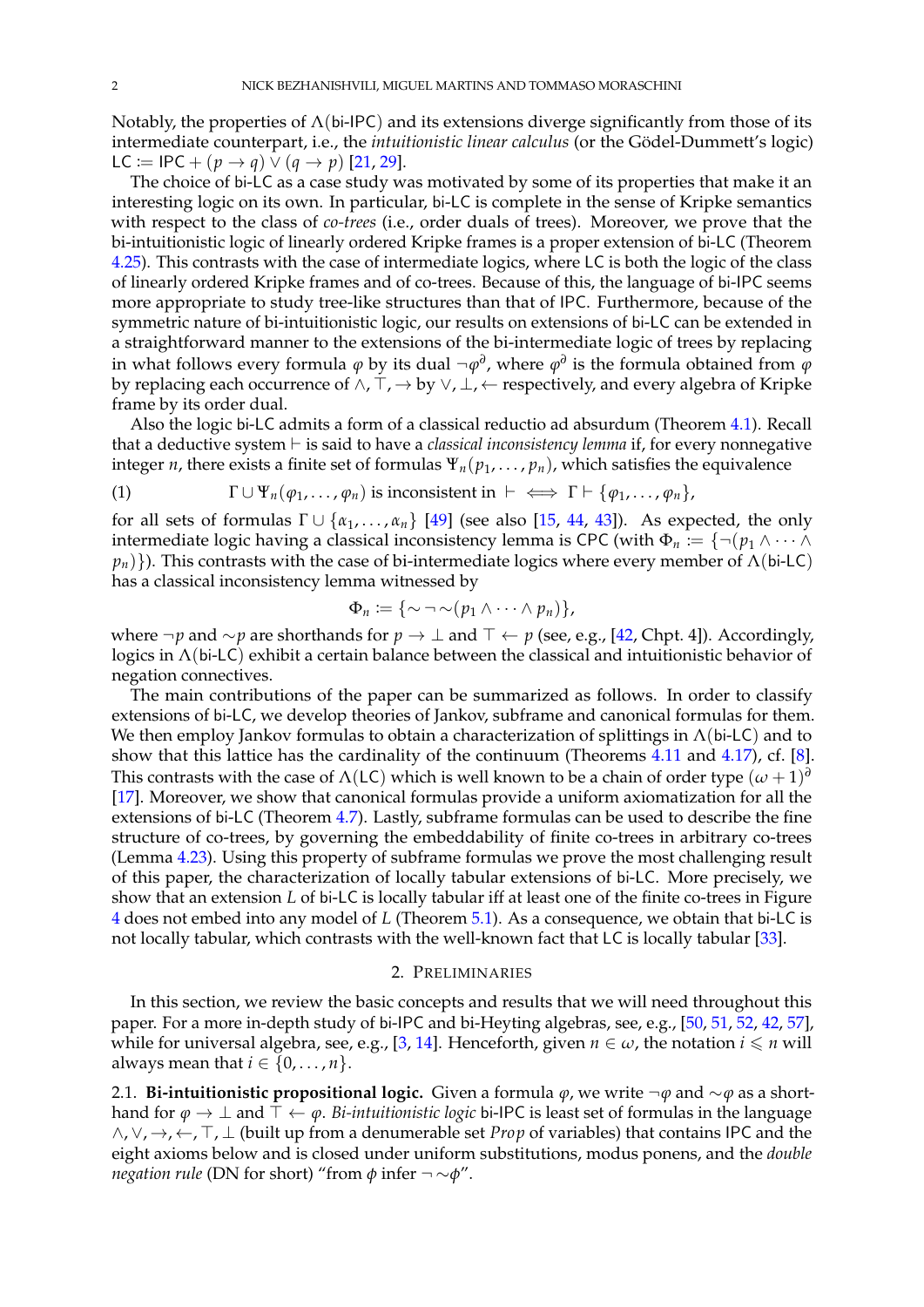| 1. $p \rightarrow (q \vee (p \leftarrow q))$ ,                             | 5. $(p \rightarrow (q \leftarrow q)) \rightarrow \neg p$ , |
|----------------------------------------------------------------------------|------------------------------------------------------------|
| 2. $(p \leftarrow q) \rightarrow \sim (p \rightarrow q)$ ,                 | 6. $\neg p \rightarrow (p \rightarrow (q \leftarrow q))$ , |
| 3. $((p \leftarrow q) \leftarrow r) \rightarrow (p \leftarrow q \vee r)$ , | 7. $((p \rightarrow p) \leftarrow q) \rightarrow \sim q$ , |
| 4. $\neg(p \leftarrow q) \rightarrow (p \rightarrow q)$ ,                  | 8. $\sim q \rightarrow ((p \rightarrow p) \leftarrow q)$ , |

It turns out that bi-IPC is a conservative extension of IPC. Furthermore, we may identify *classical propositional calculus* CPC with the proper extension of bi-IPC obtained by adding the *law of excluded middle*  $p \lor \neg p$ . Notably, in CPC the connective  $p \leftarrow q$  is term-definable as  $p \land \neg q$ . Consequently, the DN rule becomes superfluous, as it translates to "from *φ* infer *φ*".

A set of formulas *L* closed under the three inference rules (modus ponens, uniform substitution, and DN) is called a *super-bi-intuitionistic logic* if it contains bi-IPC. Given a formula *φ* and a super-bi-intuitionistic logic *L*, we say that  $\phi$  is a *theorem* of *L*, denoted by  $L \vdash \phi$ , if  $\phi \in L$ . Otherwise, write  $L \nvdash \phi$ . We call *L* consistent if  $L \nvdash \bot$ , and *inconsistent* otherwise. Given another super-bi-intuitionistic logic  $L'$ , we say that  $L'$  is an *extension* of  $L$  if  $L \subseteq L'$ . Consistent extensions of bi-IPC are called *bi-intermediate logics*, and it can be shown that *L* is a bi-intermediate logic iff bi-IPC  $\subseteq$  *L*  $\subseteq$  CPC. Finally, given a set of formulas Σ, we denote the least (with respect to inclusion) bi-intuitionistic logic containing *L* ∪ Σ by *L* + Σ. If Σ is a singleton {*φ*}, we simply write  $L + \phi$ . Given another formula  $\psi$ , we say that  $\phi$  and  $\psi$  are *L*-equivalent if  $L \vdash \phi \leftrightarrow \psi$ .

2.2. **Varieties of algebras.** We denote by  $\mathbb{H}$ , S,  $\mathbb{P}$ , I, and  $\mathbb{P}_{\text{U}}$  the class operators of closure under homomorphic images, subalgebras, isomorphic copies, direct products, and ultraproducts. A variety V is a class of (similar) algebras closed under homomorphic images, subalgebras, and (direct) products. By Birkhoff's Theorem, varieties coincide with classes of algebras that can be axiomatized by sets of equations (see, e.g., [\[14,](#page-28-10) Thm. II.11.9]). The smallest variety  $V(K)$ containing a class K of algebras is called the *variety generated by* K and coincides with **HSP**(K). If  $K = \{\mathfrak{A}\}\)$ , we simply write  $\mathbb{V}(\mathfrak{A})$ .

Given an algebra  $\mathfrak{A}$ , we denote by  $Con(\mathfrak{A})$  its congruence lattice. An algebra  $\mathfrak{A}$  is said to be *subdirectly irreducible*, or SI for short, (resp. *simple*) if *Con*(A) has a second least element (resp. has exactly two elements: the identity relation  $Id_A$  and the total relation  $A^2$ ). Consequently, every simple algebra is subdirectly irreducible. Given a class K of algebras, we denote by K*F*, K*SI*, and K*FSI* the classes of finite members of K, SI members of K, and finite SI members of K, respectively. In view of the Subdirect Decomposition Theorem, if K is a variety, then  $K = V(K_{SI})$ (see, e.g., [\[14,](#page-28-10) Thm. II.8.6]).

## **Definition 2.1.** A variety V is said to

- (i) be *semi-simple* if its SI members are simple;
- (ii) be *locally finite* if its finitely generated members are finite;
- (iii) have the *finite model property* (FMP for short) if it is generated by its finite members;
- (iv) be *congruence distributive* if every member of V has a distributive lattice of congruences;
- (v) have *equationally definable principal congruences* (EDPC for short) if there exists a conjunction  $\Phi(x, y, z, v)$  of finitely many equations such that for every  $\mathfrak{A} \in \mathsf{Y}$  and all  $a, b, c, d \in A$ ,

$$
c\theta_{a,b}d \iff \mathfrak{A} \models \Phi(a,b,c,d),
$$

where  $\theta_{a,b}$  is the least congruence of  $\mathfrak A$  that identifies *a* and *b*;

(vi) be a *discriminator variety* if there exists a *discriminator term*  $t(x, y, z)$  for V, i.e., a ternary term such that for every  $\mathfrak{A} \in V_{SI}$  and all  $a, b, c \in A$ , we have

$$
t^{\mathfrak{A}}(a,b,c) = \begin{cases} c & \text{if } a = b, \\ a & \text{if } a \neq b. \end{cases}
$$

The next result collects some of the relations between these properties.

<span id="page-2-0"></span>**Proposition 2.2.** *If* V *is a variety and* K *a class of similar algebras, then the following conditions hold:*

- (i) *If* V *is locally finite, then its subvarieties have the FMP;*
- (ii) V has the FMP iff  $V = V(V_{FSI})$ ;
- (iii) *If* V has EDPC, then V is congruence distributive and  $\text{HS}(K) = \text{SH}(K)$  for all  $K \subseteq V$ ;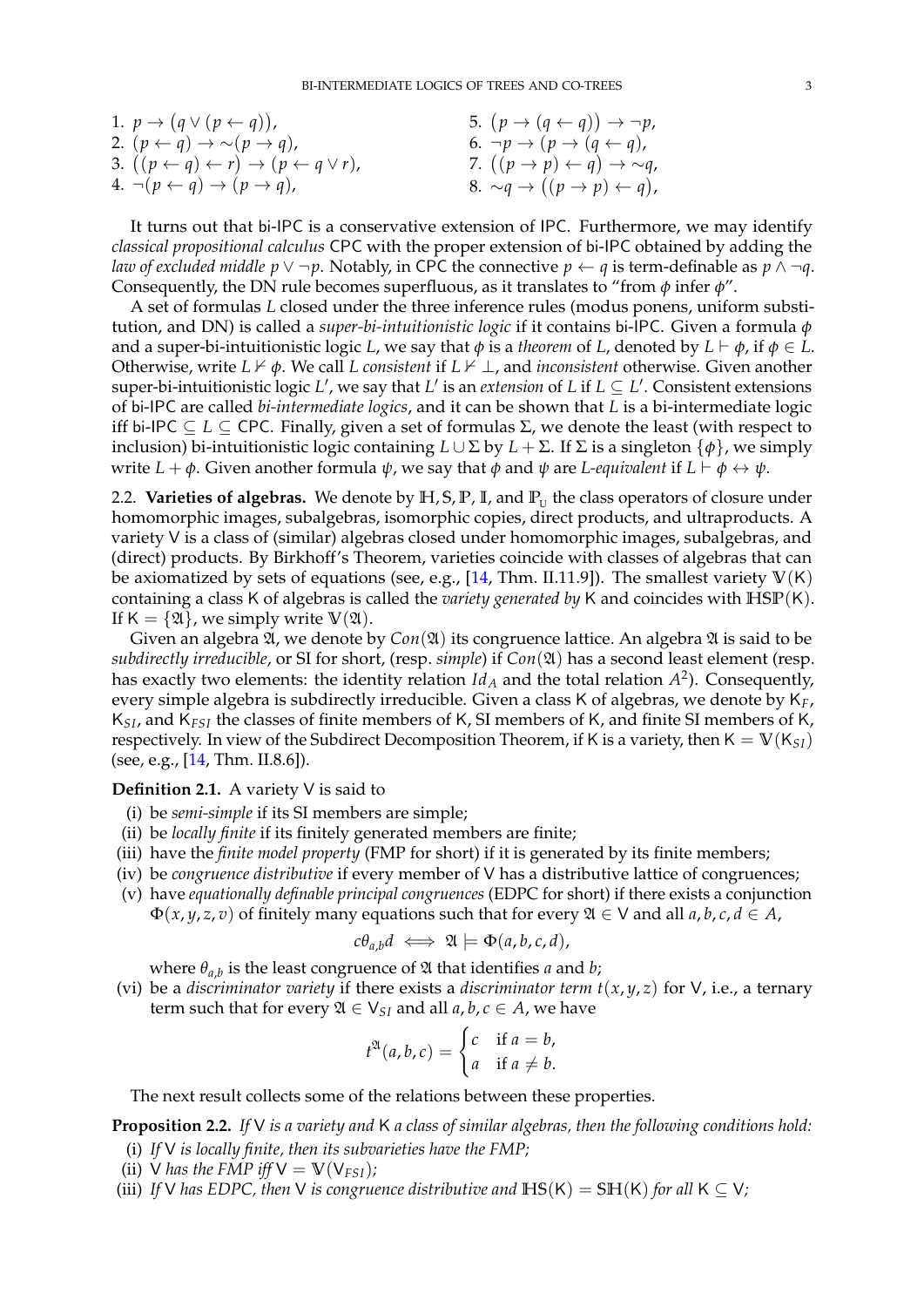- (iv) Jónsson's Lemma: *if*  $V(K)$  *is congruence distributive, then*  $V(K)_{SI} \subseteq \text{HSP}_{U}(K)$ *;*
- (v) *If* V *is discriminator, then it is semi-simple and it has EDPC.*

*Proof.* Condition (i) holds because every variety is generated by its finitely generated members (see, e.g., [\[3,](#page-28-9) Thm. 4.4]), while condition (ii) is exactly the definition of the FMP. The first part of condition (iii) was established in [\[40\]](#page-29-4) and the second in [\[19\]](#page-29-19). For condition (iv), see, e.g., [\[14,](#page-28-10) Thm. VI.6.8]. Lastly, for the first part of condition (v) see, e.g., [\[14,](#page-28-10) Lem. IV.9.2(b)] and for the second [\[12,](#page-28-11) Exa. 6 p. 200].

The following result provides a useful description of locally finite varieties of finite type (see, e.g.,  $[4]$ ).

<span id="page-3-2"></span>**Theorem 2.3.** *If* V *is a variety of a finite type, then the following conditions are equivalent:*

- (i) V *is locally finite;*
- (ii)  $\forall n \in \omega, \exists m(n) \in \omega, \forall \mathfrak{A} \in V \ (\mathfrak{A} \text{ is } n\text{-generated } \implies |A| \leqslant m(n));$

(iii)  $\forall n \in \omega, \exists m(n) \in \omega, \forall \mathfrak{A} \in \mathsf{V}_{\mathit{SI}} \quad (\mathfrak{A} \text{ is } n\text{-generated } \implies |A| \leqslant m(n)).$ 

2.3. **Bi-Heyting algebras.** Given a subset *U* of a poset  $\mathfrak{F}$ , let  $max(U)$  be the set the *maximal* elements of *U* viewed as a subposet of  $\mathfrak{F}$ , and if *U* has a *maximum* (i.e., a greatest element), we denote it by *Max*(*U*). Similarly, we define *min*(*U*) and *Min*(*U*). We denote the *upset generated* by *U* by

$$
\uparrow U := \{x \in \mathfrak{F} : \exists u \in U \ (u \leqslant x)\},
$$

and if  $U = \uparrow U$ , then *U* is called an *upset*. If  $U = \{u\}$ , we simply write  $\uparrow u$  and call it a *principal upset*. We define the *downsets* of  $\mathfrak F$  in a similar way. A set that is both an upset and a downset is an *updownset*. We denote the set of upsets of  $\mathfrak F$  by  $Up(\mathfrak F)$ , of downsets by  $Do(\mathfrak F)$ , and of updownsets by *UpDo*( $\mathfrak{F}$ ). Given two distinct points  $x, y \in \mathfrak{F}$ ,  $x$  is an *immediate predecessor* of *y*, denoted by  $x \prec y$ , if  $x \leq y$  and no point of  $\mathfrak F$  lies between them (i.e., if  $z \in \mathfrak F$  is such that  $\overline{x} \leq z \leq y$ , then either  $x = z$  or  $y = z$ ). If this is the case, we call *y* an *immediate successor* of *x*.

**Definition 2.4.** A *bi-Heyting algebra* is a Heyting algebra A whose order-dual is also a Heyting algebra. Equivalently,  $\mathfrak A$  is both a Heyting and a co-Heyting algebra, i.e.,  $\mathfrak A$  is a bounded distributive lattice such that for every  $a, b \in A$ , there are elements  $a \to b$ ,  $a \leftarrow b \in A$  satisfying

$$
(c \leq a \to b \iff a \land c \leq b)
$$
 and  $(a \leftarrow b \leq c \iff a \leq b \lor c)$ ,

for all *c* ∈ *A*. In this case, we use the abbreviations  $\neg a := a \rightarrow 0$  and  $\sim a := 1 \leftarrow a$ .

It is well known that the class bi-HA of Heyting algebras is a variety. The following properties of bi-Heyting algebras will be useful throughout.

<span id="page-3-0"></span>**Proposition 2.5.** *If*  $\mathfrak{A} \in$  bi-HA *and a*, *b*, *c*  $\in \mathfrak{A}$ , *then:* 

| 1. $a \rightarrow b = \sqrt{d \in A : a \wedge d \leq b}$ , | 5. $a \leftarrow b = \bigwedge \{d \in A : a \leq d \vee b\},\$ |
|-------------------------------------------------------------|-----------------------------------------------------------------|
| 2. $a \rightarrow b = 1 \iff a \leq b$ ,                    | 6. $a \leftarrow b = 0 \iff a \leq b$ ,                         |
| 3. $\neg a = 1 \iff a = 0$ ,                                | 7. $\sim a = 0 \iff a = 1$ ,                                    |
| 4. $a \wedge \neg a = 0$ .                                  | 8. $a \vee \sim a = 1$ .                                        |

<span id="page-3-1"></span>**Example 2.6.** Here we present some standard examples of bi-Heyting algebras.

- (i) Every finite Heyting algebra  $\mathfrak A$  can be viewed as a bi-Heyting algebra, since  $a \leftarrow b =$ A { $d \in A$ :  $a \le d \vee b$ } is then a meet of finitely many elements, and thus the operation ← is well-defined on  $\mathfrak{A}$ ;
- (ii) Every Boolean algebra  $\mathfrak A$  can be viewed as a bi-Heyting algebra, where the co-implication is given by  $a \leftarrow b = a \land \neg b$ ;
- (iii) Given a poset  $\mathfrak{F} = (W, \leq),$  then

$$
(Up(\mathfrak{F}), \cup, \cap, \rightarrow, \leftarrow, \emptyset, W)
$$

is a bi-Heyting algebra, where the implications are defined by

$$
U \to V := W \setminus \downarrow (U \setminus V) \text{ and } U \leftarrow V := \uparrow (U \setminus V).
$$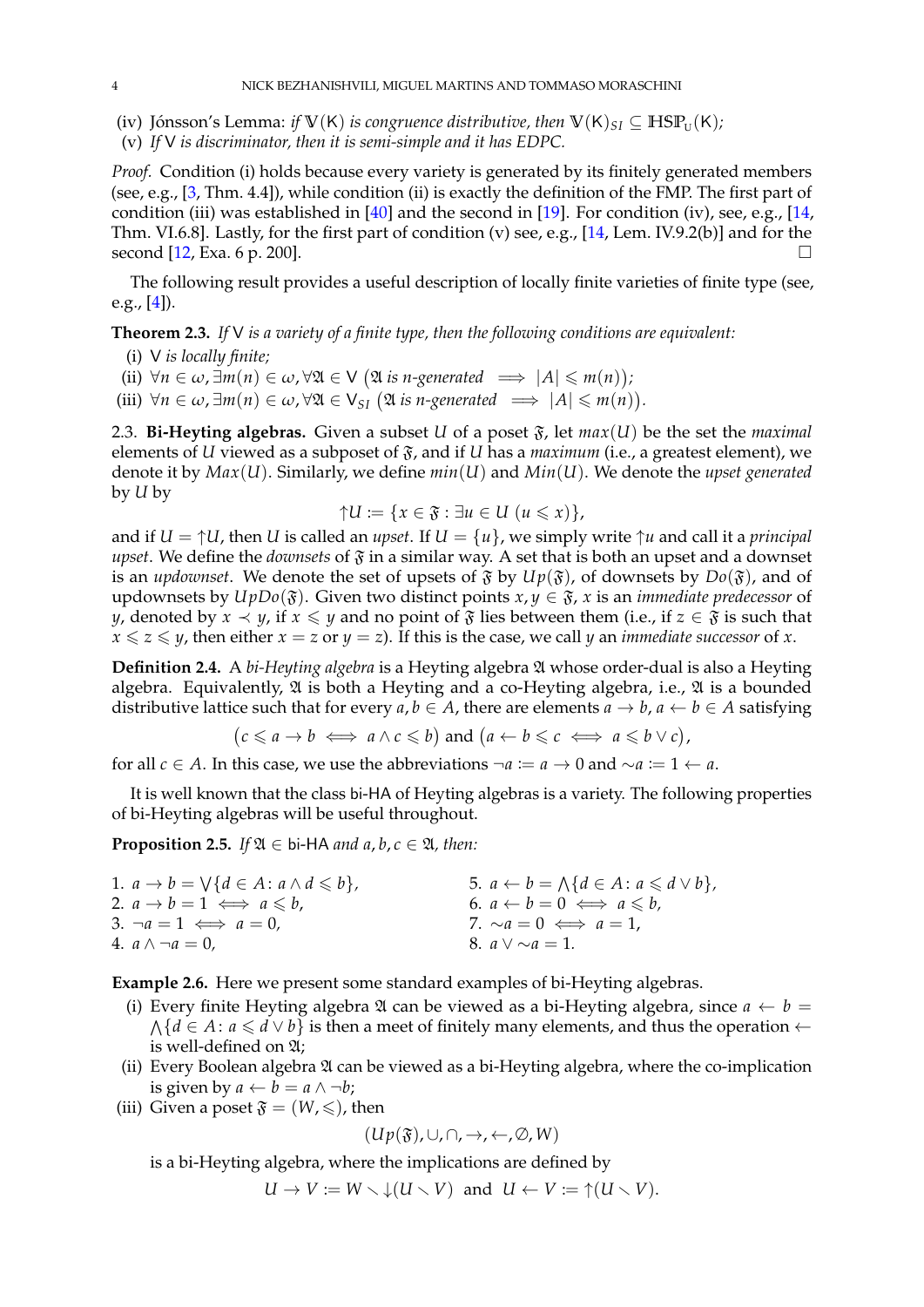Recall that a *valuation* on a bi-Heyting algebra  $\mathfrak A$  is a map  $v$ : *Prop*  $\rightarrow A$ , where *Prop* is the denumerable set of propositional variables of our language, and that any such valuation can be extended uniquely to a homomorphism from the term algebra to  $\mathfrak{A}$ . We say that a formula  $\phi$  is *valid* on  $\mathfrak{A}$ , denoted by  $\mathfrak{A} \models \phi$ , if  $v(\phi) = 1$  for all valuations *v* on  $\mathfrak{A}$ . On the other hand, if  $v(\phi) \neq 1$  for some valuation *v* on  $\mathfrak{A}$ , we say that  $\mathfrak{A}$  *refutes*  $\phi$  via *v*, and write  $\mathfrak{A} \not\models \phi$ . If K is a class of bi-Heyting algebras such that  $\mathfrak{A} \models \phi$  for all  $\mathfrak{A} \in K$ , we write  $K \models \phi$ . Otherwise, write  $K \not\models \phi.$ 

Using the well-known Lindenbaum-Tarski construction (see, e.g., [\[17,](#page-29-9) [28\]](#page-29-20)) we obtain the following equivalence: bi-IPC  $\vdash \phi$  iff bi-HA  $\models \phi$ . This phenomenon, known as the algebraic completeness of bi-IPC, can be extended to all other super-bi-intuitionistic logics. Let *L* be such a logic, and denote the *variety of L* by  $V_L := \{ \mathfrak{A} \in \mathfrak{b}$ i-HA:  $\mathfrak{A} \models L \}$ . On the other hand, given a subvariety  $V \subseteq b$ i-HA, we denote its *logic* by  $L_V := L \circ g(V) = {\phi : V \models \phi}$ . Again using the standard Lindenbaum-Tarski construction, it can be shown that *L* is *sound* and *complete* with respect to  $V_L$ , i.e., for all formulas  $\phi$ , we have  $L \vdash \phi$  iff  $V_L \models \phi$ . It follows that this correspondence between extensions of bi-IPC and subvarieties of bi-Heyting algebras is one-to-one, and therefore the following theorem can now be easily proved.

<span id="page-4-0"></span>**Theorem 2.7.** *Let L be a super-bi-intuitionistic logic. Then the lattice of extensions of L is dually isomorphic to the lattice of subvarieties of* V*L. Equivalently, if* V *is a variety of bi-Heyting algebras, then the lattice of subvarieties of* V *is dually isomorphic to the lattice of extensions of L*V*.*

2.4. **Bi-Esakia spaces.** Given an ordered topological space  $\chi$ , we denote its set of open sets by  $Op(X)$ , closed sets by  $Cl(X)$ , clopen sets by  $Cp(X)$ , clopen upsets by  $ChUp(X)$ , and closed updownsets by  $ClUpDo(X)$ .

**Definition 2.8.** Let  $\mathfrak{F} = (X, \leq)$  and  $\mathfrak{G} = (W, \leq)$  be posets. A map  $f: X \to W$  is called a *bi-p-morphism*, denoted  $f: \mathfrak{F} \to \mathfrak{G}$ , if it satisfies the following conditions:

- *Order preserving:*  $\forall x, y \in X \ (x \leq y \implies f(x) \leq f(y));$
- *Forth:*  $\forall x \in X, \forall u \in W$   $(f(x) \leq u \implies \exists y \in \uparrow x \ (f(y) = u));$
- *Back:*  $\forall x \in X, \forall v \in W \ (v \leq f(x) \implies \exists z \in \downarrow x \ (f(z) = v)).$

If *f* is moreover surjective, then  $\mathfrak{G}$  is a *bi-p-morphic image* of  $\mathfrak{F}$ , denoted by  $f: \mathfrak{F} \to \mathfrak{G}$ .

<span id="page-4-1"></span>**Proposition 2.9.** *If*  $f : \mathfrak{F} \to \mathfrak{G}$  *is a bi-p-morphism, then:* 

- (i)  $f[\uparrow w] = \uparrow f(w)$  and  $f[\downarrow w] = \downarrow f(w)$ , for all  $w \in \mathfrak{F}$ ;
- (ii)  $f[max(\mathfrak{F})] \subseteq max(\mathfrak{G})$  and  $f[min(\mathfrak{F})] \subseteq min(\mathfrak{G})$ . If f is surjective, then these are equalities;
- (iii) If both  $Max(\mathfrak{F})$  and  $Max(\mathfrak{G})$  exist, then  $f(Max(\mathfrak{F})) = Max(\mathfrak{G})$  and f is necessarily surjective.

*Proof.* Condition (i) follows immediately from the definition of *f*, while the other two are direct consequences of (i).  $\Box$ 

**Definition 2.10.** A triple  $\mathcal{X} = (X, \tau, \leq)$  is a *bi-Esakia space* if it is both an Esakia and a co-Esakia space, i.e.,  $(X, \tau)$  is a topological space equipped with a partial order  $\leq$  such that:

- (X,*τ*) is compact;
- $\bullet \ \forall U \in Cp(\mathcal{X}) \ (\uparrow U, \downarrow U \in Cp(\mathcal{X}));$
- *Priestley separation axiom* (PSA for short):

$$
\forall x, y \in X \ (x \nleq y \implies \exists U \in CpUp(\mathcal{X}) \ (x \in U \text{ and } y \notin U)).
$$

A map  $f: \mathcal{X} \to \mathcal{Y}$  is a *bi-Esakia morphism* if it is a continuous bi-p-morphism between bi-Esakia spaces. If  $f$  is moreover bijective, then  $\mathcal X$  and  $\mathcal Y$  are said to be *isomorphic*, denoted by  $\mathcal{X} \cong \mathcal{Y}$ . Finally, we define the following operations on *CpUp*( $\mathcal{X}$ ):

$$
U \to V := X \setminus \downarrow (U \setminus V) = \{x \in X : \forall y \in \uparrow x \ (y \in U \implies y \in V)\}
$$
  
\n
$$
U \leftarrow V := \uparrow (U \setminus V) = \{x \in X : \exists y \in U \setminus V \ (y \leq x)\}
$$
  
\n
$$
\neg U := U \to \emptyset = X \setminus \downarrow U
$$
  
\n
$$
\sim U := X \leftarrow U = \uparrow (X \setminus U).
$$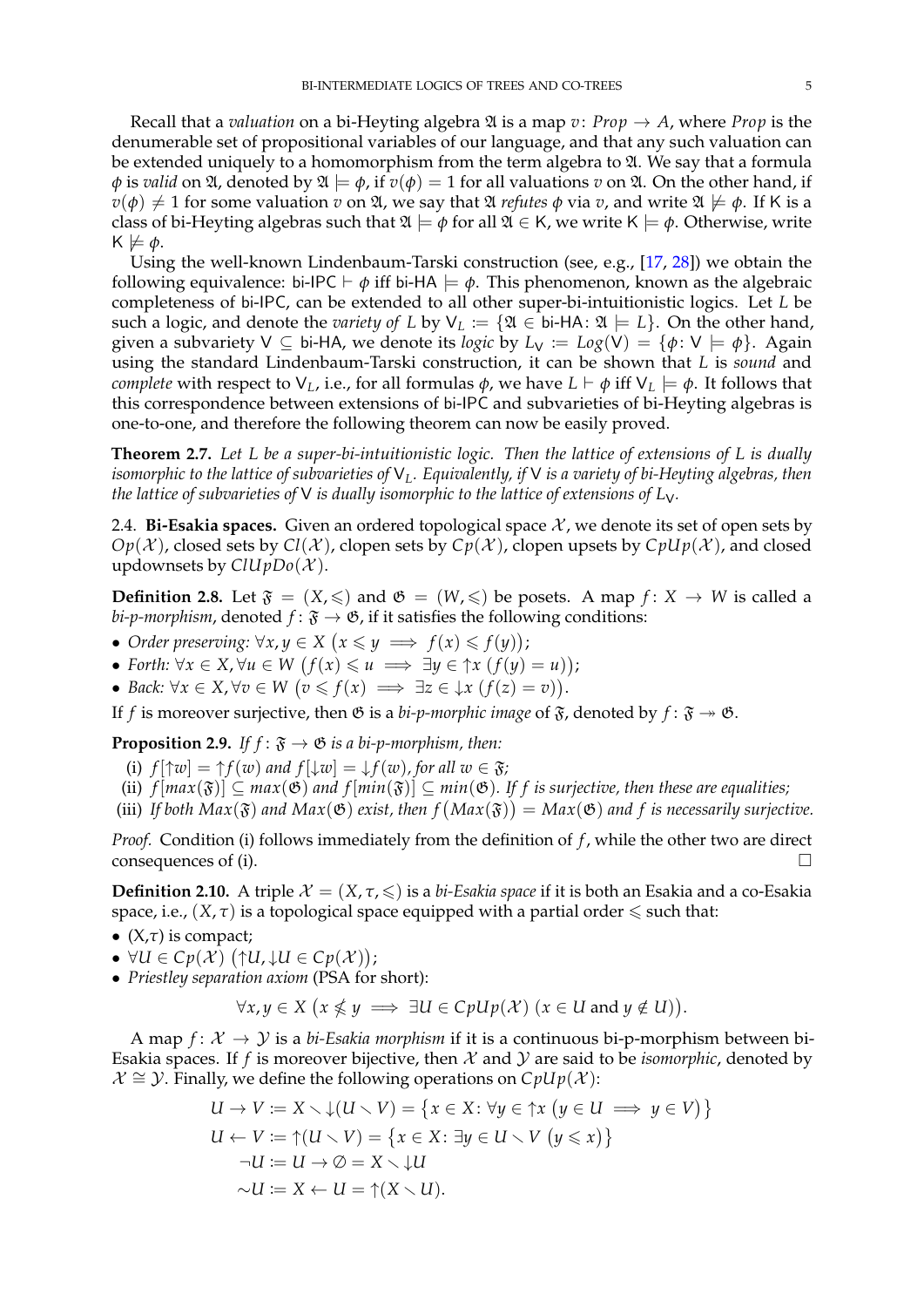**Example 2.11.** Every finite poset can be viewed as a bi-Esakia space, when equipped with the discrete topology. In fact, since (bi-)Esakia spaces are Hausdorff, this is the only way to view a finite poset as a bi-Esakia space. Furthermore, since maps between spaces equipped with the discrete topology are always continuous, it follows that every bi-p-morphism between finite posets is a bi-Esakia morphism.

The celebrated Esakia duality restricts to a duality between the category of bi-Heyting algebras and bi-Heyting morphisms, and that of bi-Esakia spaces and bi-Esakia morphisms [\[25\]](#page-29-3) (for a proof, see [\[42\]](#page-29-17)). Here we just recall the main constructions establishing this duality. Given a bi-Heyting algebra  $\mathfrak{A}$ , we denote its *bi-Esakia dual* by  $\mathfrak{A}_* := (A_*, \tau, \subseteq)$ , where  $A_*$  is the set of prime filters of  $\mathfrak A$  and  $\tau$  is the topology generated by the subbasis

$$
\{\varphi(a) \colon a \in A\} \cup \{A_* \smallsetminus \varphi(a) \colon a \in A\},\
$$

where  $\varphi(a) := \{F \in A_* : a \in F\}$ . Moreover, it can be shown that  $CpUp(\mathfrak{A}_*) = \{\varphi(a) : a \in A\}$ . Furthermore, if  $f: \mathfrak{A} \to \mathfrak{B}$  is a bi-Heyting morphism, then its dual is the restricted inverse image map  $f_* \coloneqq f^{-1} \colon \mathfrak{B}_* \to \mathfrak{A}_*.$ 

Conversely, given a bi-Esakia space  $\mathcal X$  we denote its *bi-Heyting* (or *algebraic*) *dual* by  $\mathcal X^*$  :=  $(\text{Cpl}\psi(X), \cup, \cap, \rightarrow, \leftarrow, \emptyset, X)$ , and if  $f: X \to Y$  is a bi-Esakia morphism, then its dual is the restricted inverse image map  $f^*:=f^{-1}\colon \mathcal{Y}^*\to \mathcal{X}^*.$  We note that  $\mathfrak A$  and  $(\mathfrak A_*)^*$  are isomorphic as bi-Heyting algebras, while  $\overline{\mathcal{X}}$  and  $(\mathcal{X}^*)_*$  are isomorphic as bi-Esakia spaces.

The following result collects some useful properties of bi-Esakia spaces.

<span id="page-5-1"></span>**Proposition 2.12.** *The following conditions hold for a bi-Esakia space*  $\mathcal{X}$ *:* 

- (i) X *is Hausdorff;*
- (ii) *If*  $Z \in \mathcal{Cl}(\mathcal{X})$ , then  $\downarrow Z$ ,  $\uparrow Z \in \mathcal{Cl}(\mathcal{X})$ . Consequently,  $\downarrow x$ ,  $\uparrow x \in \mathcal{Cl}(\mathcal{X})$  for all  $x \in X$ ;
- (iii) *If*  $x \in X$ *, then there are*  $y \in min(X)$  *and*  $z \in max(X)$  *satisfying*  $y \le x \le z$ *;*
- (iv)  $\neg \sim U = \{x \in X : \downarrow \uparrow x \subseteq U\}$ , for all  $U \in CpUp(X)$ .

*Proof.* The results stated in the first three conditions are either well-known results for Esakia spaces, or their order-dual versions (for co-Esakia spaces). For a proof of the former, see [\[27\]](#page-29-21). We now prove (iv). By spelling out the definition of ¬ ∼*U*, we have

$$
\neg \sim U = X \setminus \downarrow \uparrow (X \setminus U) = \{ x \in X \colon \forall y \in X \; (\exists z \in X \setminus U \; (z \leq y) \implies x \nleq y) \}.
$$

Suppose that  $x \in \neg \sim U$  and let  $u \in \downarrow \uparrow x$ , so there exists  $v \in \uparrow x$  such that  $u \leq v$ . By the equality above,  $x \leq v$  entails that for all  $z \in X \setminus U$ , we have  $z \nleq v$ . Hence *u* must be in *U* and we conclude  $\downarrow \uparrow x \subseteq U$ . Thus,  $\neg \sim U \subseteq \{x \in X : \downarrow \uparrow x \subseteq U\}$ .

To prove the right to left inclusion, suppose  $\downarrow \uparrow x \subseteq U$ , for some  $x \in X$ . Let  $y \in X$  be such that there exists a  $z \in (X \setminus U) \cap \downarrow y$ . If  $x \leq y$ , then we would have  $z \in \downarrow \uparrow x \subseteq U$ , a contradiction. Thus *x*  $\nleq y$ , and we conclude *x* ∈ ¬ ~*U*, as desired.

Next we define the three standard methods of generating bi-Esakia spaces. Let  $\mathcal{X} = (X, \tau, R)$ ,  $\mathcal{Y} = (Y, \pi, S), \mathcal{X}_1 = (X_1, \tau_1, R_1), \dots, \mathcal{X}_n = (X_n, \tau_n, R_n)$  be bi-Esakia spaces. We say that:

- (i) Y is a *bi-generated subframe* of X if  $Y \in ClUpDo(X)$ ,  $\pi$  is the subspace topology, and  $S = Y^2 \cap R$ ;
- (ii)  $Y$  is a *bi-Esakia morphic image* of  $X$ , denoted by  $X \rightarrow Y$ , if there exists a surjective bi-Esakia morphism from  $\mathcal X$  to  $\mathcal Y$ ;
- (iii)  $\mathcal{X} = \biguplus_{i=1}^{n} \mathcal{X}_i$  is the *disjoint union* of the collection  $\{\mathcal{X}_1, \ldots, \mathcal{X}_n\}$  if  $(X, R)$  is the disjoint union  $\biguplus_{i=1}^{n} (X_i, R_i)$  of the various posets and  $(X, \tau)$  is the topological sum of the  $(X_i, \tau_i)$ .

As is the case with the analogous notions for Esakia spaces, the above definitions can be translated (using the bi-Esakia duality) into terms of bi-Heyting algebras (for a proof, see [\[42\]](#page-29-17)).

<span id="page-5-0"></span>**Proposition 2.13.** *Let*  $\{\mathfrak{A}, \mathfrak{B}\}\cup \{\mathfrak{A}_1, \ldots, \mathfrak{A}_n\}$  and  $\{\mathcal{X}_1, \ldots, \mathcal{X}_n\}$  be finite sets of bi-Heyting algebras *and bi-Esakia spaces, respectively. The following conditions hold:*

- (i) B *is a homomorphic image of* A *iff* B<sup>∗</sup> *is (isomorphic to) a bi-generated subframe of* A∗*;*
- (ii)  $\mathfrak B$  *is (isomorphic to) a subalgebra of*  $\mathfrak A$  *iff*  $\mathfrak B_*$  *is a bi-Esakia morphic image of*  $\mathfrak A_*$ *;*
- (iii)  $(\prod_{i=1}^{n} \mathfrak{A}_{i})_{*} \cong \biguplus_{i=1}^{n} \mathfrak{A}_{i*}$  and  $(\biguplus_{i=1}^{n} \mathcal{X}_{i})^{*} \cong \prod_{i=1}^{n} \mathcal{X}_{i}^{*}.$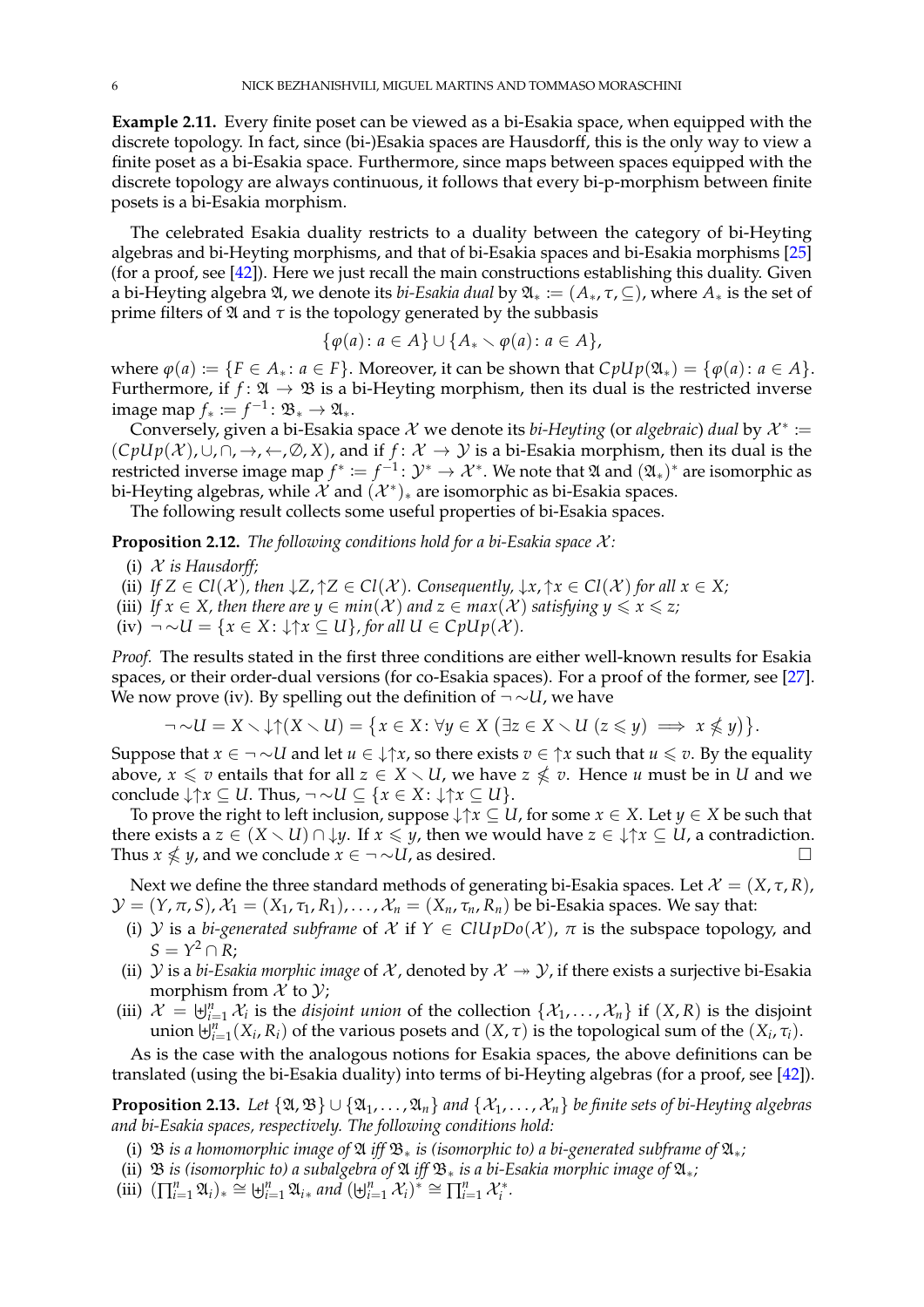Let X be a bi-Esakia space. A map  $V: Prop \rightarrow CpUp(X)$  is called a *valuation* on X, and the pair  $\mathfrak{M} := (\mathcal{X}, V)$  a *bi-Esakia model* (on  $\mathcal{X}$ ). Moreover, we define the *validity* of a formula  $\phi$  in  $\hat{\mathcal{X}}$  by  $\mathcal{X} \models \phi$  iff  $\mathcal{X}^* \models \phi$ . In other words,  $V(\phi) = X$ , for all valuations  $V$  on  $\mathcal{X}$ . Otherwise, write  $\mathcal{X} \not\models \phi$ . Since the validity of a formula is preserved under taking homomorphic images, subalgebras, and direct products of bi-Heyting algebras, it follows from the previous proposition that the validity of a formula is preserved under taking bi-generated subframes, bi-Esakia morphic images, and finite disjoint unions of bi-Esakia spaces.

Finally, we review the Coloring Theorem, a characterization of the finitely generated bi-Heyting algebras. To this end, we need to define the notions of bi-bisimulations equivalences and colorings on bi-Esakia spaces.

<span id="page-6-1"></span>**Definition 2.14.** Let  $\mathcal{X} = (X, \tau, \leq)$  be a bi-Esakia space and *E* an equivalence relation on *X*. We say that *E* is a *bi-bisimulation equivalence* on  $X$  if it satisfies the following conditions:

- *Forth:*  $\forall w, w', v' \in X$  (*wEw'* and  $w' \leq v' \implies \exists v \in [v']_E$   $(w \leq v)$ );
- *Back:*  $\forall w, w', u' \in X$  (*wEw'* and  $u' \leq w' \implies \exists u \in [\![u']\!]_E$   $(u \leq w)$ );<br>• *Refined:* Apy two pop-E-oquivalent elements of X are congrated
- *Refined:* Any two non-*E*-equivalent elements of *X* are *separated* by an *E-saturated* clopen upset, that is, for every  $w, v \in X$ , if  $\neg(wEv)$  then there exists  $U \in CpUp(X)$  such that  $E[U] = \{x \in X : \exists u \in U \ (uEx)\} = U$ , and exactly one of *w* and *v* is contained in *U*.

We call a bi-bisimulation equivalence *E* on *X trivial* if  $E = X^2$ , and *proper* otherwise.

Let  $\mathfrak{M} = (\mathcal{X}, V)$  be a bi-Esakia model and  $p_1, \ldots, p_n \in Prop$  a finite number of fixed distinct propositional variables. With every point  $w \in \mathfrak{M}$ , we associate the sequence  $col(w) := i_1 \dots i_n$ defined by

$$
i_k := \begin{cases} 1 & \text{if } w \models p_k, \\ 0 & \text{if } w \not\models p_k, \end{cases}
$$

for  $k \in \{1, ..., n\}$ . We call  $col(w)$  the *color* of *w* (relative to  $p_1, ..., p_n$ ), and call a valuation  $V: \{p_1, \ldots, p_n\} \to CpUp(\mathcal{X})$  a *coloring* of  $\mathfrak{M}$ .

Now, note that thinking of a bi-Heyting algebra  $\mathfrak A$  endowed with some fixed elements  $a_1, \ldots, a_n$  is the same as equipping  $\mathfrak A$  with a valuation  $v: \{p_1, \ldots, p_n\} \to A$  defined by  $v(p_i) :=$  $a_i$ , for  $i \leq n$ . The dual of the tuple  $(\mathfrak{A}, v)$  is the bi-Esakia model  $\mathfrak{M} = (\mathfrak{A}_*, V)$ , where *V* satisfies  $V(p_i) = \varphi(a_i) = \{x \in A_* : g_i \in x\}$ , and this valuation clearly defines a coloring of  $M$ .

The following theorem can be proven using the same argument as for the analogous result for Heyting algebras (see, e.g., [\[9,](#page-28-13) Thm. 3.1.5]). Notice the use of the notation  $\mathfrak{A} = \langle a_1, \ldots, a_n \rangle$ for "2l is generated (as a bi-Heyting algebra) by  $\{a_1, \ldots, a_n\}$ ".

<span id="page-6-0"></span>**Theorem 2.15** (Coloring Theorem). Let  $\mathfrak A$  *be a bi-Heyting algebra,*  $a_1, \ldots, a_n \in A$  *a finite number of fixed elements, and*  $(X, V)$  *the corresponding bi-Esakia model. Then*  $\mathfrak{A} = \langle a_1, \ldots, a_n \rangle$  *iff every proper bi-bisimulation equivalence E on* X *identifies points of different colors.*

3. THE BI-INTUITIONISTIC LINEAR CALCULUS

The *bi-intuitionistic linear calculus* (or *bi-Gödel-Dummett's logic*) is the bi-intermediate logic

$$
\text{bi-LC} := \text{bi-IPC} + (p \to q) \lor (q \to p).
$$

This terminology hints that bi-LC is a bi-superintuionistic analogue of the linear calculus LC axiomatized by the same axiom over IPC. In view of Theorem [2.7,](#page-4-0) bi-LC is algebraized by the variety

 $\mathsf{bi}\text{-}\mathsf{GA} := L_{\mathsf{bi}\text{-}\mathsf{LC}} = \{ \mathfrak{A} \in \mathsf{bi}\text{-}\mathsf{HA} : \mathfrak{A} \models (p \rightarrow q) \lor (q \rightarrow p) \},\$ 

whose elements will be called *bi-Gödel algebras*. Furthermore, there exists a dual isomorphism between the lattice  $\Lambda$ (bi-LC) of extensions of bi-LC and that of subvarieties of bi-GA.

In this section, we will restrict bi-Esakia duality to a duality between the bi-Gödel algebras and bi-Esakia co-forests. This allows us to obtain a transparent description of the SI members of bi-GA and, therefore, to conclude that bi-GA is a discriminator variety.

To this end, recall that a *co-tree* is a poset with a greatest element (called the *co-root*) and whose principal upsets are chains, and that a disjoint union of co-trees is called a *co-forest*. Moreover, a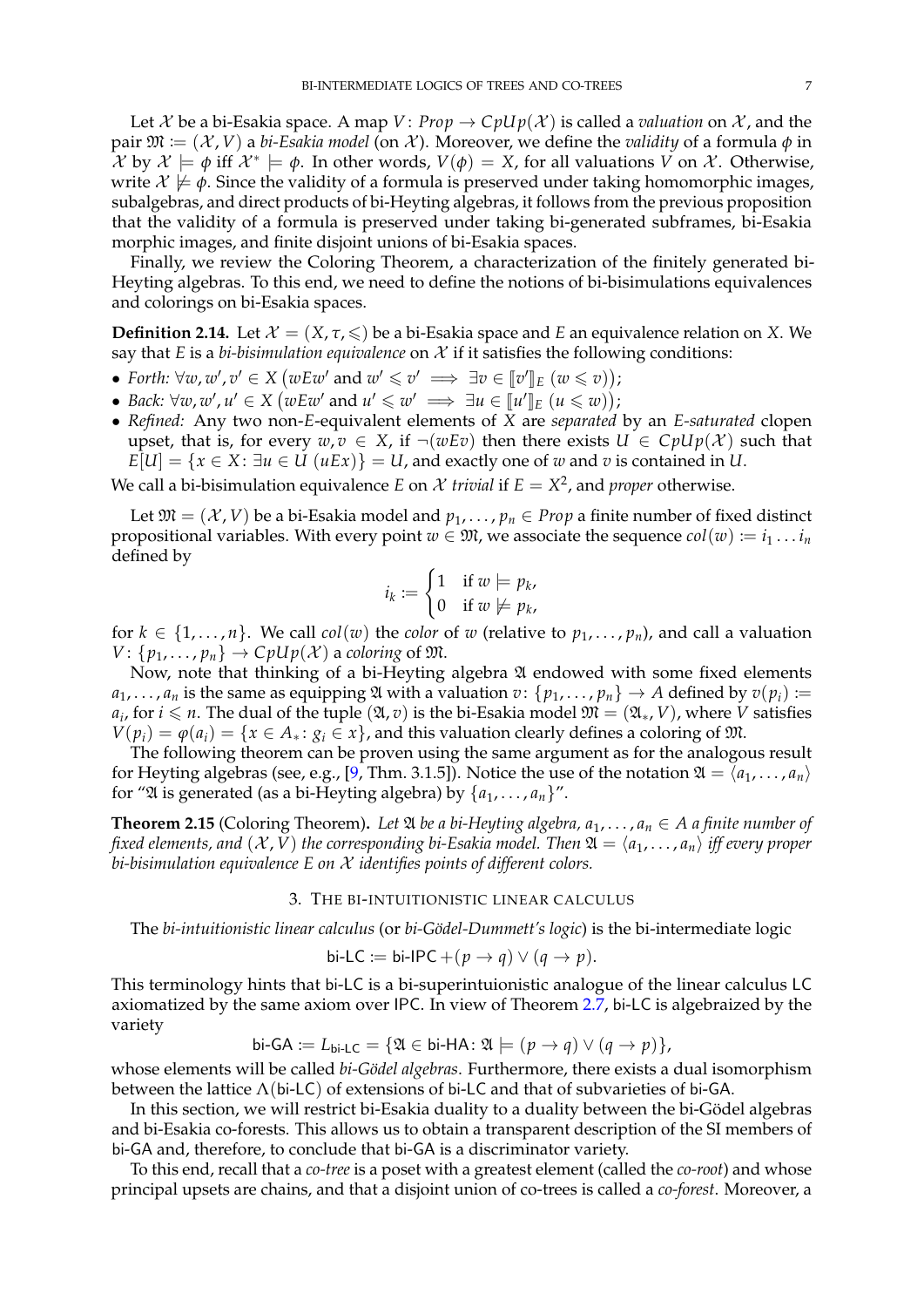*bi-Esakia co-forest* (respectively, *bi-Esakia co-tree*) is a bi-Esakia space whose underlying poset is a co-forest (respectively, co-tree).



FIGURE 1. A co-tree.

<span id="page-7-2"></span>**Theorem 3.1.** *If*  $\mathfrak{A} \in$  bi-HA, then  $\mathfrak{A}$  *is a bi-Gödel algebra iff*  $\mathfrak{A}_*$  *is a bi-Esakia co-forest.* 

*Proof.* Observe that a bi-Heyting algebra  $\mathfrak A$  validates the axiom  $(p \to q) \vee (q \to p)$  iff so does its Heyting algebra reduct  $\mathfrak{A}^-$ . Since the latter condition is equivalent to the demand that  $\mathfrak{A}^-_*$  is a co-forest [\[32,](#page-29-22) Thm. 2.4] and  $\mathfrak{A}_* = \mathfrak{A}_*^-$ , we are done.

Before we characterize the SI bi-Gödel algebras, let us recall the standard characterization of simple and SI bi-Heyting algebras by means of their bi-Esakia duals, as well as prove that the existence of a greatest prime filter of  $\mathfrak{A} \in$  bi-HA is a sufficient condition for  $\mathfrak{A}$  to be simple.

<span id="page-7-3"></span>**Theorem 3.2.** *If*  $\mathfrak{A} \in$  bi-HA, then the following conditions are equivalent:

(i) A *is SI;*

(ii)  $(Con(\mathfrak{A}) \setminus \{Id_A\}, \subseteq)$  has a least element;

(iii)  $\left(\text{ClUpDo}(\mathfrak{A}_*)\smallsetminus \{A_*\}, \subseteq \right)$  has a greatest element.

*Proof.* Using Proposition [2.13,](#page-5-0) it can be shown that the lattice of congruences on  $\mathfrak A$  is dually isomorphic to that of closed updownsets of  $\mathfrak{A}_*$ , yielding the result.  $□$ 

<span id="page-7-0"></span>**Corollary 3.3.** *If*  $\mathfrak{A} \in$  bi-HA, then the following conditions are equivalent:

- (i) A *is simple;*
- (ii)  $Con(\mathfrak{A}) = \{Id_A, A^2\}$  and  $Id_A \neq A^2$ ;
- (iii)  $ClUpDo(\mathfrak{A}_*) = {\emptyset, A_*}$  *and*  $\emptyset \neq A_*$ *.*

*Proof.* This result follows immediately from the definition of a simple algebra and the aforementioned dual isomorphism between the lattice of congruences on  $\mathfrak A$  and that of closed updownsets of  $\mathfrak{A}_*$ .  $\Box$ 

<span id="page-7-1"></span>**Proposition 3.4.** *If*  $\mathfrak{A} \in \mathfrak{b}$ *i*-HA *and*  $\mathfrak{A}_*$  *has a greatest element, then*  $\mathfrak{A}$  *is simple.* 

*Proof.* Firstly, let us note that if  $\mathfrak{A}_*$  has a greatest element *x*, then  $A_* \neq \emptyset$  and every nonempty upset of  $\mathfrak{A}_*$  contains *x*. Since we also have  $\downarrow x = A_*,$  it now follows  $UpDo(\mathfrak{A}_*) = {\emptyset, A_*}$ , hence also  $ClUpDo(\mathfrak{A}_*) = {\emptyset, A_*}$ . Therefore, by Corollary [3.3](#page-7-0) we have that  $\mathfrak A$  is simple.  $\Box$ 

*Remark* 3.5. The converse of Proposition [3.4](#page-7-1) fails in general because  $Up(\mathfrak{F})$  is a simple bi-Heyting algebra for every nonempty finite connected poset  $\mathfrak{F}.$ 

The next theorem lists equivalent conditions for a bi-Gödel algebra to be SI. In particular, it provides us with a transparent characterization of these algebras: they are exactly the bi-Heyting algebras whose duals are bi-Esakia co-trees. Recall that in a bounded distributive lattice  $\mathfrak L$ , the element 0 is said to be  $\wedge$ -*irreducible* if for all  $a, b \in L$ ,  $a \wedge b = 0$  implies  $a = 0$  or  $b = 0$ .

<span id="page-7-4"></span>**Theorem 3.6.** *If*  $\mathfrak{A} \in$  bi-GA, then the following conditions are equivalent:

- (i) A *is SI;*
- (ii) A<sup>∗</sup> *is a bi-Esakia co-tree;*
- (iii) A<sup>∗</sup> *has a greatest element;*
- (iv) A *is simple;*
- (v)  $\mathfrak A$  *is nontrivial and*  $\neg a = 0$ *, for all*  $a \in A \setminus \{0\}$ *;*
- (vi) A *is nontrivial and* 0 *is* ∧*-irreducible.*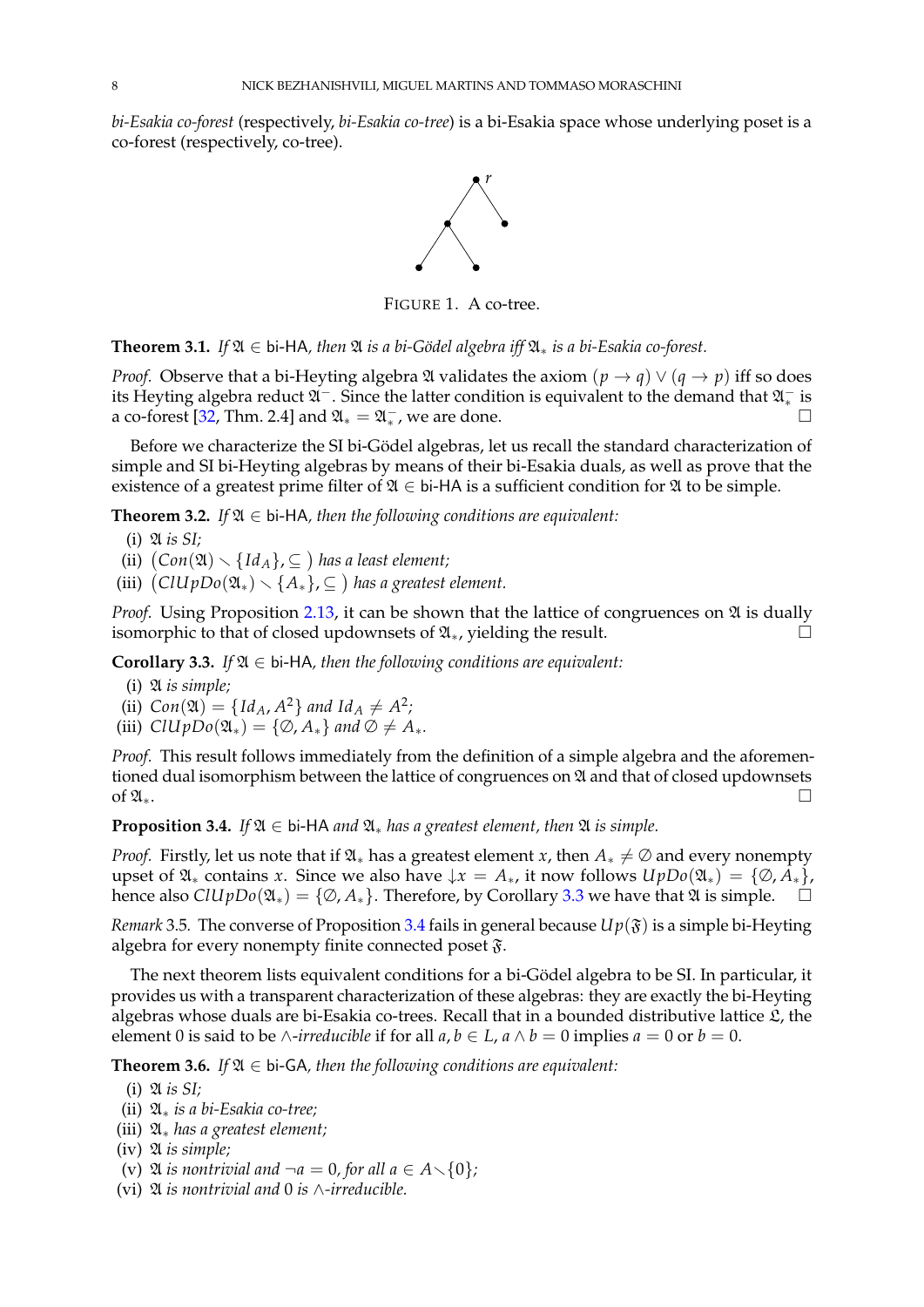*Proof.*  $(i) \implies (ii)$  Let  $\mathfrak A$  be an SI bi-Gödel algebra. Since  $\mathfrak A_*$  is a bi-Esakia co-forest by Theorem [3.1,](#page-7-2) we can write  $A_* = \biguplus \{\downarrow x \colon x \in max(\mathfrak{A}_*)\}$  as a disjoint union of co-trees. As  $\mathfrak A$  is SI, Theorem [3.2](#page-7-3) entails that  $ClUpDo(\mathfrak{A}_*) \setminus \{A_*\}$  has a greatest element *U*. Since *U* is a proper downset, there must be a maximal point *w* of  $\mathfrak{A}_*$  not in *U*. Note that, since *w* is maximal and principal upsets are chains, it follows that ↓*w* is an upset of A∗. By definition, it is also a downset. Moreover, we know by Proposition [2.12](#page-5-1) that ↓*w* is closed, hence it is a closed updownset not contained in *U*. By the definition of *U*, it follows that  $\downarrow w = A_*$ , so  $\mathfrak{A}_*$  is indeed a bi-Esakia co-tree.

(ii)  $\implies$  (iii)  $\implies$  (iv)  $\implies$  (i) The first implication follows directly from the definition of a co-tree, the second is an immediate consequence of Proposition [3.4,](#page-7-1) while the third follows from the fact that simple algebras are SI.

 $\overline{(iii) \Longrightarrow (v)}$  Suppose that  $\mathfrak{A}_*$  has a greatest element, i.e., that  $\mathfrak A$  has a greatest prime filter *r*. It is an immediate consequence of the Prime Filter Theorem and the definition of *r* that *a* ∈ *A* $\setminus$ {0} iff *a* is contained in some prime filter iff *a* ∈ *r*. If *a* ∈ *A* $\setminus$ {0}, then *a* ∧ ¬*a* = 0 ∉ *r* entails  $\neg a \notin r$ , i.e.,  $\neg a = 0$  by the previous remark.

 $\boxed{(v) \Longrightarrow (vi)}$  Suppose that  $\mathfrak A$  satisfies condition  $(v)$ , and  $a \wedge c = 0$ , for some  $a, c \in A$ . If  $a \neq 0$ , then  $\neg a = 0$ , so  $c \in \{b \in A : b \wedge a \leq 0\}$  now entails  $c = 0 = \neg a = \vee \{b \in A : b \wedge a \leq 0\}.$ Therefore, 0 is ∧-irreducible.

 $|v\rangle \implies$  (iii) Suppose that  $\mathfrak A$  is a nontrivial bi-Gödel algebra, whose 0 is ∧-irreducible. It is easy to see that  $A \setminus \{0\}$  is not only a prime filter, but is in fact the greatest such filter.

<span id="page-8-0"></span>**Corollary 3.7.** bi-GA *is a discriminator variety. Consequently, it is semi-simple and has EDPC.*

*Proof.* We will prove that

$$
t(x,y,z) := ((x+y) \wedge z) \vee (\neg(x+y) \wedge x)
$$

is a discriminator term for bi-GA, where  $x + y$  is defined by

$$
x + y := \neg((x \leftarrow y) \vee (y \leftarrow x)).
$$

Let  $\mathfrak{A} \in$  bi-GA<sub>SI</sub> and *a*, *b* ∈ *A*. If *a* = *b*, then *a* ← *b* = 0 = *b* ← *a*, hence *a* + *b* = ¬0 = 1. On the other hand, if  $a \neq b$ , we can suppose without loss of generality that  $a \nleq b$ . By Proposition [2.5,](#page-3-0) this is equivalent to  $a \leftarrow b \neq 0$ , and therefore  $0 < ((a \leftarrow b) \vee (b \leftarrow a))$ . As  $\mathfrak A$  is SI, it follows from Theorem [3.6](#page-7-4) that  $a + b = \neg((a \leftarrow b) \vee (b \leftarrow a)) = 0$ . This discussion yields

$$
a + b = \begin{cases} 1 & \text{if } a = b, \\ 0 & \text{if } a \neq b, \end{cases}
$$

and it is now an easy check to see that the term *t* is a discriminator term for  $\mathfrak{A}$ . Hence, bi-GA is a discriminator variety. The second part of the statement follows from Proposition [2.2\(](#page-2-0)v).  $\square$ 

*Remark* 3.8*.* In [\[57\]](#page-30-4) it is shown that a variety V of bi-Heyting algebras is discriminator iff there exists some  $n \in \omega$  such that

$$
V \models (\neg \sim)^{n+1} x \approx (\neg \sim)^n x.
$$

It is easy to see that in the case of bi-GA this holds for  $n = 1$ .

<span id="page-8-1"></span>**Corollary 3.9.** *If* A *is a subalgebra of an SI bi-G¨odel algebra, or is an ultraproduct of a family of SI bi-G¨odel algebras, then* A *is also SI.*

*Proof.* It is well known that in every discriminator variety V, V<sub>SI</sub> forms a universal class (see, e.g., [\[14,](#page-28-10) Thm. IX.9.4.(c)]). Since universal sentences are preserved under taking subalgebras and ultraproducts, the desired result now follows from (ii) of the previous corollary. To see this, note that by Proposition [3.6,](#page-7-4)  $\mathfrak A$  is SI iff  $\mathfrak A$  is nontrivial and 0 is ∧-irreducible iff  $\mathfrak A$  satisfies the following universal sentence:  $0 \neq 1$  and  $\forall x, y \ (x \land y = 0 \implies (x = 0 \text{ or } y = 0))$ . — П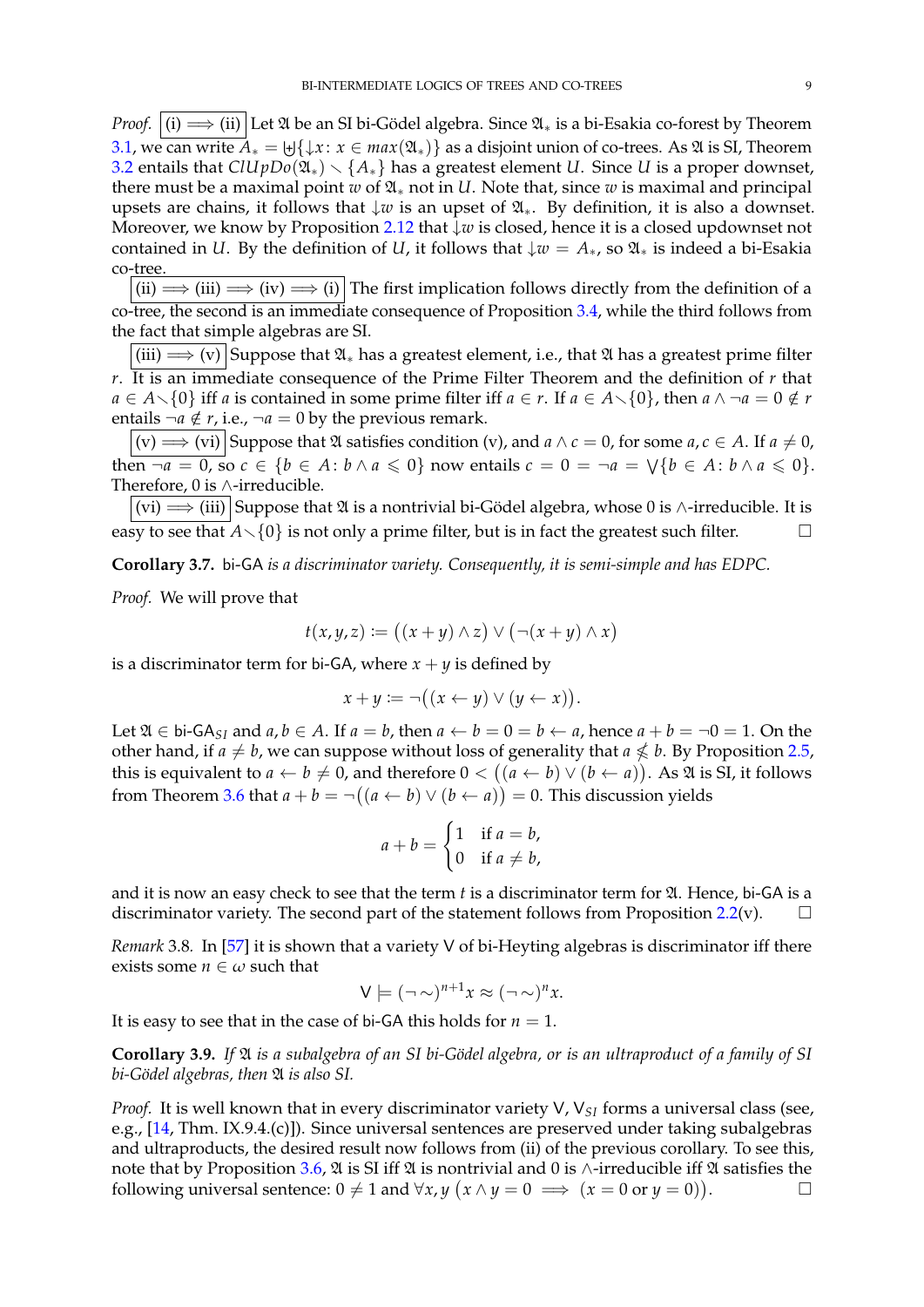#### 4. STABLE, JANKOV AND SUBFRAME FORMULAS FOR BI-GÖDEL ALGEBRAS

In this section, we develop the theories of stable canonical and subframe formulas for bi-Gödel algebras. For an overview of these formulas and their use in superintuitionistic and modal logics we refer to [\[8\]](#page-28-8) and [\[17\]](#page-29-9), respectively. We use the former class of formulas to provide a uniform axiomatization of all extensions of bi-LC. By focusing on a particular subclass, that of the Jankov formulas, we fully characterize the splitting logics of the lattice  $\Lambda$ (bi-LC) of extensions of bi-LC, and prove that  $|\Lambda(\text{bi-LC})| = 2^{\aleph_0}$ . As for the subframe formulas, we utilize them to establish a straightforward axiomatization of some notable extensions of bi-LC, such as the logic of co-trees of depth (respectively, width) less than  $n \in \omega$ . But our main use for these formulas will come in the following section.

4.1. **Stable canonical formulas and Jankov formulas.** Let  $\phi$  be a formula and  $\mathfrak{M} = (\mathcal{X}, V)$  a model on a bi-Esakia co-tree X. Suppose  $\mathfrak{M}, w \models \sim \neg \phi$ , and note the following equivalences:

$$
w \models \sim \neg \phi \iff w \models \top \leftarrow \neg \phi \iff \exists v \in \downarrow w \ (v \models \top \text{ and } v \not\models \neg \phi) \iff \exists v \in \downarrow w \ (v \not\models \neg \phi) \iff \exists v \in \bot w \ (v \not\models \neg \phi) \iff \exists u \in \uparrow \downarrow w \ (u \models \phi).
$$

Hence, we have that ∼ ¬*φ* holds in some point of M iff *φ* holds in some point of M. Thus, in the setting of bi-Esakia co-trees,  $\sim$  ¬ can be viewed as an analogue to the notion of the universal diamond from modal logic. Similarly, suppose that  $\mathfrak{M}, w \models \neg \sim \phi$ , i.e.,

$$
w \models \neg \sim \phi \iff \forall v \in \uparrow w \ (v \not\models \sim \phi) \iff \forall v \in \uparrow w \ (v \not\models \top \leftarrow \phi) \iff
$$

$$
\iff \forall u \in \downarrow \uparrow w \ (u \not\models \top \text{ or } u \models \phi) \iff \forall u \in \downarrow \uparrow w \ (u \models \phi).
$$

Since X is a co-tree, it follows that for each point  $w \in X$  we have  $X = \frac{1}{x}r = \frac{1}{w}w$ , where r is the co-root of X. Thus, the equivalences above imply that  $\neg \sim \phi$  holds in some point of M iff  $\phi$ holds everywhere in  $M$ . Therefore, in the setting of bi-Esakia co-trees,  $\neg \sim$  can be viewed as an analogue to the notion of the universal box from modal logic.

This discussion not only provides some intuition for what follows, by highlighting a similarity with the construction of the Jankov-Fine formulas for modal algebras, but it helps us show that extensions of bi-LC admit a metalogical classical inconsistency lemma as in condition [\(1\)](#page-1-0). These types of lemmas were formally introduced and studied in [\[49\]](#page-29-14), see also [\[15,](#page-28-7) [44,](#page-29-15) [43\]](#page-29-16). Given an extension *L* of bi-LC, let us define a consequence relation  $\vdash_L$  in the following manner: given a set of formulas  $\Sigma \cup {\varphi}$ , we write  $\Sigma \vdash_L \varphi$  iff for every model  $\mathfrak{M} = \langle \mathcal{X}, V \rangle$  such that X is a co-tree and  $\mathcal{X} \models L$ , if  $\mathfrak{M} \models \Sigma$  then  $\mathfrak{M} \models \varphi$ .

<span id="page-9-0"></span>**Theorem 4.1.** *Let L be an extension of bi-LC. If*  $\Sigma \cup \{\varphi\}$  *is a set of formulas, then* 

$$
\Sigma \cup \{\sim \neg \sim \varphi\} \vdash_L \bot \iff \Sigma \vdash_L \varphi.
$$

*Consequently, L has a classical inconsistency lemma.*

*Proof.* Suppose first that  $\Sigma \cup {\sim \neg \sim \varphi}$   $\vdash_L \bot$  and consider a model  $\mathfrak{M} = \langle \mathcal{X}, V \rangle$  such that X is a co-tree validating *L* and  $\mathfrak{M} \models \Sigma$ . Since  $\mathfrak{M}$  is nonempty,  $\mathfrak{M} \not\models \bot$ . As  $\Sigma \cup \{\sim \neg \sim \varphi\} \vdash_L \bot$  and  $\mathfrak{M} \models \Sigma$ , this implies  $\mathfrak{M} \not\models \sim \neg \sim \varphi$ , i.e., that there exists  $x \in X$  such that  $x \not\models \sim \neg \sim \varphi$ . It now follows that  $x \models \neg \sim \varphi$ , and by our previous discussion on the connective  $\neg \sim$ , we conclude  $\mathfrak{M} \models \varphi.$ 

For the converse, let us suppose  $\Sigma \vdash_L \varphi$ . We can show that  $\Sigma \cup {\sim \neg \sim \varphi} \vdash_L \bot$  holds by proving that  $\mathfrak{M} \not\models \Sigma \cup \{\sim \neg \sim \varphi\}$ , for every model  $\mathfrak{M} = \langle \mathcal{X}, V \rangle$  such that X is a co-tree and  $\mathcal{X} \models L$ . Accordingly, let  $\mathfrak{M}$  be such a model and suppose that  $\mathfrak{M} \models \Sigma \cup \{\sim \neg \sim \varphi\}.$ By our assumption,  $\mathfrak{M} \models \Sigma$  implies  $\mathfrak{M} \models \varphi$ , and by our discussion on the connective  $\sim \neg$ ,  $\mathfrak{M} \models \sim \neg \sim \varphi$  entails the existence of a point *x* ∈ *X* such that *x*  $\models \sim \varphi$ . But now we have *y* ⊭  $\varphi$ , for some  $y \in \downarrow x$ , contradicting  $\mathfrak{M} \models \varphi$ . Therefore,  $\mathfrak{M} \not\models \Sigma \cup \{\sim \neg \sim \varphi\}$ , as desired.

In view of Theorem [4.1,](#page-9-0) extensions of bi-LC exhibit an appealing balance between the classical and intuitionistic behavior of negation connectives.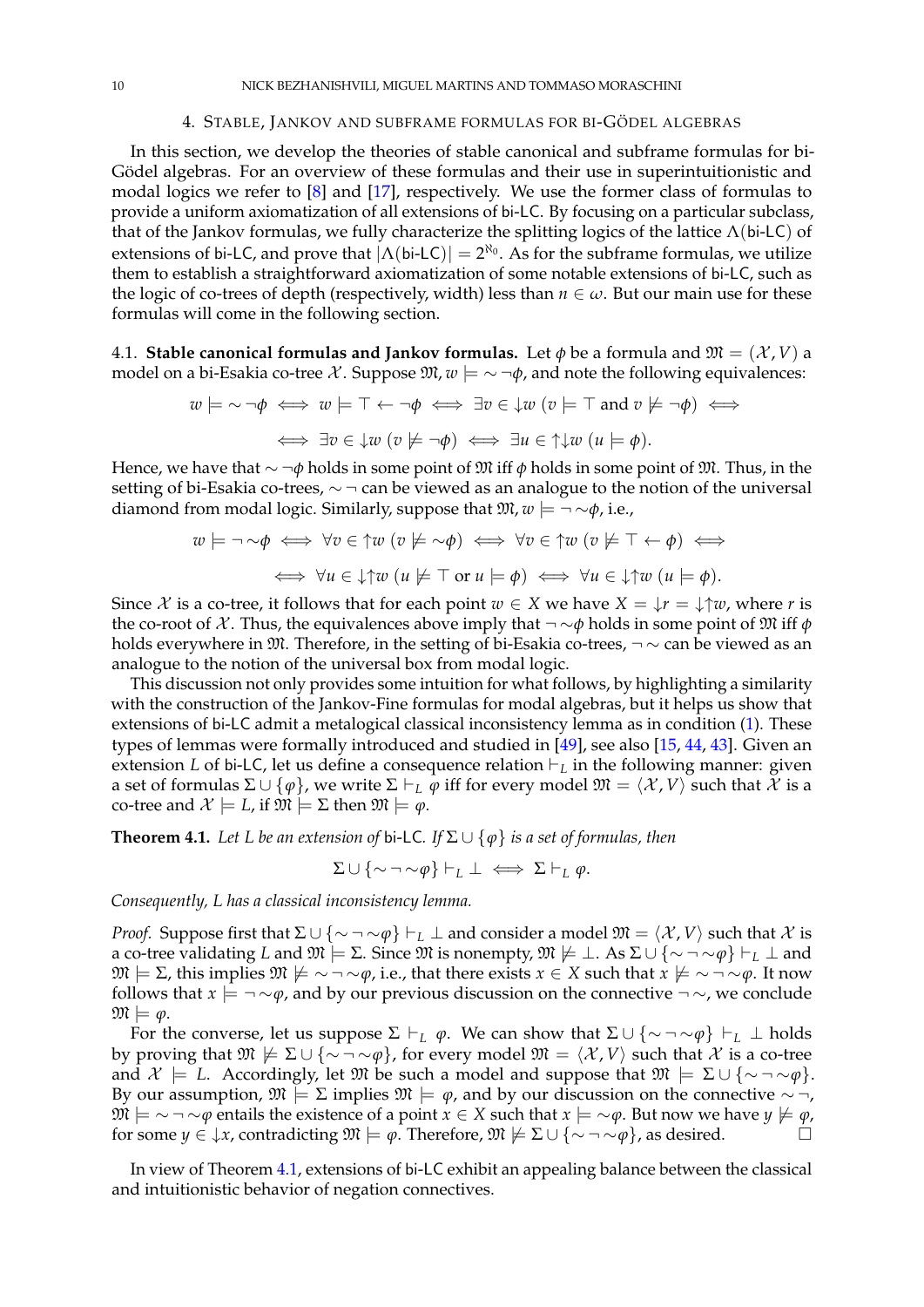Let  $\mathfrak{A}\in$  bi-GA<sub>FSI</sub>,  $D\subseteq A^2$ , and introduce a propositional variable  $p_a\in Prop$ , for each  $a\in A.$ Let  $\Gamma$  be the formula describing the Heyting algebra structure of  $\mathfrak A$  fully, while the behavior of the operator  $\leftarrow$  is only given for elements of *D*, i.e.,

$$
\Gamma := \bigwedge \{p_{a \lor b} \leftrightarrow (p_a \lor p_b) : a, b \in A\} \land
$$
  

$$
\bigwedge \{p_{a \land b} \leftrightarrow (p_a \land p_b) : a, b \in A\} \land
$$
  

$$
\bigwedge \{p_{a \to b} \leftrightarrow (p_a \to p_b) : a, b \in A\} \land
$$
  

$$
\bigwedge \{p_{a \leftarrow b} \leftrightarrow (p_a \leftarrow p_b) : (a, b) \in D\} \land
$$
  

$$
\{p_0 \leftrightarrow \bot\} \land \{p_1 \leftrightarrow \top\}.
$$

We define the *stable canonical formula* associated with  $\mathfrak A$  and *D* by

$$
\gamma(\mathfrak{A}, D) := \neg \sim \Gamma \to \neg \bigwedge \{p_a \leftarrow p_b \colon a, b \in A \text{ and } a \nleq b\}.
$$

Moreover, given  $\mathfrak{B} \in$  bi-GA and a Heyting homomorphism  $h: \mathfrak{A} \to \mathfrak{B}$ , we call *D* a  $\leftarrow$ *-closed domain* of  $\mathfrak A$  if for all  $(a, b) \in D$ , we have  $h(a \leftarrow b) = h(a) \leftarrow h(b)$ . In this case, we say that *h* satisfies the  $\leftarrow$ -*stable domain condition* (SDC<sub>←</sub> for short) for *D*.

Before we discuss the fundamental properties of the stable canonical formulas, we recall four elementary facts about bi-Heyting algebras, that will be used without further reference in what follows.

<span id="page-10-1"></span>**Lemma 4.2.** *If*  $\mathfrak{A} \in$  bi-HA *and a*,  $b \in A$ , *then:* 

 $(i) \neg a = 1 \iff a = 0$  $(ii) \neg \sim a = 1 \iff a = 1,$  $(iii)$   $a \rightarrow b = 1 \iff a \leq b$ ,  $(iv)$   $a \leftarrow b \neq 0 \iff a \nleq b.$ 

Henceforth, we will make extensive use of the fact that every finite Gödel algebra can be regarded as a finite bi-Gödel algebra.

<span id="page-10-0"></span>**Lemma 4.3.** *(Stable Jankov Lemma) Let*  $\mathfrak{A}, \mathfrak{B} \in$  bi-GA *and*  $D \subseteq A^2$ . If  $\mathfrak{A} \in$  bi-GA<sub>FSI</sub>, then  $\mathfrak{B} \not\models$  $\gamma(\mathfrak{A}, D)$  *iff there exists*  $\mathfrak{C} \in \mathbb{H}(\mathfrak{B})_{SI}$  *and a Heyting algebra embedding h*:  $\mathfrak{A} \hookrightarrow \mathfrak{C}$  *satisfying the* SDC<sub>←</sub> *for D.*

*Proof.* We start by proving the left to right implication. Suppose that  $\mathcal{B} \not\models \gamma(\mathfrak{A}, D)$ . By the bi-Esakia duality, this is equivalent to  $(\mathfrak{B}_*, V)$ ,  $w \not\models \gamma(\mathfrak{A}, D)$ , for some valuation *V* on  $\mathfrak{B}_*$  and some  $w \in B_*$ . Since  $\mathfrak{B}_*$  is a bi-Esakia co-forest, we know that *w* lies below a single maximal point *r* of B∗, and that ↓*r* ∈ *ClU pDo*(B∗), i.e., ↓*r* is a bi-generated subframe of B∗. Again by the bi-Esakia duality, it follows that  $\mathfrak{C} := (\downarrow \! r)^*$  is a homomorphic image of  $\mathfrak B$ , and since  $\downarrow \! r$  is a co-tree,  $\mathfrak C$  is SI. Furthermore,  $(\downarrow r, V\upharpoonright_{\downarrow r})$ ,  $w \not\models \gamma(\mathfrak A, D)$  implies  $v(\gamma(\mathfrak A, D)) \neq 1$ , where  $v$  is the **valuation on ℭ corresponding to**  $V|_{\downarrow r}$ **.** 

Now, define a map *h*: *A*  $\rightarrow$  *C* by setting *h*(*a*) := *v*(*p<sub>a</sub>*), for *a*  $\in$  *A*. Since  $\mathfrak{C}$  is SI, it follows from Theorem [3.6](#page-7-4) that for all  $c \in C \setminus \{0\}$ , we have  $\neg c = 0$ . Consequently, if we had  $v(\sim \Gamma) \neq 0$ , then  $\neg v(\sim\!\Gamma)=0$  would follow, yielding  $v\big(\gamma({\mathfrak A},D)\big)=1$ , a contradiction. Thus, we must have  $v(\sim\Gamma) = 0$ , and now the equivalences

$$
v(\sim\Gamma) = 0 \iff \neg v(\sim\Gamma) = \neg \sim v(\Gamma) = 1 \iff v(\Gamma) = 1
$$

imply  $v(\Gamma) = 1$ . By the definitions of *h* and the formula Γ, it is easy to see that  $v(\Gamma) = 1$  iff *h* is a Heyting homomorphism which satisfies the  $SDC<sub>+</sub>$  for *D*, hence the only thing that remains to show is that *h* is injective. To this end, let  $a \neq b \in A$  and suppose, without loss of generality, that  $a \nleq b$ . Notice that, since  $v(\gamma(\mathfrak{A},D)) \neq 1$ , we must have

$$
v(\neg \bigwedge \{p_x \leftarrow p_y \colon x, y \in A \text{ and } x \nleq y\}) \neq 1,
$$

which is equivalent to

$$
\bigwedge \{v(p_x) \leftarrow v(p_y) \colon x, y \in A \text{ and } x \nleq y\}\big) \neq 0.
$$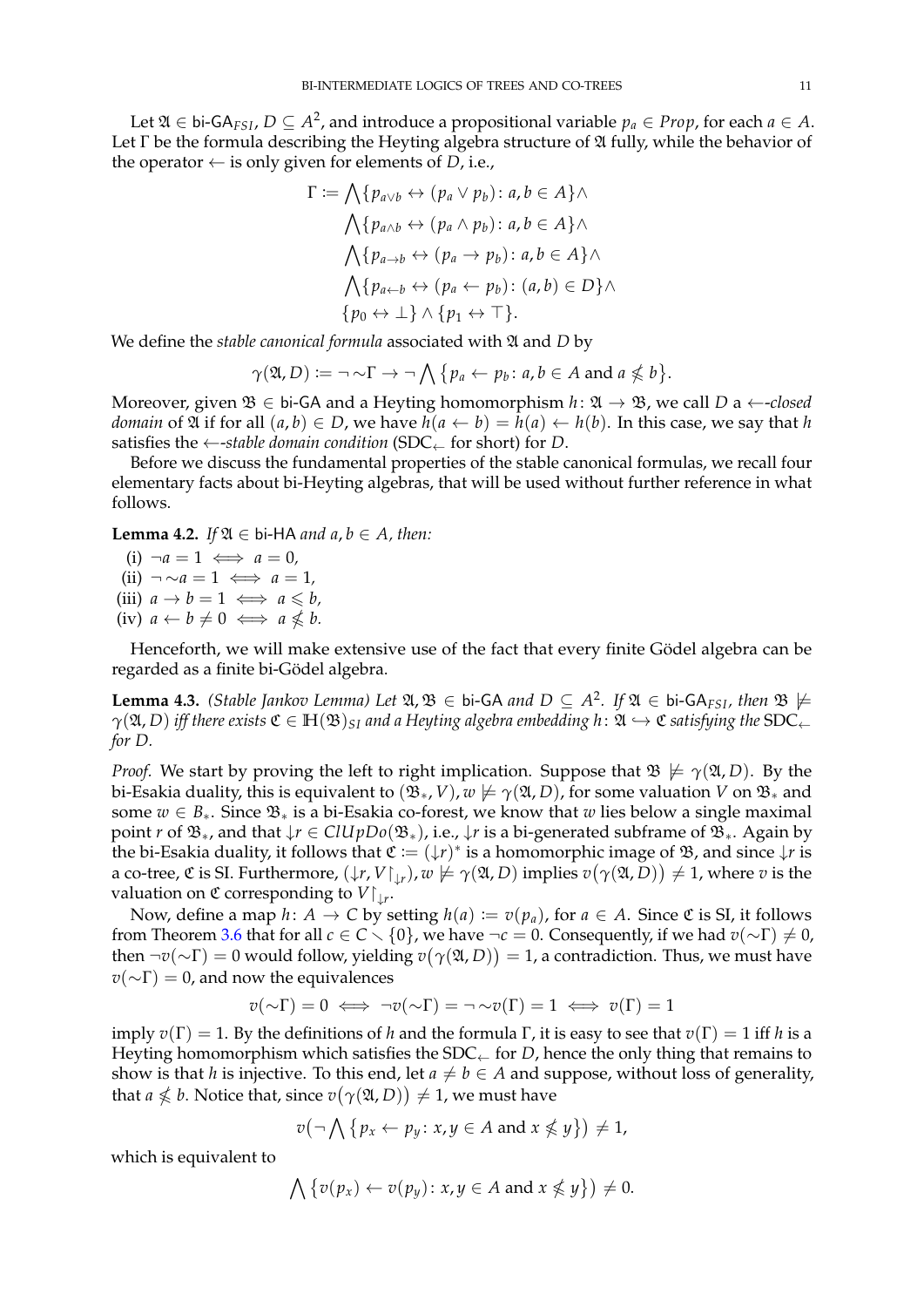By the definition of *h*, it now follows

$$
\bigwedge \{h(x) \leftarrow h(y) \colon x, y \in A \text{ and } x \nleq y\} \big) \neq 0,
$$

thus  $h(a) \leftarrow h(b) \neq 0$ , i.e.,  $h(a) \nleq h(b)$ . We conclude that *h* is indeed a Heyting embedding satisfying the  $SDC_{\leftarrow}$  for *D*, as desired.

For the converse, let  $\mathfrak{C} \in \mathbb{H}(\mathfrak{B})_{\text{SL}}$ ,  $h: \mathfrak{A} \hookrightarrow \mathfrak{C}$  be a Heyting algebra embedding that satisfies the SDC<sub>←</sub> for *D*, and *v*: *Prop*  $\rightarrow$  *C* a valuation satisfying  $v(p_a) = h(a)$ , for each  $a \in A$ . We shall prove that  $\mathfrak C$  refutes  $\gamma(\mathfrak A, D)$  via *v*, hence showing that  $\mathfrak B \not\models \gamma(\mathfrak A, D)$  holds (recall that the validity of a formula is preserved under taking homomorphic images). By the definitions of *h* and Γ, it is clear that  $v(\Gamma) = 1$ , which is equivalent to  $\neg \sim v(\Gamma) = v(\neg \sim \Gamma) = 1$ . Now, if  $a \nleq b$ , for  $a, b \in A$ , then we have  $a \to b \neq 1$ . Since *h* is a Heyting algebra embedding, it follows that  $h(a \to b) = h(a) \to h(b) \neq 1$ , i.e.,  $h(a) \nleq h(b)$ , which in turn is equivalent to  $h(a) \leftarrow h(b) = v(p_a) \leftarrow v(p_b) \neq 0$ . Thus, we have  $0 \notin \{v(p_a) \leftarrow v(p_b) : a, b \in A$  and  $a \nleq b\}$ . As  $\mathfrak C$  is SI by assumption,  $0_{\mathfrak C}$  is ∧-irreducible (see Theorem [3.6\)](#page-7-4), hence

$$
v(\bigwedge \{p_a \leftarrow p_b \colon a, b \in A \text{ and } a \nleq b\}) \neq 0.
$$

Consequently,  $\neg v \big(\bigwedge \{p_a \leftarrow p_b \colon a, b \in A \text{ and } a \nleq b\}\big) \neq 1$ , and we conclude that  $v(\gamma(\mathfrak{A}, D)) \neq 0$ 1, as desired.

The following lemma is essential for what follows. Notice that it makes crucial use of the fact that the HA-reduct of bi-GA is locally finite, much like the analogous version of this result for Heyting algebras relies on the local finiteness of the lattice reduct of HA.

<span id="page-11-0"></span>**Lemma 4.4.** *(Stable Filtration Lemma) Let*  $\phi$  *be a formula and*  $\mathcal{B} \in$  bi-GA. If  $\mathcal{B} \not\models \phi$ *, then there exists a finite Heyting subalgebra*  $\mathfrak A$  *of*  $\mathfrak B$  *such that*  $\mathfrak A \in$  **bi-GA** *and*  $\mathfrak A \not\models \phi$ *. If*  $\mathfrak B$  *is moreover SI, then so is*  $\mathfrak A$ *.* 

*Proof.* Suppose that  $\mathfrak{B} \not\models \phi$ . Then  $\phi^{\mathfrak{B}}(\overline{a}) \neq 1$  for some tuple  $\overline{a} \in B$ . Let

 $\Sigma := \{\psi(\overline{a}) : \psi \text{ is a subformula of } \phi\}$ 

and  $\mathfrak A$  be the Heyting subalgebra of  $\mathfrak B$  generated by  $\Sigma$ . Since  $\Sigma$  is finite and bi-GA has a locally finite HA-reduct, it follows that  $\mathfrak A$  is a finite Heyting algebra, hence also a finite bi-Heyting algebra (see Example [2.6\)](#page-3-1), although not necessarily a bi-Heyting subalgebra of  $\mathfrak B$ . Moreover, since bi-GA is axiomatized by  $\leftarrow$ -free formulas and  $\mathfrak A$  is a Heyting subalgebra of  $\mathfrak B$ , then clearly  $\mathfrak{B} \in$  bi-GA implies  $\mathfrak{A} \in$  bi-GA.

As  $\mathfrak A$  is a bi-Heyting algebra, it has a well-defined  $\leftarrow^{\mathfrak A}$  operation. And although said operation need not coincide with  $\leftarrow^{B}$ , it crucially does so when  $a \leftarrow^{B} b \in \Sigma$ . To see this, just note that  $A \subseteq B$  implies

$$
a \leftarrow^{\mathfrak{B}} b = \bigwedge \{c \in B \colon a \leq c \vee b\} \leq \bigwedge \{c \in A \colon a \leq c \vee b\} = a \leftarrow^{\mathfrak{A}} b,
$$

for all  $a, b \in A$ . Moreover, if  $a \leftarrow^{B} b \in A$ , then clearly  $a \leftarrow^{B} b \in \{c \in A : a \leq c \vee b\}$ , hence  $a \leftarrow^{ \mathfrak{A}} b \leqslant a \leftarrow^{ \mathfrak{B}} b$ . It now follows that if  $a \leftarrow^{ \mathfrak{B}} b \in A$  (in particular, if  $a \leftarrow^{ \mathfrak{B}} b \in \Sigma$ ), then  $a \leftarrow^{ \mathfrak{B}} b =$  $a \leftarrow \mathcal{A}b$ . Therefore, using a simple argument by induction on the complexity of  $\phi$ , we can conclude that  $\phi^{\mathfrak{B}}(\bar a)=\phi^{\mathfrak{A}}(\bar a)$ , hence  $\phi^{\mathfrak{A}}(\bar a)\neq 1$  and  $\mathfrak{A}\not\models\phi$  as desired.

Suppose now that  $\mathfrak B$  is SI, hence  $0_{\mathfrak B}$  is ∧-irreducible by Theorem [3.6.](#page-7-4) Since  $\mathfrak A$  is a Heyting subalgebra of  $\mathfrak{B}$ , it is nontrivial and 0<sub> $\mathfrak{A}$ </sub> must also be ∧-irreducible. Again using Theorem [3.6,](#page-7-4) we conclude that  $\mathfrak A$  is SI.

#### <span id="page-11-1"></span>**Corollary 4.5.** *The variety* bi-GA *has the FMP.*

Equipped with the two previous lemmas, we can start our proof of the first main result of this subsection, which establishes a uniform axiomatization of all extensions of bi-LC by means of stable canonical formulas. This is in analogy with the intuitionistic case, see e.g., [\[7,](#page-28-3) [17\]](#page-29-9). However, a similar axiomatization technique for arbitrary bi-intermediate logics cannot be obtained as we discuss below.

Fix a formula  $\phi \notin b$ i-LC and set  $n := |Sub(\phi)|$ . Since the HA-reduct of bi-GA is locally finite, there exists a bound  $c(\phi) \in \omega$  on the size of *n*-generated Heyting algebras belonging to this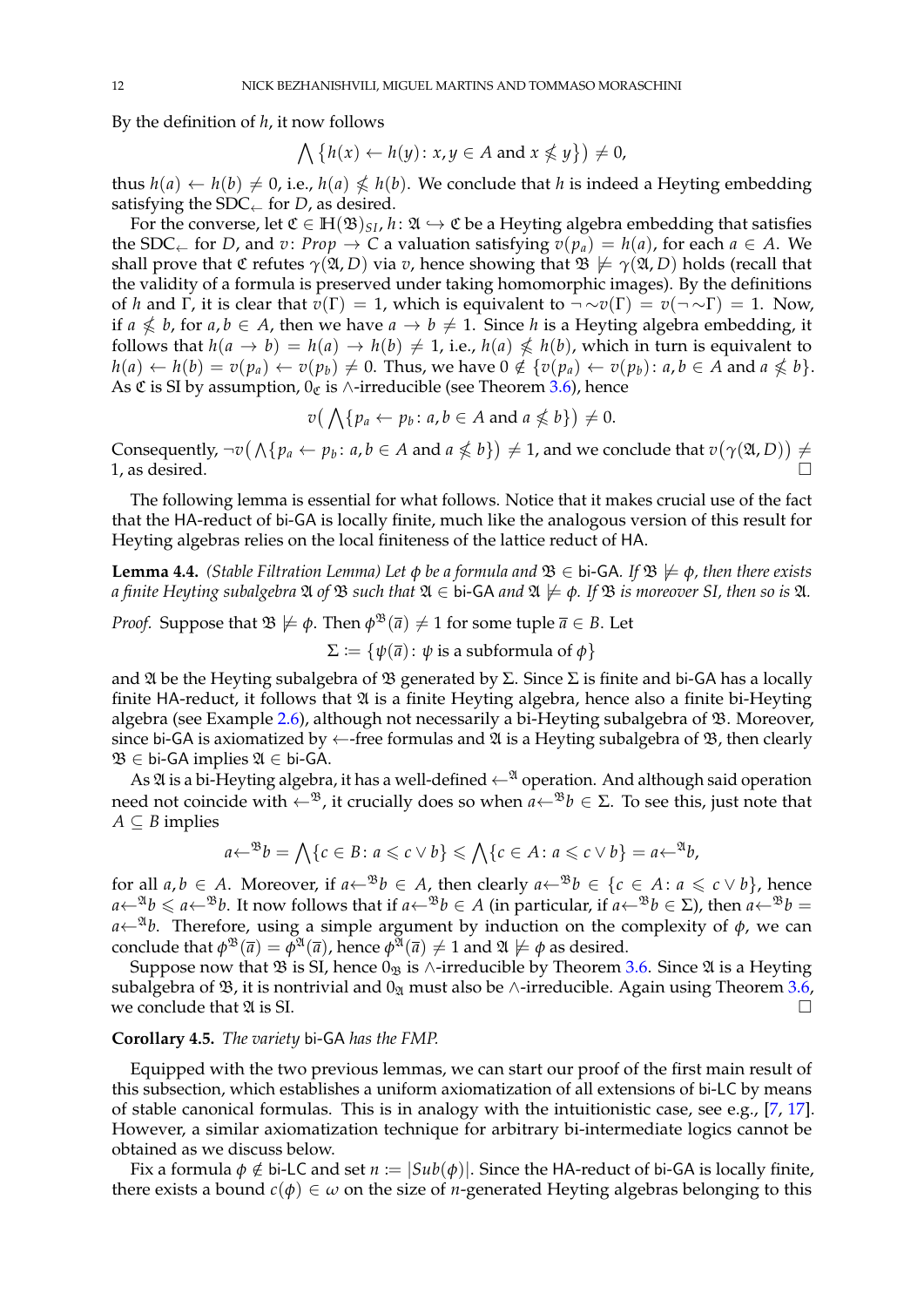reduct. Accordingly, let  $\mathfrak{A}_1, \ldots, \mathfrak{A}_{m(n)}$  be the list of (up to isomorphism) all *n*-generated SI bi-Gödel algebras such that  $|A_i| \leqslant c(\phi)$  and  $\mathfrak{A}_i \not\models \phi$ . Now, for each of these bi-Gödel algebra  $\mathfrak{A}_i$  refuting *φ* via a valuation *v*, we let  $\Theta := v[Sub(\phi)]$  and

$$
D_i^{\leftarrow} := \{ (a, b) \in \Theta^2 \colon a \leftarrow b \in \Theta \}.
$$

Consider a new list  $(\mathfrak{A}_1, D_1^{\leftarrow}), \ldots, (\mathfrak{A}_{k(n)}, D_{k(n)}^{\leftarrow})$  (notice that  $k(n)$  need not be smaller than  $m(n)$ , since each A*<sup>i</sup>* may refute *φ* through distinct valuations), whose elements we call the *refutation patterns* for *φ*. Keeping this discussion in mind, we have the following theorem:

**Theorem 4.6.** *If*  $\mathfrak{B}$  *is an SI bi-Gödel algebra, then:* 

(i)  $\mathfrak{B} \not\models \phi$  *iff there exists*  $i \leq k(n)$  and a Heyting algebra embedding  $h: \mathfrak{A}_i \hookrightarrow \mathfrak{B}$  satisfying the  $SDC \leftarrow for D_i^{\leftarrow}$ ;

(ii) 
$$
\mathfrak{B} \models \phi \iff \mathfrak{B} \models \bigwedge_{i=1}^{k(n)} \gamma(\mathfrak{A}_i, D_i^{\leftarrow}).
$$

*Proof.* (i): Firstly, note that right to left implication follows immediately from  $(\mathfrak{A}_i, D_i^{\leftarrow}) \not\models \phi$  and the definition of  $D_i^{\leftarrow}$ , since if a Heyting algebra embedding  $h: \mathfrak{A}_i \hookrightarrow \mathfrak{B}$  satisfies the SDC<sub>←</sub> for  $D_i^{\leftarrow}$ , then we clearly have  $\mathfrak{B} \not\models \phi$ . To prove the converse, suppose that  $\mathfrak{B} \not\models \phi$ . As  $\mathfrak{B} \in$  bi-GA<sub>*SI*</sub>, it follows from Lemma [4.4](#page-11-0) that there is a finite Heyting subalgebra  $\mathfrak A$  of  $\mathfrak B$  such that  $\mathfrak A \in$  bi-GA<sub>SI</sub> and  $\mathfrak A$  refutes  $\phi$  via some valuation  $v$ . Thus, there exists a Heyting embedding  $h: \mathfrak A \hookrightarrow \mathfrak B$ , and by looking at the proof of Lemma [4.4,](#page-11-0) we not only see that  $\mathfrak A$  is *n*-generated for  $n = |Sub(\phi)|$ (as a Heyting algebra), but also that  $a \leftarrow b \in v[Sub(\phi)]$  implies  $h(a \leftarrow b) = h(a) \leftarrow h(b)$ , for all  $a, b \in A$ . It is now easy to see that *h* satisfies the SDC<sub>←</sub> for

$$
D^{\leftarrow} := \{ (a, b) \in v[Sub(\phi)]^2 \colon a \leftarrow b \in v[Sub(\phi)] \}.
$$

Therefore, the pair  $(\mathfrak{A}, D^{\leftarrow})$  must be one of the  $(\mathfrak{A}_i, D_i^{\leftarrow})$  listed above, hence we showed that the right side of the desired equivalence holds, as desired.

(ii): This follows immediately from (i) and the Stable Jankov Lemma [4.3.](#page-10-0)  $\Box$ 

As a consequence, stable canonical formulas can be used to axiomatized extensions of bi-LC.

<span id="page-12-0"></span>**Theorem 4.7.** *Every extension of* bi-LC *is axiomatizable by stable canonical formulas. Moreover, if L is finitely axiomatized, then L is axiomatizable by finitely many stable canonical formulas.*

*Proof.* Suppose that  $L = \text{bi-LC} + \{\phi_i : i \in I\}$ , so we can assume without loss of generality that bi-LC  $\nvdash \phi_i$ , for all  $i \in I$ . By the previous theorem, we know that for each  $i \in I$  there is a list of refutation patterns  $(\mathfrak{A}_{i,1},D_{i,1}^\leftarrow)$  ,  $\dots$  ,  $(\mathfrak{A}_{i,k(i)},D_{i,k(i)}^\leftarrow)$  such that

$$
\mathsf{bi}\text{-}\mathsf{LC} + \phi_i = \mathsf{bi}\text{-}\mathsf{LC} + \bigwedge_{j=1}^{k(i)} \gamma(\mathfrak{A}_{i,j}, D_{i,j}^{\leftarrow}).
$$

Thus, we have

$$
L = \mathsf{bi}\text{-}\mathsf{LC} + \{\phi_i \colon i \in I\} = \mathsf{bi}\text{-}\mathsf{LC} + \{\bigwedge_{j=1}^{k(i)} \gamma(\mathfrak{A}_{i,j}, D_{i,j}^{\leftarrow}) : i \in I\}.
$$

The last part of the statement clearly follows from the previous equality.  $\Box$ 

**Corollary 4.8.** Let  $L' \subseteq L$  be extensions of bi-LC. Then L is axiomatizable over L' by stable canonical *formulas. Moreover, if L is finitely axiomatized over L* 0 *, then L is axiomatizable over L* 0 *by finitely many stable canonical formulas.*

*Proof.* This is an immediate consequence of the proof of the previous theorem.

We will now focus on a particular class of stable canonical formulas: the Jankov formulas [\[34,](#page-29-23) [35,](#page-29-24) [36\]](#page-29-25). Recall that bi-GA<sub>FSI</sub> is the class of finite SI Gödel algebras. For each  $\mathfrak{A} \in$  bi-GA<sub>FSI</sub>, we call  $\mathcal{J}(\mathfrak{A})\coloneqq\gamma(\mathfrak{A},A^2)$  the *Jankov formula* of  $\mathfrak{A}.$  We compile the defining properties of these formulas in the following lemma, and subsequently use them to characterize the splitting logics of the lattice  $\Lambda$ (bi-LC) of extensions of bi-LC, as well as finding its cardinality.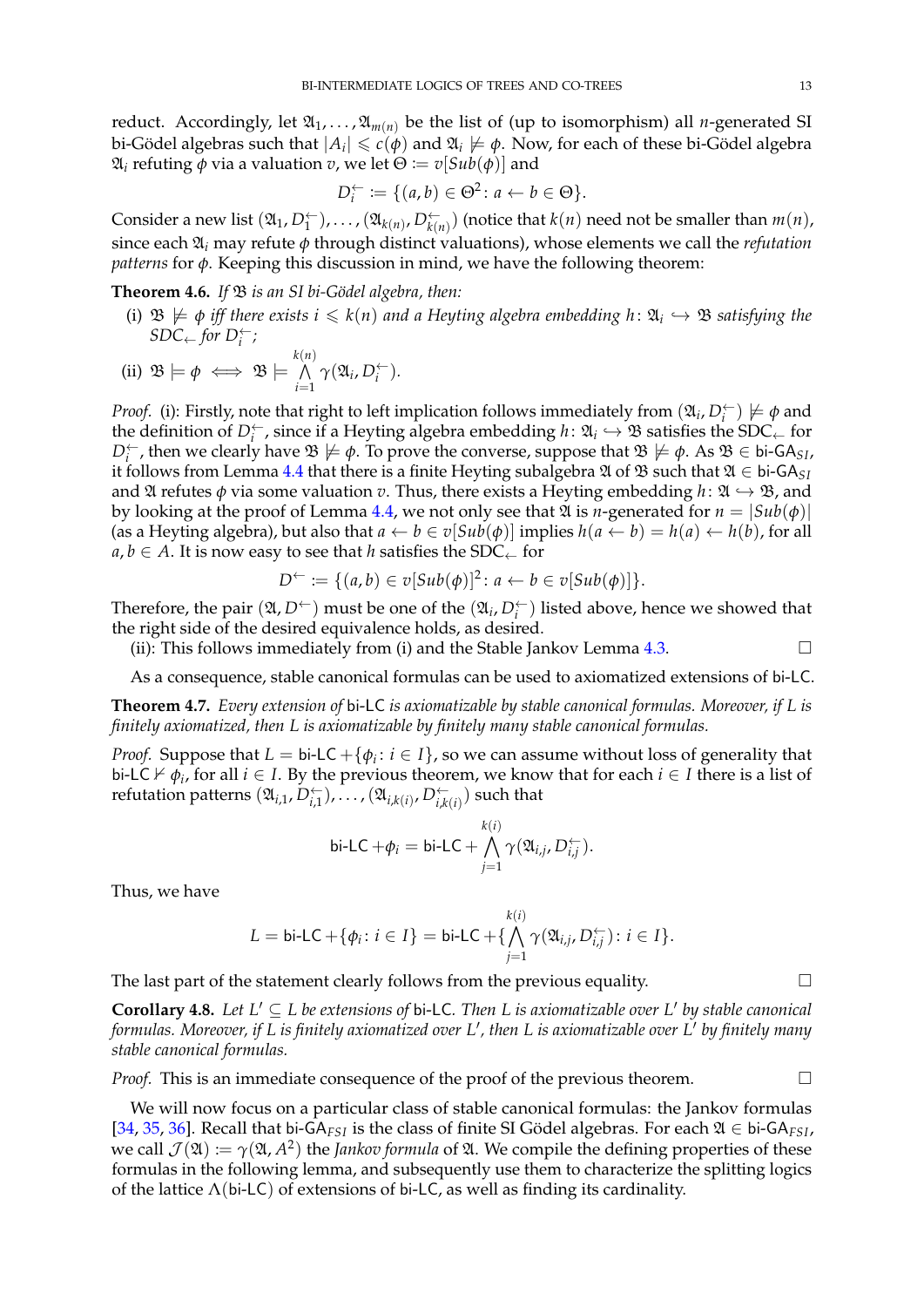<span id="page-13-1"></span>**Lemma 4.9.** *(Jankov Lemma)* If  $\mathfrak{B} \in$  bi-GA and  $\mathfrak{A} \in$  bi-GA<sub>FSI</sub>*, then the following conditions are equivalent:*

- (i)  $\mathfrak{B} \not\models \mathcal{J}(\mathfrak{A})$ ;
- (ii) *there exists*  $\mathfrak{C} \in \mathbb{H}(\mathfrak{B})_{SI}$  *and a bi-Heyting algebra embedding*  $h: \mathfrak{A} \hookrightarrow \mathfrak{C}$ *;*
- (iii)  $\mathfrak{A} \in \mathbb{SH}(\mathfrak{B})$ *;*
- (iv)  $\mathfrak{A} \in \mathbb{HS}(\mathfrak{B})$ .

*Proof.* Firstly, let us note that the equivalence (i)  $\iff$  (ii) is just a particular instance of Lemma [4.3,](#page-10-0) and that (ii) clearly implies (iii). The equivalence (iii)  $\iff$  (iv) follows from Proposition [2.2\(](#page-2-0)iii) and the fact that bi-GA has EDPC (see Corollary [3.7\)](#page-8-0). Finally, (iv)  $\implies$  (i) follows from the easily checked fact that  $\mathfrak{A} \not\models \mathcal{J}(\mathfrak{A})$ , and by noting that the operators **H** and **S** preserve the validity of formulas.

<span id="page-13-2"></span>**Corollary 4.10.** *If*  $\mathfrak{B} \in$  bi-GA<sub>SI</sub>, then  $\mathbb{V}(\mathfrak{B})_{FSI} = \mathbb{IS}(\mathfrak{B})_F$ .

*Proof.* We start by noting that  $\mathbb{IS}(\mathfrak{B})_F \subseteq \mathbb{V}(\mathfrak{B})_{FSI}$  follows directly from Corollary [3.9.](#page-8-1) To prove the other inclusion, we use the Jankov Lemma and the fact that the product of algebras preserves the validity of formulas to deduce that if  $\mathfrak{A} \in V(\mathfrak{B})_{FSI}$ , then  $\mathfrak{B} \not\models \mathcal{J}(\mathfrak{A})$ , i.e.,  $\mathfrak{A} \in SH(\mathfrak{B})$ . As bi-GA is a semi-simple variety (see Corolary [3.7\)](#page-8-0) and simple algebras have no nontrivial homomorphic images,  $\mathfrak{B} \in$  bi-GA<sub>SI</sub> now implies that  $\mathfrak{A} \in \mathbb{IS}(\mathfrak{B})_F$ , as desired.  $□$ 

Given a lattice  $\mathfrak L$  and elements  $a, b \in \mathfrak L$ , we call  $(a, b)$  a *splitting pair* for  $\mathfrak L$  if  $a \nleq b$  and  $\mathfrak{L} = \uparrow a \uplus \downarrow b$ . In particular, if  $\mathfrak{L} = \Lambda(bi\text{-}LC)$  then *a* is said to be a *splitting logic*.

<span id="page-13-0"></span>**Theorem 4.11.** *(Splitting Theorem)* If  $L \in \Lambda$  (bi-LC), then:

- (i) *L is a splitting logic iff L is axiomatized by a single Jankov formula,*
- (ii) *L is a join of splitting logics iff L is axiomatized by Jankov formulas.*

*Proof.* We start by noting that (ii) is a straightforward consequence of (i), hence we only prove the latter equivalence. Suppose that  $(L, L')$  is a splitting pair for  $\Lambda$ (bi-LC), for some  $L' \in \Lambda$ (bi-LC). As bi-GA is a congruence distributive variety with the FMP (Corollary [4.5\)](#page-11-1), it follows from a result by McKenzie [\[48\]](#page-29-26) that  $L' = Log(\mathfrak{A})$ , for some  $\mathfrak{A} \in$  bi-GA<sub>FSI</sub>. Using the definition of a splitting pair together with the fact  $\mathfrak{A} \not\models \mathcal{J}(\mathfrak{A})$ , it is easy to see that the equivalence  $\mathfrak{B} \models \mathcal{J}(\mathfrak{A})$ iff  $\mathfrak{B} \models L$  holds for all  $\mathfrak{B} \in$  bi-GA. Thus,  $L =$  bi-LC  $+ \mathcal{J}(\mathfrak{A})$ .

Conversely, assume  $L = \text{bi-LC} + \mathcal{J}(\mathfrak{A})$  for some  $\mathfrak{A} \in \text{bi-GA}_{FSI}$ . Set  $L' \coloneqq Log(\mathfrak{A})$  and notice that  $\mathfrak{A} \not\models \mathcal{J}(\mathfrak{A})$  implies  $L \nsubseteq L'$ . Now, take  $E \in \Lambda$  (bi-LC) and suppose  $L \nsubseteq E$ , i.e.,  $\mathcal{J}(\mathfrak{A}) \notin E$ . By a simple application of the Jankov Lemma [4.9,](#page-13-1) this implies  $\mathfrak{A} \in V_E = \{ \mathfrak{B} \in \mathsf{bi}\text{-HA} : \mathfrak{B} \models E \}.$ Equivalently,  $E \subseteq Log(\mathfrak{A}) = L'$ . We just proved that for  $E \in \Lambda$  (bi-LC),  $E \notin \uparrow L$  entails  $E \in \downarrow L'$ , i.e., that  $\Lambda$ (bi-LC) =  $\uparrow L \uplus \downarrow L'$ . Therefore,  $(L, L')$  is a splitting pair for  $\Lambda$ (bi-LC).

Translating the Splitting Theorem into algebraic terms yields a characterization of the *splitting algebras* of the variety bi-GA, that is, elements  $\mathfrak{A} \in$  bi-GA<sub>SI</sub> for which there exists a largest subvariety  $V \subseteq bi-GA$  omitting  $\mathfrak{A}$ . In other words,  $(V(\mathfrak{A}), V)$  is a splitting pair for the lattice of nontrivial subvarieties of bi-Gödel algebras  $\Lambda$ (bi-GA).

## **Theorem 4.12.** *The splitting algebras of* bi-GA *are exactly the finite SI bi-G¨odel algebras.*

*Remark* 4.13*.* The equality between splitting algebras and finite SI algebras holds more in general for every variety of finite type with EDPC and the FMP, as shown in [\[12,](#page-28-11) Cor. 3.2] and [\[48\]](#page-29-26).

It is well known that the analogue of the previous theorem holds for the variety of Heyting algebras (see, e.g., [\[17\]](#page-29-9)): the splitting algebras of HA are exactly its finite SI elements. However, this is far from the case for bi-Heyting algebras; a result by Wolter [\[58\]](#page-30-0) shows that the only splitting algebras in bi-HA are the two-element and three-element chains. This is the main reason why the theories of stable canonical formulas cannot be developed for bi-IPC.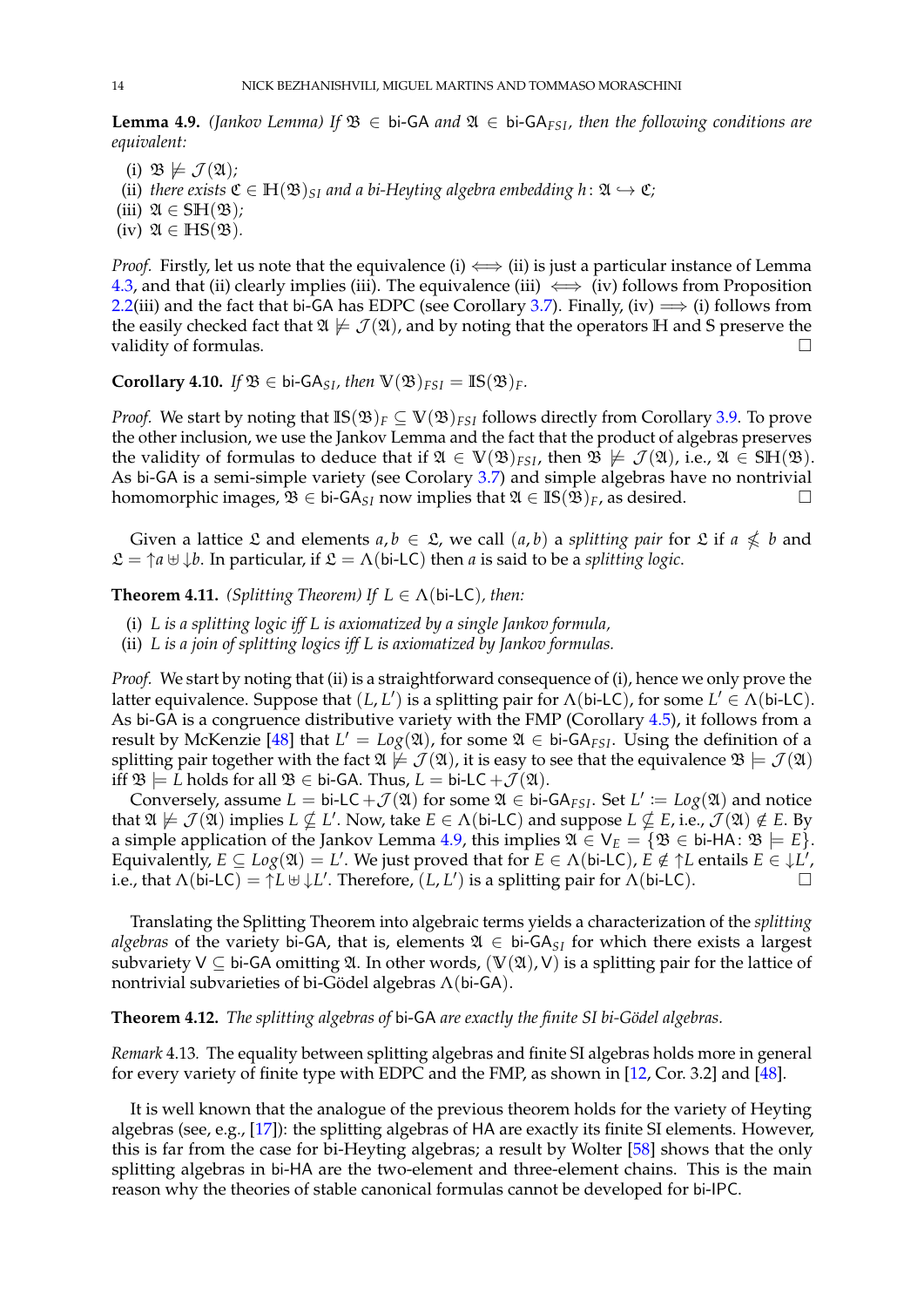4.2. **The cardinality of** Λ(bi-LC)**.** The goal of this section is to prove that the cardinality of the lattice  $\Lambda$ (bi-LC) is  $2^{\aleph_0}$ . Accordingly, let us define a partial order  $\leq$  on the class bi-GA<sub>FSI</sub> by  $\mathfrak{A} \leq \mathfrak{B}$  iff  $\mathfrak{A} \in HS(\mathfrak{B})$ . Note that, by Corollary [4.10,](#page-13-2) we have

$$
\mathfrak{A}\leqslant\mathfrak{B}\iff\mathfrak{A}\in\mathrm{IS}(\mathfrak{B}).
$$

We will show  $|\Lambda(\text{bi-LC})| = 2^{\aleph_0}$  by proving that there exists a countably infinite  $\leq$ -antichain  $\Omega \subseteq$  bi-GA<sub>FSI</sub> (that is, the elements of  $\Omega$  are pairwise  $\leq$ -incomparable). That the existence of  $\Omega$ suffices to establish the desired equality follows easily from the next proposition, as we shall see in a moment.

**Proposition 4.14.** *Let*  $\Omega \subseteq$  bi-GA<sub>FSI</sub> *be a countably infinite*  $\leq$ -*antichain.* If  $\Omega_1, \Omega_2 \in \mathcal{P}(\Omega)$  *are different, then*

$$
\mathsf{bi}\text{-}\mathsf{LC}+\mathcal{J}(\Omega_1)\neq \mathsf{bi}\text{-}\mathsf{LC}+\mathcal{J}(\Omega_2),
$$

*where*  $\mathcal{J}(\Omega_i) := \{ \mathcal{J}(\mathfrak{A}) : \mathfrak{A} \in \Omega_i \}.$ 

*Proof.* Without loss of generality, suppose that there exists  $\mathfrak{B} \in \Omega_1 \setminus \Omega_2$ . Since  $\mathfrak{B} \not\models \mathcal{J}(\mathfrak{B})$ , it is clear that  $\mathfrak{B} \not\models b$  i-LC + $\mathcal{J}(\Omega_1)$ . On the other hand, if  $\mathfrak{B} \not\models b$  i-LC + $\mathcal{J}(\Omega_2)$  then there is  $\mathfrak{A} \in \Omega_2$ such that  $\mathfrak{B} \not\models \mathcal{J}(\mathfrak{A})$ . By the Jankov Lemma, it follows  $\mathfrak{A} \leq \mathfrak{B}$ . But this is a contradiction, since  $\mathfrak A$  and  $\mathfrak B$  are in Ω, an ≤-antichain. Therefore,  $\mathfrak B$   $\models$  bi-LC +  $\mathcal J(\Omega_2)$ , and we conclude

$$
\mathsf{bi}\text{-}\mathsf{LC}+\mathcal{J}(\Omega_1)\neq \mathsf{bi}\text{-}\mathsf{LC}+\mathcal{J}(\Omega_2). \qquad \qquad \Box
$$

Suppose that we have  $\Omega$  satisfying the conditions of the previous proposition. As our language is countable, we know that there are at most continuum many extensions of bi-LC, that is,  $|\Lambda(\text{bi-LC})| \leq 2^{\aleph_0} = |\mathcal{P}(\Omega)|$ . But we just proved that distinct elements of  $\mathcal{P}(\Omega)$  give rise to distinct extensions of bi-LC, hence it follows  $|\mathcal{P}(\Omega)| \leqslant |\Lambda(\mathsf{bi}\text{-}\mathsf{LC})| = 2^{\aleph_0}$ .

We end this discussion by noting that we can use the bi-Esakia duality to translate the partial order  $\leq$  into one on the class of finite co-trees:  $\mathfrak{F} \leq \mathfrak{G}$  iff  $\mathfrak{F}$  is a bi-p-morphic image of  $\mathfrak{G}$ . It is now clear that to find our desired  $\leq$ -antichain of finite SI bi-Gödel algebras, it suffices to find a countably infinite  $\leq$ -antichain of finite co-trees. In order to do this, we rely on the following observation.

<span id="page-14-1"></span>**Lemma 4.15.** Let  $f: \mathfrak{F} \to \mathfrak{G}$  be a bi-p-morphism between co-trees. If  $x \prec y \in \mathfrak{F}$  and  $f(x) \neq f(y)$ , then  $f(x) \prec f(y)$ .

*Proof.* Suppose  $\neg (f(x) \prec f(y))$ . Since  $x \prec y$  entails  $f(x) \leq f(y)$ , there must exist  $u \in \mathfrak{G}$  such that  $f(x) < u < f(y)$ . By the forth condition of the definition of p-morphisms, we now have  $f(z) = u$ , for some  $z \in \{\alpha\}$  { *x* }. As  $\mathfrak{F}$  is a co-tree, its principal upsets are chains, so  $x \prec y$  implies  $y \le z$ , hence  $f(y) \le f(z) = u$ . But this yields a contradiction, since  $u < f(y)$  and partial orders are anti-symmetric.

Let  $\mathcal{T} := \{T_n : n \in \omega\}$  be the sequence of finite co-trees depicted in Figure [2.](#page-15-0) The next result proves that this is an  $\le$ -antichain of finite co-trees.<sup>[†](#page-14-0)</sup> Notice that the proof makes extensive use without reference of Proposition [2.9,](#page-4-1) and of a direct consequence of Lemma [4.15](#page-14-1) (if  $x \prec y$ , then  $f(x) = f(y)$  or  $f(x) \prec f(y)$ .

<span id="page-14-2"></span>**Proposition 4.16** (Hodkinson). *The set*  $\mathcal{T} := \{T_n : n \in \omega\}$  *is a countably infinite*  $\leq$ -*antichain of finite co-trees.*

*Proof.* Firstly, we prove  $T_0 \nleq T_n$ , for all  $n \in \omega \setminus \{0\}$ . Suppose otherwise, i.e., that there exists a surjective bi-p-morphism  $f\colon T_n\to T_0$ . Denote  $T_0=\{\overline{a'},b',c',d'\}$ . We know that the co-root *u*<sub>1</sub> of  $T_n$  must be mapped to the co-root *a*' of  $T_0$ , hence  $f(v_1) \in \{a', b'\}$  by Lemma [4.15.](#page-14-1) But this already yields a contradiction, since both cases imply that at least one of the nontrivial predecessors of *v*<sup>1</sup> (which are both minimal points) is mapped to a non-minimal point. Note as well that  $|T_m| < |T_n|$  entails  $T_n \nleq T_m$ , for  $m < n \in \omega$ .

<span id="page-14-0"></span> $\dagger$ This  $\leq$ -antichain was constructed (and proved to be one) by Ian Hodkinson (personal communication). We use a different method to show that this is in fact an  $\leq$ -antichain, closer to the ones we used in Section 3.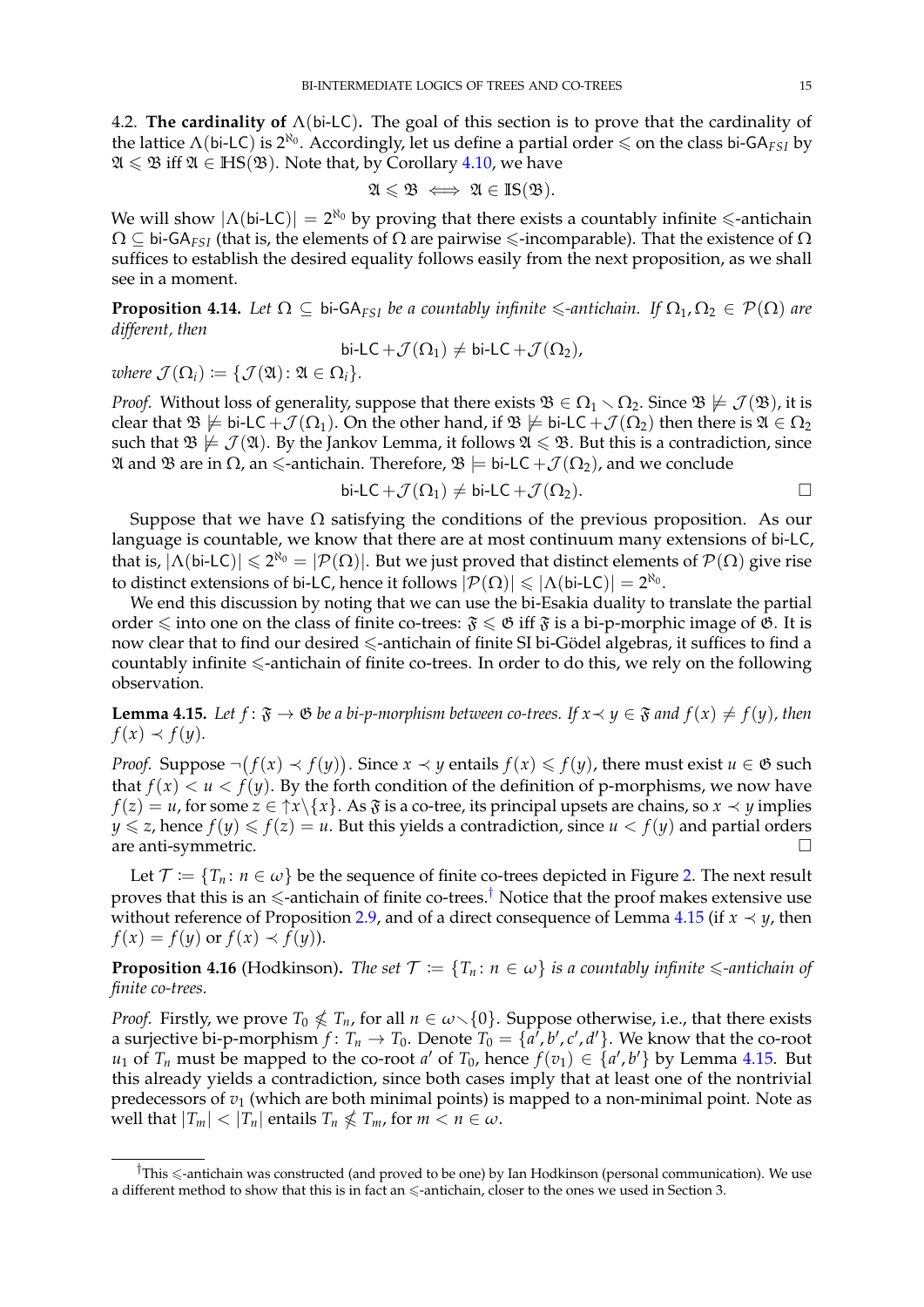

<span id="page-15-0"></span>FIGURE 2. The co-trees  $T_0$ ,  $T_1$ ,  $T_2$ , and  $T_n$ .

It remains to show  $T_m \nleq T_n$ , for  $0 < m < n \in \omega$ . Denote the elements of  $T_m$  by  $u'_1, v'_1, a', b'$ , etc. Moreover, let  $U_m := \{u'_j \in T_m : j \leqslant m\}$  and  $U_n := \{u_i \in T_n : i \leqslant n\}$ . In a similar way, define the sets  $V_m$  and  $V_n$ ,  $W_m$  and  $W_n$ ,  $Z_m$  and  $Z_n$ . Suppose now that there exists a surjective bi-pmorphism  $f: T_n \to T_m$ . It is easy to see that

$$
f[V_n] \cap (U_m \cup W_m \cup Z_m \cup \{a'\}) = \emptyset,
$$

since for all  $i \le n$  and  $j \le m$ , the inequality  $|\downarrow v_i| = 3 < Min\{|\downarrow u'_j|, |\downarrow w_j|\}$  already implies  $f(v_i) \notin \{u'_j, w'_j\}$ . Moreover, by the same reasoning used above (to show  $f(v_1) \notin \{a', b'\}$ ) we get  $f(v_i) \notin \{a^i, z'_j\}$ . On the other hand,

$$
f[Z_n] \cap (U_m \cup W_m \cup V_m \cup \{a'\}) = \emptyset
$$

follows easily by noting the inequality  $|\downarrow z_i|=3 < Min\{|\downarrow u'_j|, |\downarrow w_j|, |\downarrow a'|\}$ , and that  $f(z_i) \neq v'_j$ since a chain (such as ↓*z<sup>i</sup>* ) cannot be mapped onto a set with incomparable elements (such as  $\downarrow v'_j$ ).

Suppose now that  $f(u_i) = w'_j$ . It follows from Lemma [4.15](#page-14-1) that  $f(v_i) \in \{w'_j, z'_j, x'\}$  (where  $x' = u'_{j+1}$  if  $j < m$ , and  $x' = a'$  otherwise). But this contradicts what was said above about  $f[V_n]$ , and thus we have  $f[U_n] \cap W_m = \emptyset$ . In a similar way, now using the equality above involving *f*  $[Z_n]$ , it can be shown that  $f[W_n] \cap U_m = \emptyset$ .

We now prove by complete induction that for all  $i \leq m$ ,

$$
f(u_i) = u'_i
$$
,  $f(v_i) = v'_i$ ,  $f(w_i) = w'_i$ , and  $f(z_i) = z'_i$ .

Take *i*  $\leq$  *m* and suppose that the induction hypothesis holds for all *j* < *i*. Since  $f(w_{i-1}) = w'_{i-1}$ and  $f[U_n] \cap W_m = \emptyset$ , we must have  $f(u_i) \in \{u'_i, z'_{i-1}\}$  by Lemma [4.15.](#page-14-1) But  $f(u_i) = z'_{i-1}$  cannot happen, as this would entail  $f[\downarrow u_i] = \downarrow z_{i-1}'$ . Looking at the poset structure of both  $T_n$  and *T*<sub>*m*</sub>, and by using our induction hypothesis,  $f[\downarrow u_i] = \downarrow z_{i-1}'$  yields, e.g., that  $a' \notin f[T_n]$ , which contradicts the surjectivity of *f*. Thus,  $f(u_i) = u'_i$ . In a similar way, it can be proven that  $f(w_i) =$  $w'_i$ . We end this short proof by induction by noting that the equalities  $f(v_i) = v'_i$  and  $f(z_i) = z'_i$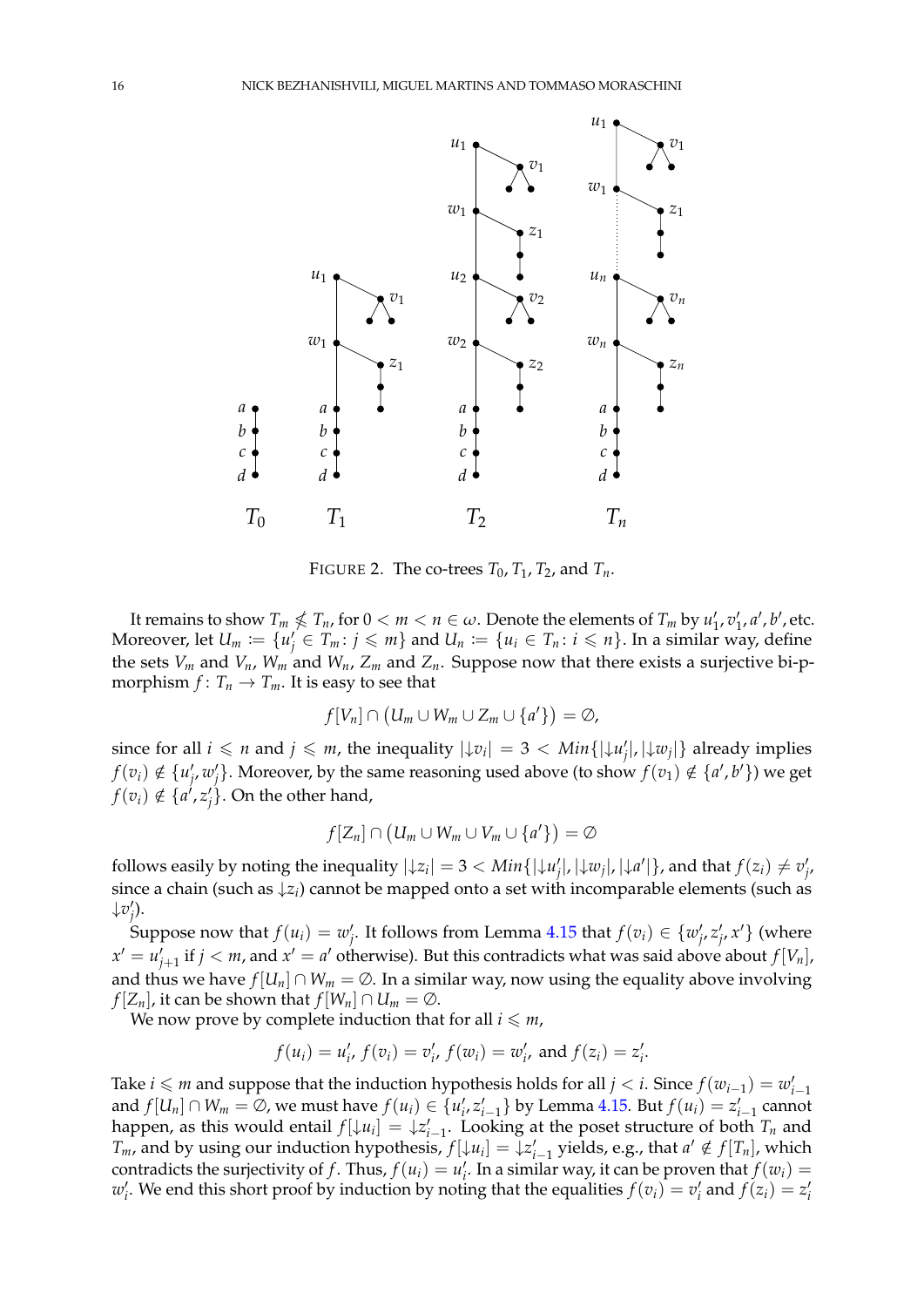follow from what was said above about the sets  $f[V_n]$  and  $f[Z_n]$ , respectively, and by using Lemma [4.15.](#page-14-1)

Finally, since we now know  $f(w_m) = w'_m$ ,  $f[U_n] \cap W_m = \emptyset$ , and  $f(u_{m+1}) \neq z'_m$  (see the previous paragraph), it follows from Lemma [4.15](#page-14-1) that  $f(u_{m+1}) = a'$ . But by the same argument used in the first paragraph, this yields yet another contradiction. Therefore, *f* cannot exist, and we showed  $T_m \nleq T_n$ , as desired.

By our previous discussion, the following theorem follows immediately.

<span id="page-16-0"></span>**Theorem 4.17.** *The cardinality of the lattice*  $\Lambda$ (bi-LC) *is*  $2^{\aleph_0}$ *.* 

4.3. **Subframe formulas.** Let  $\mathfrak{A} \in \mathfrak{b}$ i-GA<sub>*FSI*</sub> and introduce, for each *a* ∈ *A*, a propositional variable  $p_a \in Prop$ . Let  $\Gamma$  be the formula describing the algebraic structure of the  $(\vee, \leftarrow)$ -reduct of  $\mathfrak{A}$ , i.e.,

$$
\Gamma := \bigwedge \{p_{a \vee b} \leftrightarrow (p_a \vee p_b) : a, b \in A\} \wedge \bigwedge \{p_{a \leftarrow b} \leftrightarrow (p_a \leftarrow p_b) : a, b \in A\}.
$$

We define the *subframe* formula of  $\mathfrak A$  by

$$
\beta(\mathfrak{A}) \coloneqq \neg \sim \Gamma \rightarrow \neg \bigwedge \{p_a \leftarrow p_b \colon a, b \in A \text{ and } a \nleq b\}.
$$

In order to state the analogue of the Stable Jankov Lemma for subframe formulas, we need to introduce the notion of a (∨, ←)*-homomorphism* between co-Heyting algebras, i.e., a map  $f: \mathfrak{A} \to \mathfrak{B}$  that preserves both  $\vee$  and  $\leftarrow$ . Notice that any such map must always preserves 0, since the equation  $x \leftarrow x \approx 0$  is valid on all co-Heyting algebras, and therefore

$$
f(0) = f(a \leftarrow a) = f(a) \leftarrow f(a) = 0.
$$

If *f* is moreover injective, then it is called a ( $\vee$ ,  $\leftarrow$ )-*embedding*, denoted by *f* :  $\mathfrak{A} \hookrightarrow \mathfrak{B}$ .

As before, we use the facts stated in Lemma [4.2](#page-10-1) without further reference in the following proof.

<span id="page-16-1"></span>**Lemma 4.18.** *(Subframe Jankov Lemma) If*  $\mathcal{B} \in$  bi-GA *and*  $\mathcal{A} \in$  bi-GA<sub>*FSI*</sub>*, then*  $\mathcal{B} \not\models \beta(\mathcal{A})$  *iff there exists a* ( $\vee$ ,  $\leftarrow$ )*-embedding h* :  $\mathfrak{A} \hookrightarrow \mathfrak{C}$ *, for some*  $\mathfrak{C} \in \mathbb{H}(\mathfrak{B})_{\text{SL}}$ *.* 

*Proof.* To show that the left to right implication holds, we can apply the argument used to prove the same direction of the Stable Jankov Lemma [4.3,](#page-10-0) but since now the formula Γ only describes the algebraic structure of the  $(\vee, \leftarrow)$ -reduct of  $\mathfrak{A}$ , the injective map  $h: A \rightarrow C$  is simply a (∨, ←)-embedding, as desired.

Conversely, suppose there exists a  $(\vee, \leftarrow)$ -embedding  $h: \mathfrak{A} \hookrightarrow \mathfrak{C}$ , for some  $\mathfrak{C} \in \mathbb{H}(\mathfrak{B})_{SI}$ . Let *v*: *Prop*  $\rightarrow$  *C* be a valuation on  $\mathfrak C$  satisfying  $v(p_a) = h(a)$ , for all  $a \in A$ . We show that  $\mathfrak C$ refutes  $\beta(\mathfrak{A})$  via *v*, which is a sufficient condition for  $\mathfrak{B} \not\models \beta(\mathfrak{A})$ . Firstly, note that since *h* is a (∨, ←)-homomorphism, we have for that all *a*, *b* ∈ *A*,

$$
v(p_{a\vee b}) = h(a \vee b) = h(a) \vee h(b) = v(p_a) \vee v(p_b),
$$

hence  $v(p_{a\vee b} \leftrightarrow p_a \vee p_b) = 1$ . Similarly, we have

$$
v(p_{a\leftarrow b}) = h(a \leftarrow b) = h(a) \leftarrow h(b) = v(p_a) \leftarrow v(p_b),
$$

and thus  $v(p_{a\leftarrow b} \leftrightarrow p_a \leftarrow p_b) = 1$ . By the equalities above, we see that  $v(\Gamma) = 1$ , and therefore  $v(\neg \sim \Gamma) = \neg \sim v(\Gamma) = \neg \sim 1 = 1$ . Now, if  $a, b \in A$  are such that  $a \nleq b$ , i.e.,  $a \leftarrow b \neq 0$ , then it follows  $0 \neq h(a \leftarrow b) = v(p_{a\leftarrow b})$ , since *h* is an injective map that preserves 0. This proves that  $0 \notin \{v(p_a \leftarrow p_b): a, b \in A \text{ and } a \nleq b\}$ . As  $\mathfrak C$  is SI by assumption,  $0_{\mathfrak C}$  is ∧-irreducible (see Theorem [3.6\)](#page-7-4), and thus we get  $\wedge \{v(p_a \leftarrow p_b): a, b \in A \text{ and } a \nleq b\} \neq 0$ . Equivalently,

$$
\neg \bigwedge \{v(p_a \leftarrow p_b) : a, b \in A \text{ and } a \nleq b\} \neq 1,
$$

and we conclude

$$
v(\beta(\mathfrak{A})) = 1 \to \neg \bigwedge \{v(p_a \leftarrow p_b) : a, b \in A \text{ and } a \nleq b\} \neq 1.
$$

Next we introduce partial co-Esakia morphisms, which are necessary to translate the Subframe Jankov Lemma into terms of bi-Esakia spaces.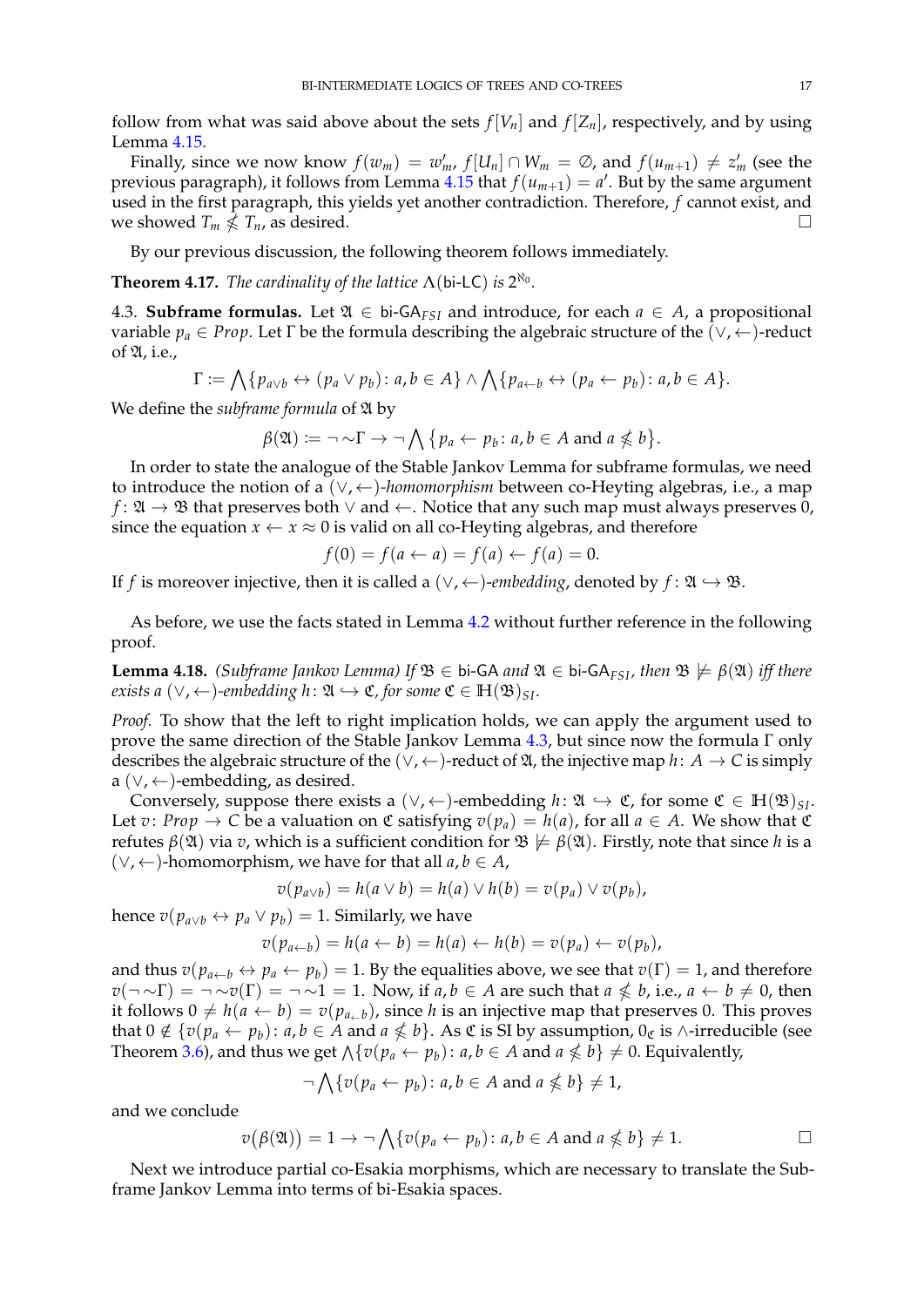**Definition 4.19.** Let X and Y be co-Esakia spaces. A partial map  $f: X \rightarrow Y$  is a *partial co-Esakia morphism* if it satisfies the following conditions:

- (i)  $\forall x, z \in dom(f) \ (x \leq z \implies f(x) \leq f(z));$
- (ii)  $\forall x \in dom(f), \forall y \in Y \ (y \leq f(x) \implies \exists z \in \downarrow x \ (f(z) = y));$
- $(iii) \forall x \in X \ (x \in dom(f) \iff \exists y \in Y \ (f[\downarrow x] = \downarrow y));$
- $(iv) \forall x \in X \ (f[\downarrow x] \in Cl(\mathcal{Y}));$
- (v) ∀*U* ∈  $CpUp(Y)$  ( $\uparrow f^{-1}U$  ∈  $CpUp(X)$ ).

<span id="page-17-1"></span>**Proposition 4.20.** Let  $\mathfrak A$  *and*  $\mathfrak B$  *be co-Heyting algebras, while*  $\mathcal X$  *and*  $\mathcal Y$  *are co-Esakia spaces.* 

- (i) If  $f: \mathcal{X} \to \mathcal{Y}$  is a partial co-Esakia morphism, then setting  $f^*(U) \coloneqq \uparrow f^{-1}U$ , for  $U \in CpUp(\mathcal{Y})$ , *yields a* ( $\vee$ ,  $\leftarrow$ )-homomorphism  $f^* \colon \mathcal{Y}^* \to \mathcal{X}^*$  between co-Heyting algebras. Moreover, if f is *surjective then f* <sup>∗</sup> *is a* (∨, ←)*-embedding;*
- (ii) *If*  $h: \mathfrak{A} \to \mathfrak{B}$  *is a* ( $\vee$ ,  $\leftarrow$ )*-homomorphism between co-Heyting algebras, then setting*  $dom(h_*) :=$  $\{x \in B_* : h^{-1}x \in A_*\}$  and  $h_*(x) := h^{-1}x$ , for  $x \in dom(h_*)$ , yields a partial co-Esakia morphism *h*<sup>∗</sup> : B<sup>∗</sup> → A<sup>∗</sup> *between co-Esakia spaces. Moreover, if h is a* (∨, ←)*-embedding then h*<sup>∗</sup> *is surjective.*

*Proof.* Both (i) and (ii) can be proven simply by order-dualizing the proofs of the analogous results for partial Esakia morphisms and  $(\wedge, \rightarrow)$ -homomorphisms between Heyting algebras (see, e.g.,  $[6]$ ).

Before we present the Dual Subframe Lemma and some of its equivalent conditions, we need one more definition and a subsequent lemma.

**Definition 4.21.** A map  $f: \mathfrak{F} \hookrightarrow \mathfrak{G}$  between posets is an *order-embedding* if it is *order-invariant* (i.e., *w* ≤ *v*  $\iff$  *f*(*w*) ≤ *f*(*v*) ). In this case, we say that  $\mathfrak F$  *order-embeds into*  $\mathfrak G$ .

<span id="page-17-2"></span>**Lemma 4.22.** If  $\tilde{\mathbf{g}}$  is a finite co-tree and  $\mathcal{X}$  a co-Esakia space, then  $\tilde{\mathbf{g}}$  order-embeds into  $\mathcal{X}$  iff there exists *a surjective partial co-Esakia morphism*  $f: \mathcal{X} \rightarrow \mathfrak{F}$ .

*Proof.* This is exactly the order-dual version of [\[5,](#page-28-15) Thm. 3.6] (and thus we omit the proof).  $\square$ 

We are finally ready to translate the Subframe Jankov Lemma into the language of bi-Esakia co-forests.

<span id="page-17-0"></span>**Lemma 4.23.** *(Dual Subframe Jankov Lemma)* If  $\mathcal{B} \in$  bi-GA *and*  $\mathcal{A} \in$  bi-GA<sub>FSI</sub>*, then the following conditions are equivalent:*

- 1.  $\mathfrak{B} \not\models \beta(\mathfrak{A})$ *;*
- 2. *there exists a*  $(\vee, \leftarrow)$ -embedding  $h : \mathfrak{A} \hookrightarrow \mathfrak{C}$ , for some  $\mathfrak{C} \in \mathbb{H}(\mathfrak{B})_{\text{SI}}$ ;
- 3. *there exists a surjective partial co-Esakia morphism*  $f: \mathfrak{C}_* \to \mathfrak{A}_*$ , for some  $\mathfrak{C} \in \mathbb{H}(\mathfrak{B})_{\text{S}I}$ ;
- 4.  $\mathfrak{A}_*$  *order-embeds into*  $\mathfrak{C}_*$ *, for some*  $\mathfrak{C} \in \mathbb{H}(\mathfrak{B})_{SI}$ *;*
- 5. A<sup>∗</sup> *order-embeds into* B∗*;*
- 6. *there exists a surjective partial co-Esakia morphism*  $f: \mathfrak{B}_* \to \mathfrak{A}_*$ ;
- 7. *there exists a* ( $\vee$ ,  $\leftarrow$ )-embedding h:  $\mathfrak{A} \rightarrow \mathfrak{B}$ .

*Proof.* The equivalence (1)  $\Longleftrightarrow$  (2) is just the Subframe Jankov Lemma [4.18,](#page-16-1) while (2)  $\Longleftrightarrow$  (3) follows immediately from the duality between  $(\vee, \leftarrow)$ -homomorphisms of co-Heyting algebras and partial co-Esakia morphisms stated in Proposition [4.20.](#page-17-1) Notice that this result also yields (6)  $\Longleftrightarrow$  (7). As an immediate consequence of Lemma [4.22,](#page-17-2) we have that both (3)  $\Longleftrightarrow$  (4) and  $(5) \Longleftrightarrow (6)$  hold true.

Finally, to see that (4)  $\implies$  (5), let  $\mathfrak{C} \in \mathbb{H}(\mathfrak{B})_{SI}$  and note that if  $\mathfrak{A}_*$  order-embeds into a bi-generated subframe of  $\mathfrak{B}_*$ , such as  $\mathfrak{C}_*$ , then clearly  $\mathfrak{A}_*$  order-embeds into  $\mathfrak{B}_*$ . Conversely, suppose that  $\mathfrak{A}_*$  order-embeds into  $\mathfrak{B}_*$ . Since  $\mathfrak A$  is nontrivial,  $\mathfrak{A}_*$  is nonempty, hence so is  $\mathfrak{B}_*$ . Therefore, we can write  $B_* = \biguplus_{i \in I} T_i$  as a nonempty disjoint union of co-trees. By the definition of an order-embedding, it is clear that the co-tree  $\mathfrak{A}_*$  is mapped to a single co-tree  $T_i$ . Since we can view  $T_i$  as a bi-generated subframe of  $\mathfrak{B}_{*}$ , by equipping  $T_i$  with the subspace topology, we conclude by duality that (4) holds. Thus, we proved (5)  $\implies$  (4).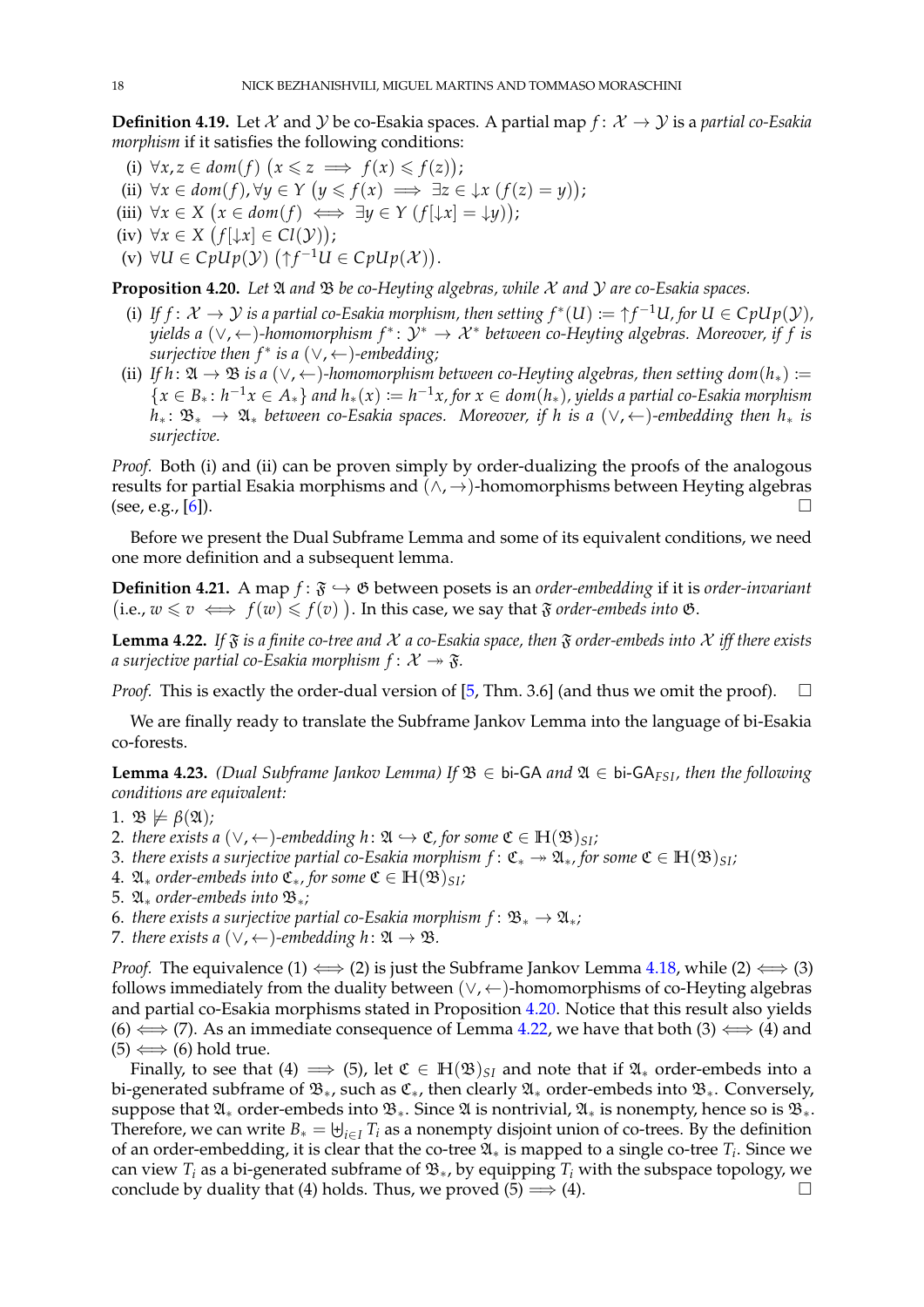Before we present some applications of subframe formulas, we need a few definitions. Let  $\mathfrak F$  be a co-tree and  $n \in \omega$ . If  $\mathfrak F$  has a chain with *n* elements, and all chains of  $\mathfrak F$  have at most *n* elements, we say that  $\mathfrak F$  has *depth n*, and write  $dp(\mathfrak F) = n$ . Otherwise, we say that  $\mathfrak F$  has *infinite depth*. Furthermore, if  $\mathfrak F$  has an antichain (i.e., a subposet whose elements are pairwise incomparable) with *n* elements, and all antichains in  $\mathfrak F$  have at most *n* elements, we say that  $\mathfrak F$ has *width n*, and write  $wd(\mathfrak{F}) = n$ . Otherwise, we say that  $\mathfrak{F}$  has *infinite width*.

We prove that if  $n \in \omega \setminus \{0\}$ , then the (bi-intuitionistic) logic of co-trees of depth (respectively, width) less than *n* can be axiomatized by a single subframe formula.



<span id="page-18-2"></span>FIGURE 3. The *n*-co-fork  $\mathfrak{F}_n$ .

**Proposition 4.24.** Let *n be a positive integer,*  $\mathfrak{L}_n$  *be the n-chain, and*  $\mathfrak{F}_n$  *be the n-co-fork (see Figure [3\)](#page-18-2)*. *If* X *is bi-Esakia co-tree, then:*

- (i)  $\mathcal{X} \models \beta(\mathfrak{L}_n^*) \iff dp(\mathcal{X}) < n$ . Equivalently, bi-LC  $+\beta(\mathfrak{L}_n^*)$  is the logic of co-trees of depth less *that n;*
- (ii)  $\mathcal{X} \models \beta(\mathfrak{F}_n^*) \iff wd(\mathcal{X}) < n$ . Equivalently, bi-LC  $+\beta(\mathfrak{F}_n^*)$  is the logic of co-trees of width less *that n.*

*Proof.* The desired equivalences follows immediately from Lemma [4.23,](#page-17-0) noting that by the definition of an order-embedding, we clearly have  $\mathfrak{L}_n$  does not order-embed into  $\mathcal X$  iff  $d p(\mathcal X)$  < *n*, and that  $\mathfrak{F}_n$  does not order-embed into X iff  $wd(X) < n$ . The last part of both statements are now an immediate consequence of the algebraic completeness of bi-LC and the bi-Esakia  $\Box$ 

The above result can also be used to characterize another notable class of algebras. A bounded distributive lattice is said to be *linear* if its partial order  $\leq$  is linear. Note that any such lattice can be viewed as a bi-Heyting algebra, as it has well-defined operations:

$$
a \to b = \begin{cases} 1 & \text{if } a \leq b, \\ b & \text{if } b < a, \end{cases} \qquad \text{and} \qquad a \leftarrow b = \begin{cases} 0 & \text{if } a \leq b, \\ a & \text{if } b < a. \end{cases}
$$

Thus, the terms linear distributive lattice, *linear Heyting algebra*, and *linear bi-Heyting algebra* are all equivalent. Using the bi-Esakia duality, it is easy to see that  $\mathfrak A$  is a nontrivial linear Heyting algebra iff (the underlying poset of its bi-Esakia dual)  $\mathfrak{A}_*$  is a nonempty chain iff  $\mathfrak{A}_*$  is a co-tree of width 1. In other words,  $\mathfrak A$  is an SI bi-Gödel algebra satisfying  $\beta(\mathfrak{F}_2^*)$ .

Let us denote by bi-LA the variety generated by linear bi-Heyting algebras. From the above discussion, we obtain the following.

<span id="page-18-0"></span>**Theorem 4.25.** *The bi-intermediate logic of totally ordered Kripke frames is algebraized by* bi-LA *and coincides with* bi-LC  $+\beta(\mathfrak{F}_{2}^{*})$ *.* 

## 5. LOCALLY TABULAR EXTENSIONS OF bi-LC

A bi-intermediate logic *L* is said to be *locally tabular* when V*<sup>L</sup>* is locally finite. Equivalently, *L* is locally tabular when for every positive integer *n* there are finitely many formulas  $\varphi_1, \ldots, \varphi_m$ in variables  $x_1, \ldots, x_n$  such that for every other formula  $\psi$  in variables  $x_1, \ldots, x_n$  there exists  $i \leq m$  such that *L* contains  $\varphi_i \leftrightarrow \psi$ .

In this section we present a characterization of locally tabular extensions of bi-LC. To this end, for each positive integer *n*, we define  $\mathfrak{C}_n := (C_n, \leq n)$  as the finite co-tree depicted in Figure [4,](#page-19-0) and call it the *n*-*comb*. Our aim is to prove the following result:

<span id="page-18-1"></span>**Theorem 5.1.** *An extension of bi-LC if locally tabular iff it contains*  $\beta(\mathfrak{C}_n^*)$  *for some*  $n \in \omega$ *.*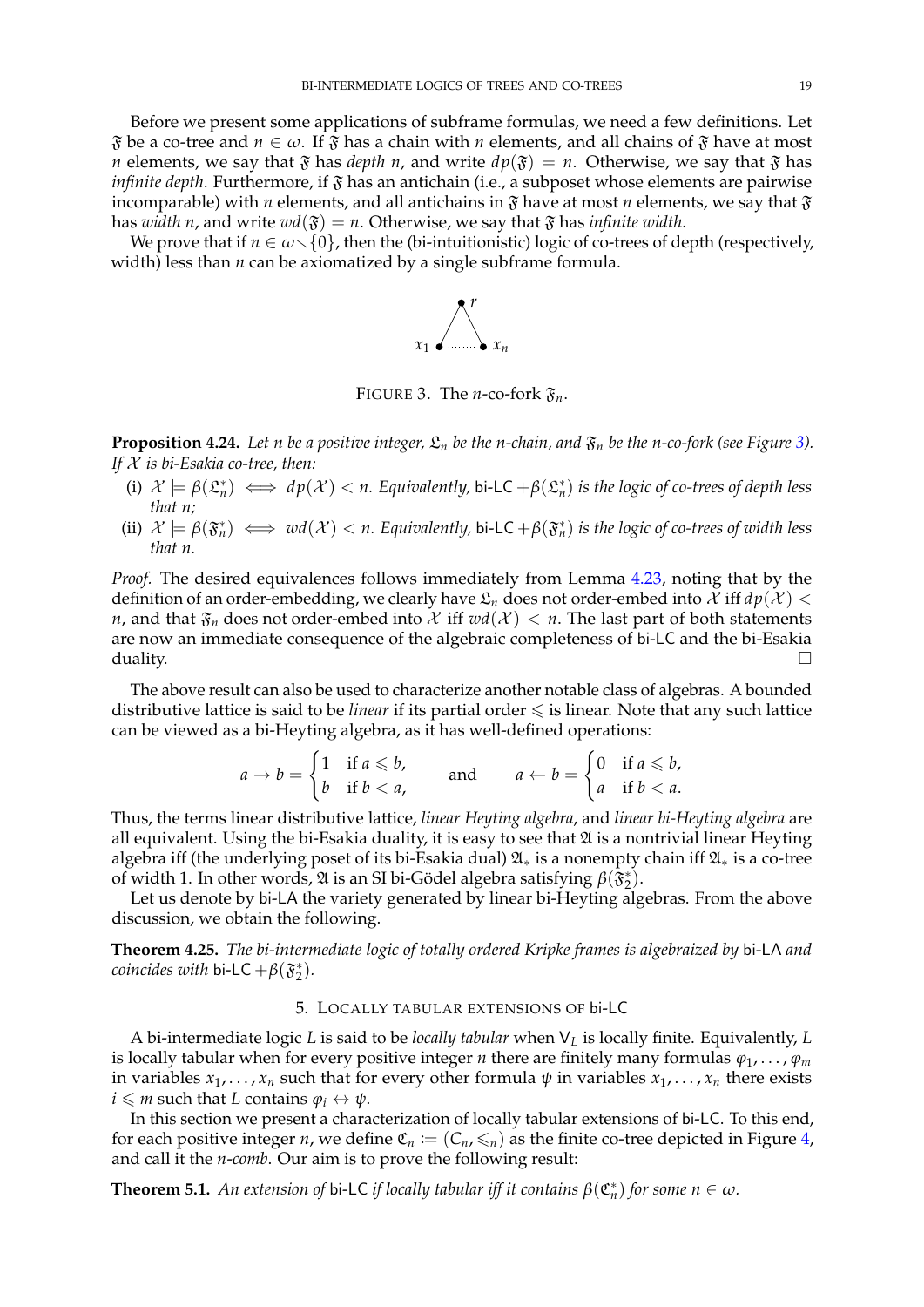

<span id="page-19-0"></span>FIGURE 4. The *n*-comb  $\mathfrak{C}_n$ .

The first step in the proof of Theorem [5.1](#page-18-1) consists in establishing the next result.

<span id="page-19-1"></span>**Theorem 5.2.** Let  $\mathfrak F$  be a co-tree and *n* a positive integer. If  $\mathfrak C_n$  order-embeds into  $\mathfrak F$ , then  $\mathfrak C_n$  is a *bi-p-morphic image of* F*.*

To this end, recall that given a poset  $(X, \leq)$  and a subset  $U \subseteq X$ , we denote the minimum (respectively, the maximum) of *U*, if it exists, by  $Min(U)$  (respectively,  $Max(U)$ ). Let us fix a positive integer *n* and a co-tree  $\mathfrak{F} = (X, \leq)$  such that  $\mathfrak{C}_n = (C_n, \leq_n)$  order-embeds into  $\mathfrak{F}$ . In order to prove Theorem [5.2,](#page-19-1) it suffices to show that  $\mathfrak{C}_n$  is a bi-p-morphic image of  $\mathfrak{F}$ .

First, as  $\mathfrak{C}_n$  order-embeds into  $\mathfrak{F}$ , we can view  $\mathfrak{C}_n$  as a subposet of  $\mathfrak{F}$ , i.e.,  $C_n \subseteq X$  and  $≤_n = C_n^2 ∩ ≤$ . Furthermore, given *a*, *b* ∈ *X*, we write *a*  $\prec$ <sub>*C<sub>n</sub>*</sub> *b* to express that *b* is the (the use of the word "the" is justified, since in a co-tree, points have at most one immediate successor) immediate successor of *a* in the subposet  $\mathfrak{C}_n$  of  $\mathfrak{F}$ . Notice that *b* need not be an immediate successor of *a* in  $\mathfrak{F}$ . For each  $x \in X$ , define the following conditions:

- $(A_1^x)$   $C_n \cap \uparrow x = \emptyset$ ;
- $\bullet$   $(\mathbf{A}_{2}^{\overline{x}}) \exists a_{x}^{-} := Min(C_{n} \cap \uparrow x);$
- $(B_1^x)$   $C_n \cap \downarrow x = \emptyset$ ;
- $(\mathbf{B}_{2}^{\overline{x}}) \exists b_{x}^{+} := Max(C_{n} \cap \downarrow x);$
- $(B_3^x)$   $max(C_n \cap \downarrow x) = \{c_x, d_x\}$ ,  $c_x \neq d_x$  and there exists  $p_x \in C_n$  such that  $c_x, d_x \prec_{\mathfrak{C}_n} p_x$ ;
- $(D^x) \forall z \in \downarrow x \ (\neg B_1^z);$

$$
\bullet \ \left(\mathbf{E}^{\mathbf{x}}\right) \mathbf{A}^{\mathbf{x}}_2 \& \ \forall z < x (\mathbf{A}^{\mathbf{z}}_2 \& \ \mathbf{B}^{\mathbf{z}}_1 \implies a_z^- < a_x^-)
$$

We rely on the following observation.

<span id="page-19-4"></span>**Lemma 5.3.** *Let*  $\mathfrak{F}$  *be as above and*  $x, y \in X$ *. If*  $x \leq y$ *, then the following conditions hold:* 

<span id="page-19-8"></span><span id="page-19-7"></span><span id="page-19-6"></span><span id="page-19-5"></span><span id="page-19-3"></span><span id="page-19-2"></span>1. 
$$
x \in C_n \implies \neg B_1^y
$$
;  
\n2.  $A_1^x \implies A_1^y$ ;  
\n3.  $(A_2^x \text{ and } a_x^- \leq y) \implies \neg B_1^y$ ;  
\n4.  $(A_2^x \text{ and } y \leq a_x^-) \implies (A_2^y \text{ and } a_y^- = a_x^-)$ ;  
\n5.  $B_2^x \implies \neg B_1^y$ ;  
\n6.  $(A_2^x \& B_2^x \text{ and } x \in C_n) \implies b_x^+ = x = a_x^-$ ;  
\n7.  $(A_2^x \& B_2^x \text{ and } x \notin C_n) \implies b_x^+ \prec_{C_n} a_x^-$ ;  
\n8.  $B_3^x \implies (A_2^x \text{ and } p_x = a_x^-)$ ;  
\n9.  $B_3^x \implies \neg B_1^y$ ;  
\n10.  $\neg D^x \implies \neg D^y$ ;

<span id="page-19-12"></span><span id="page-19-11"></span><span id="page-19-10"></span><span id="page-19-9"></span>*Proof.* Immediate from the definitions, noting that  $\mathfrak F$  is a co-tree, so both  $\uparrow x$  and  $\uparrow y$  are chains, and using the inclusions  $\uparrow y \subseteq \uparrow x$  and  $\downarrow x \subseteq \downarrow y$ .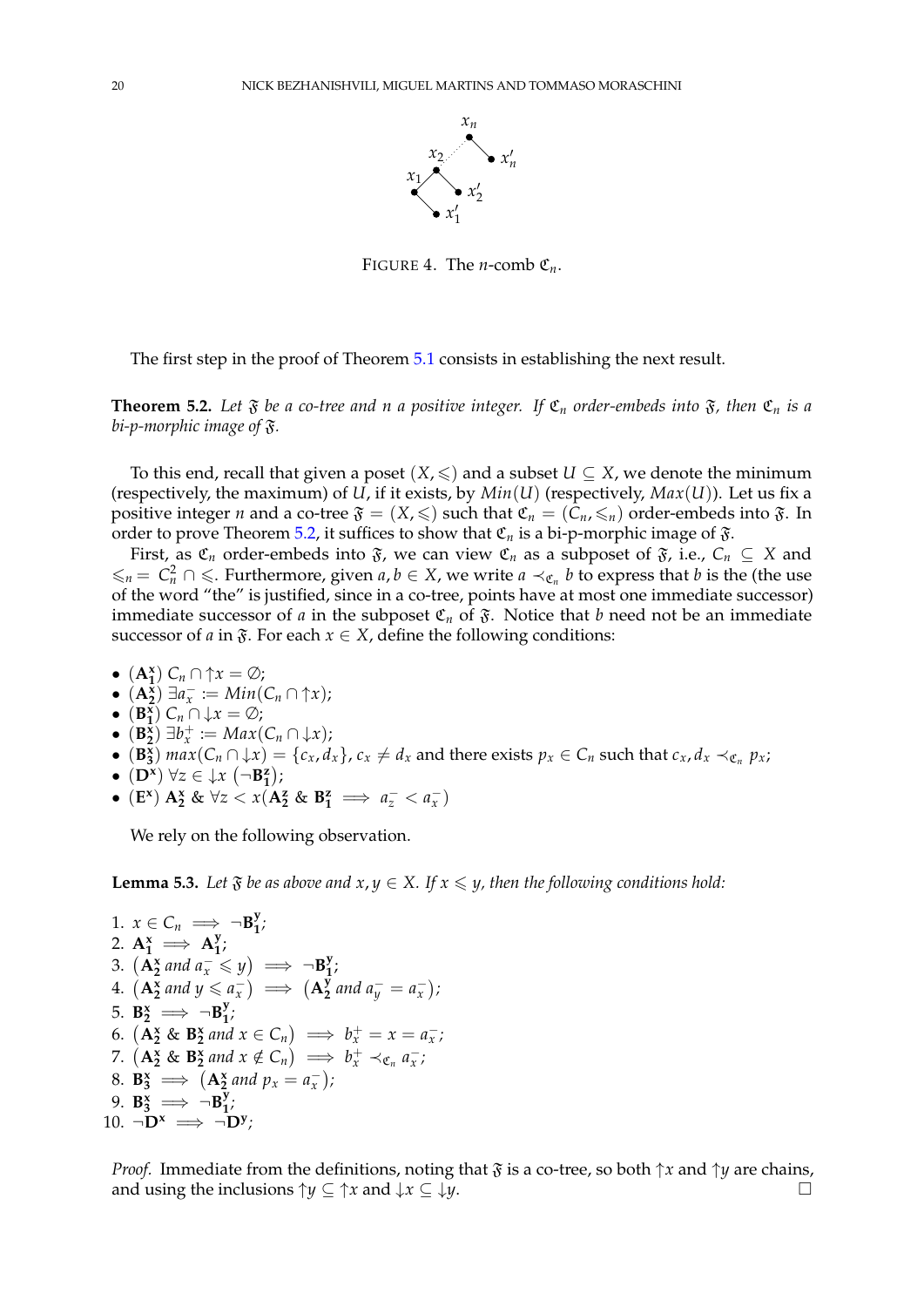As we mentioned, our aim is to construct a surjective bi-p-morphism  $f_n$ <sup>3</sup> :  $\mathfrak{F} \to \mathfrak{C}_n$ . To this end, let  $f_n$ <sup> $\mathfrak{F}$ </sup>:  $X \to C_n$  be the map defined by

$$
f_n^{\mathfrak{F}}(x) := \begin{cases} x & \text{if } x \in C_n, \\ x_n & \text{if } x_n < x, \\ x'_n & \text{if } A_1^x \& B_1^x, \\ g_n(a_x^-) & \text{if } A_2^x \& B_1^x, \\ b_x^+ & \text{if } (A_2^x \& B_2^x \& D^x) \text{ or } (A_2^x \& B_2^x \& \neg D^x \& E^x), \\ a_x^- & \text{if } (A_2^x \& B_2^x \& \neg D^x \& \neg E^x) \text{ or } B_3^x, \end{cases}
$$

where  $g_n(x_i) := x'_i$  and  $g_n(x'_i) := x'_i$ , for all  $i \le n$ .

<span id="page-20-0"></span>**Lemma 5.4.** Let  $\mathfrak{F}$  be as above. The map  $f_n^{\mathfrak{F}}$ :  $X \to C_n$  is well defined.

*Proof.* Let  $x \in X$  and  $f := f_n^{\mathfrak{F}}$ . Firstly, let us note that the conditions  $A_1^x$  and  $A_2^x$ , and the conditions  $B_1^x$ ,  $B_2^x$ , and  $B_3^x$  are, respectively, pairwise exclusive. If  $x \in C_n$ , we have  $A_2^x$  and **B**<sup>2</sup><sub>2</sub>, where  $b_x^+ = \bar{x} = a_x^-$  by condition [\(6\)](#page-19-2) of the previous lemma. In this case, by the previous comment we know that  $A_1^x$ ,  $B_1^x$ , and  $B_3^x$  all fail. Furthermore, we have  $x_n \nless x$ , since  $x_n$  is the greatest element of  $\mathfrak{C}_n$ . Therefore, from the definition of *f* it follows that necessarily  $f(x) = x$ .

Suppose now that  $A_1^x$  holds, hence clearly  $x \notin C_n$ . If  $B_1^x$  also holds, then we have  $x \notin C_n$ ,  $x_n \nless x$ , and that both  $\mathbf{B}_2^{\mathbf{x}}$  and  $\mathbf{B}_3^{\mathbf{x}}$  fail. Thus, we must have  $f(x) = x'_n$ . On the other hand, if  $B_1^x$  fails, i.e.,  $C_n \cap \downarrow x \neq \emptyset$ , then the condition  $A_1^x$  and the co-tree structure of  $\mathfrak F$  entail  $b_x^+$  =  $Max(C_n \cap \downarrow x) = x_n$ , hence  $B_2^x$  holds and we are in the case  $x_n < x$ . Notice that the previous comment yields the implication ( $A_1^x \& \neg B_1^x \Longrightarrow A_1^x \& B_2^x$ ), so the case  $A_1^x \& B_3^x$  cannot happen, since  $\mathbf{B}_{1}^{x}$ ,  $\mathbf{B}_{2}^{x}$ , and  $\mathbf{B}_{3}^{x}$  are mutually exclusive. It is easy to see that  $x_{n} < x$  implies both  $A_1^x$  and  $B_2^x$ , hence by above we have the equivalence  $x_n < x$  iff  $A_1^x \& B_2^x$ . It is now clear that if  $x_n < x$ , then the only possibility for  $f(x)$  is  $x_n$ , and that this discussion covers all possible cases where  $A_1^x$  holds.

It now remains to consider the case where  $x \notin C_n$  and  $\neg \mathbf{A}_1^{\mathbf{x}}$ . Accordingly, suppose  $x \notin C_n$ . If  $A_1^x$  does not hold, then since  $\mathfrak{F}$  is a co-tree and  $C_n$  is finite, we must have  $A_2^x$ . To see this, notice that  $C_n \cap \uparrow x$  is then a finite nonempty chain, and thus has a minimum. Moreover, since  $\leq$  is transitive and anti-symmetric, it follows from  $C_n \cap \uparrow x \neq \emptyset$  that  $x_n \nless x$ . By this previous discussion and since the conditions  $B_1^x$ ,  $B_2^x$ , and  $B_3^x$  are mutually exclusive, if  $\neg A_1^x$  and  $B_1^x$  hold, then we have  $\mathbf{A}^{\mathbf{x}}_2 \& \mathbf{B}^{\mathbf{x}}_1$  and necessarily  $f(x) = g_n(a_x)$ . Suppose now that  $\mathbf{B}^{\mathbf{x}}_2$  holds, so we have  $A_2^x \& B_2^x$ . By what was said until now, and as we clearly have either  $D^x$  or  $\neg D^x \& E^x$ , or ¬**D<sup>x</sup>** & ¬**E x** (and these possibilities are obviously mutually exclusive), then we must have either  $f(x) = b_x^+$ , or  $f(x) = a_x^-$ , respectively. Thus, if  $A_2^x \& B_2^x$  holds, then  $f(x)$  is well defined.

Finally, we prove that  $\neg B_1^x \& \neg B_2^x$  implies  $B_3^x$ . Suppose  $\neg B_1^x \& \neg B_2^x$ , and that  $x_i \notin \downarrow x$ , for all *i* ≤ *n*. It then follows that  $x_i^j$ ,  $x_j^j$  ∈ ↓*x*, for some *i* < *j* ≤ *n*. As  $x_i \notin \downarrow x$ , by assumption, then  $\uparrow$  *x*<sup>*i*</sup> being a chain in  $\mathfrak{F}$  and  $x, x_i \in \uparrow$  *x*<sup>*i*</sup> now imply  $x_i' < x < x_i$ , and thus we have  $x_j' < x < x_i$ , contradicting the poset structure of  $\mathfrak{C}_n$ . Thus, not only there exists  $x_i \in \{x, x_i\}$  for some  $i < n$ (notice that this inequality is indeed strict, since  $x_n \in \{x \text{ implies } x_n = Max(C_n \cap \{x\})\}$ , and we assumed  $\neg$ **B**<sup> $>x$ </sup><sub>2</sub>), but since *C<sub>n</sub>* is finite, there exists  $m := Max({i : i < n \text{ and } x_i \in \downarrow x})$ . By the definition of *m*, we know  $x_{m+1} \notin \{x\}$ , and since  $\uparrow x_m$  is a chain in  $\mathfrak{F}$  containing both  $x_{m+1}$  and  $x$ , it now follows  $x_m < x < x_{m+1}$ . Recall that we assumed  $\neg$ **B**<sub>2</sub><sup>*i*</sup>, i.e., that  $C_n \cap \downarrow x$  does not have a greatest element. In particular, this implies that  $C_n \cap \downarrow x$  has an element not lying below  $x_m$ . By looking at the structure of  $\mathfrak{C}_n$  and by the definition of *m*, we see that we must have  $x'_j \in \downarrow x$ , for some  $j \in \{m+1,\ldots,n\}$ . Note that the only *j* satisfying the previous condition is  $j = m + 1$ , since  $x'_j < x < x_{m+1}$  implies  $j \leq m+1$ , again by the poset structure of  $\mathfrak{C}_n$ . We can now conclude that  $max(C_n \cap \downarrow x) = \{x_m, x'_{m+1}\}$ . Since  $x_{m+1}$  is the unique immediate successor in  $\mathfrak{C}_n$  of both  $x_m$  and  $x'_{m+1}$ ,  $\mathbf{B}_3^{\mathbf{x}}$  holds, as desired.

Then it only remains to consider the case were  $\mathbf{B}_{3}^{x}$  holds and  $x \notin C_n$  (and  $\neg \mathbf{A}_{1}^{x}$ ). Since  $\mathbf{B}_{3}^{x}$ implies  $\neg B_1^x$ , we have  $x_n \nleq x$ . As  $B_3^x$  is incompatible with  $B_1^x$  and  $B_2^x$ , this yields  $f(x) = a_x^-$ . As we covered all possible cases for  $x \in X$ , we conclude that  $f$  is well defined.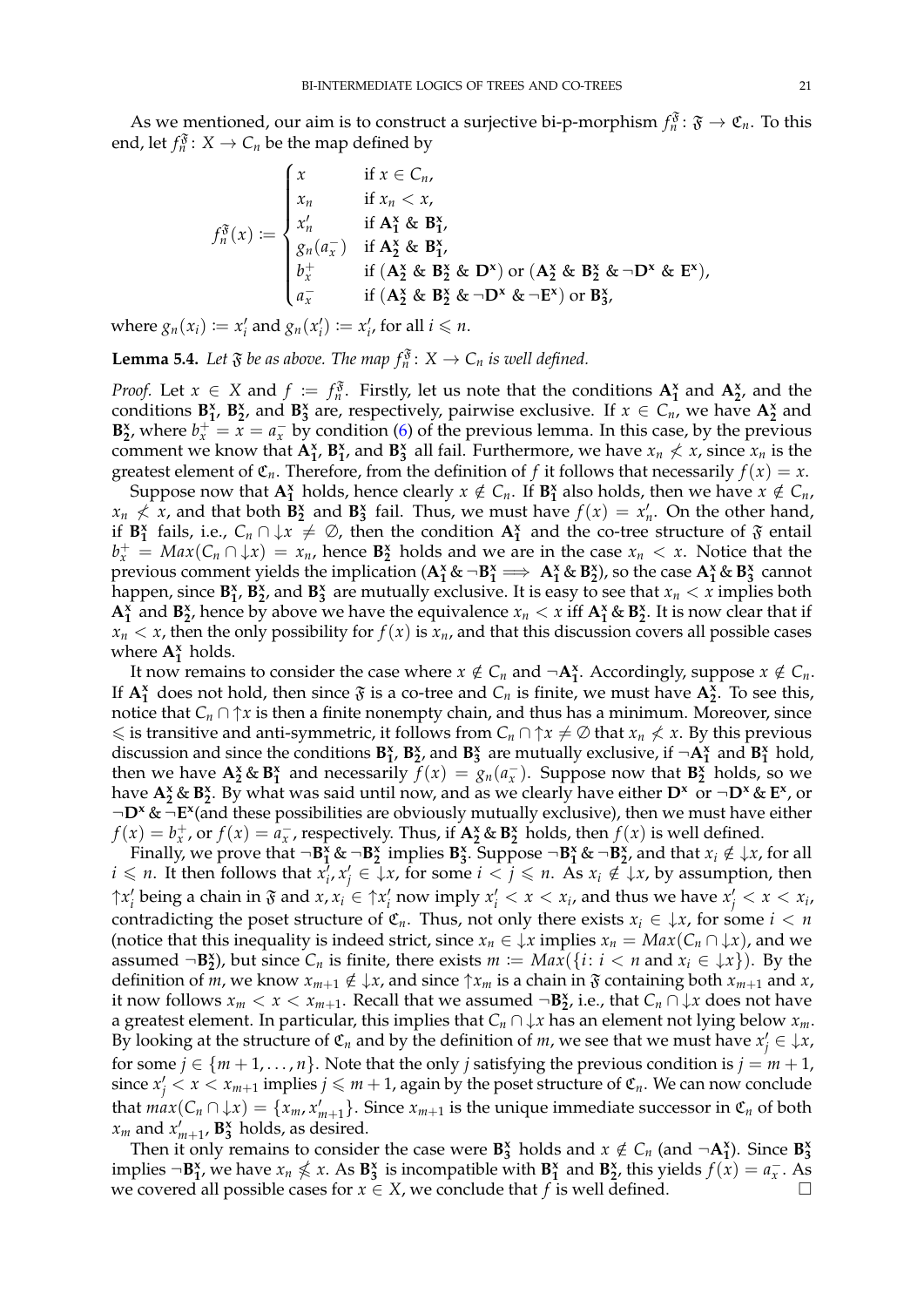<span id="page-21-0"></span>**Lemma 5.5.** Let  $\mathfrak F$  be as above. The map  $f_n^{\mathfrak F}$ :  $\mathfrak F \to \mathfrak C_n$  is a surjective bi-p-morphism.

*Proof.* Let  $f := f_n$ <sup> $\tilde{\mathfrak{F}}$ . We start by proving that *f* is order preserving. Consider  $x, y \in X$  such</sup> that  $x \leq y$ . Notice that the case  $x = y$  is trivial. Furthermore, if  $x_n \leq y$  then  $f(y) = x_n$ , so  $f(x) \leq n$   $x_n = f(y)$ , since  $x_n$  is the maximum of  $\mathfrak{C}_n$ . We end this preliminary discussion by noting that if  $y \in C_n$ , then  $f(x) \leq n$   $f(y)$ . To see this, just note that: the case  $x \in C_n$  is immediate;  $x_n < x$  cannot happen; if  $A_2^x \& B_1^x$  then  $y \in C_n \cap \uparrow x$  entails

$$
f(x)=g_n(a_x^-)\leqslant_n a_x^-=Min(C_n\cap\uparrow x)\leqslant_n y=f(y);
$$

the previous argument also covers the cases where  $f(x) = a_x^-$ ; and if  $f(x) = b_x^+$ , then we have

$$
f(x) = b_x^+ = Max(C_n \cap \downarrow x) \leq x \leq y = f(y),
$$

hence  $f(x) \leq n$   $f(y)$ . By this previous discussion, we can assume, without loss of generality, that  $x < y$ ,  $x_n \nleq y$ , and  $y \notin C_n$ . We proceed by cases, noting that  $x_n < x$  cannot happen by our assumptions.

• **Case 1:**  $x \in C_n$ , so  $f(x) = x$ ;

By assumption, we have  $x_n \nless y$ ,  $y \notin C_n$ , and  $\neg B_1^y$  $\frac{1}{1}$  (see condition [\(1\)](#page-19-3) of Lemma [5.3\)](#page-19-4). Consequently, by the definition of  $f$  it suffices to consider the following two cases:

• Case 1.1:  $(\mathbf{A}_2^y \& \mathbf{B}_2^y \& \mathbf{D}^y)$  or  $(\mathbf{A}_2^y \& \mathbf{B}_2^y \& \neg \mathbf{D}^y \& \mathbf{E}^y)$ , so  $f(y) = b_y^+$ ;

Since  $x < y$  and  $x \in C_n$ , by assumption, it follows  $x \in C_n \cap \downarrow y$ . It is now clear that

$$
f(x) = x \leq_n Max(C_n \cap \downarrow y) = b_y^+ = f(y).
$$

• **Case 1.2:**  $(A_2^y \& B_2^y \& \neg D^y \& \neg E^y)$  or  $B_3^y$ **3**, so  $f(y) = a_y^-$ ;  $\overline{\text{Since } x < y \text{ by assumption, and } y \leqslant \textit{Min}(C_n \cap \uparrow y) = a_y^-} = f(y)$ , it follows

$$
f(x) = x < y \leqslant a_y^- = f(y),
$$

hence  $f(x) \leq n f(y)$ .

• Case 2: 
$$
A_1^x \& B_1^x
$$
, so  $f(x) = x'_n$ ;

By assumption, we have  $x_n \nless y$ ,  $y \notin C_n$ , and  $A_1^y$  $\frac{y}{1}$  (see condition  $(2)$  Lemma [5.3\)](#page-19-4). Thus, by the definition of  $f$ , we need only consider the case where  $A_1^y$  &  $B_1^y$ **1** holds, which follows immediately from  $f(x) = x'_n = f(y)$ .

• Case 3:  $A_2^x$  &  $B_1^x$ , so  $f(x) = g(a_x^x)$ ;

Notice that *y*,  $a_x^- \in \uparrow x$ , by our assumption  $x < y$  and by the definition of  $a_x^- = Min(C_n \cap \downarrow x)$  $\uparrow x$ ). Furthermore, as  $\mathfrak{F}$  is a co-tree,  $\uparrow x$  is a chain, and since we assumed  $y \notin C_n$ , we have  $a_x^{\text{-}} < y$  or  $y < a_x^{\text{-}}$ . Hence  $\neg B_1^y$  $\int_1^y$ or (**A** $\int_2^y$  $\frac{y}{2}$  and  $a_y^- = a_x^-$ ), respectively, by conditions [\(3\)](#page-19-6) and [\(4\)](#page-19-7) of Lemma [5.3.](#page-19-4) Thus, the case  $A_1^y$  &  $B_1^y$  $\frac{y}{1}$  cannot happen. Since we also supposed  $x_n \nless y$  and  $y \notin C_n$ , it follows from the definition of f that it suffices to consider the following cases:

- **Case 3.1:**  $A_2^y$  &  $B_1^y$ *y*, so  $f(y) = g(a_y^-);$ If  $A_2^y$  &  $B_1^y$ **1** holds, then by condition [\(3\)](#page-19-6) of Lemma [5.3](#page-19-4) we must have  $a_x^- \nleq y$ . Since *x* ≤ *y*, *a*<sub>*x*</sub> and ↑*x* is an upset, this implies *y* < *a*<sub>*x*</sub>, so condition [\(4\)](#page-19-7) of said lemma yields  $a_y^- = a_x^-.$  Thus, we have  $f(x) = g_n(a_x^-) = g(a_y^-) = f(y)$ .
- Case 3.2:  $(A_2^y \& B_2^y \& D^y)$  or  $(A_2^y \& B_2^y \& \neg D^y \& E^y)$ , so  $f(y) = b_y^+$ ;

Notice that  $x \leq y$  and  $\overline{B_1^x}$  imply  $\neg D^y$ , by the definition of  $D^y$ . Since we assumed both  $x < y$  and  $\mathbf{A}_2^x \& \mathbf{B}_1^x$ , then  $\mathbf{A}_2^y \& \mathbf{B}_2^y \& \neg \mathbf{D}^y \& \mathbf{E}^y$  must hold. By the definition of **E**<sup>y</sup>, *x* < *y* and  $A_2^x \& B_1^x$  imply  $a_x^- < a_y^-$ . By our comment in the beginning of Case 3, the strict inequality  $a_x^- < a_y^-$  entails  $a_x^- < y$ . Hence we have  $a_x^- \in C_n \cap \downarrow y$ , so  $a_x^- \leq Max(C_n \cap \downarrow y) = b_y^+$ . It is now clear that  $f(x) = g_n(a_x^-) \leq_n a_x^- \leq_n b_y^+ = f(y)$ .<br>Case 3.3:  $(A^y \& B^y \& \neg D^y \& \neg E^y)$  or  $B^y$  so  $f(u) = g^{-1}$ .

• Case 3.3: 
$$
(A_2^y \& B_2^y \& \neg D^y \& \neg E^y)
$$
 or  $B_3^y$ , so  $f(y) = a_y^-$ 

From  $x \le y$  it follows that  $a_x^- \le_n a_y^-$ . Consequently,  $f(x) = g_n(a_x^-) \le_n a_x^- \le_n a_y^- = f(y)$ .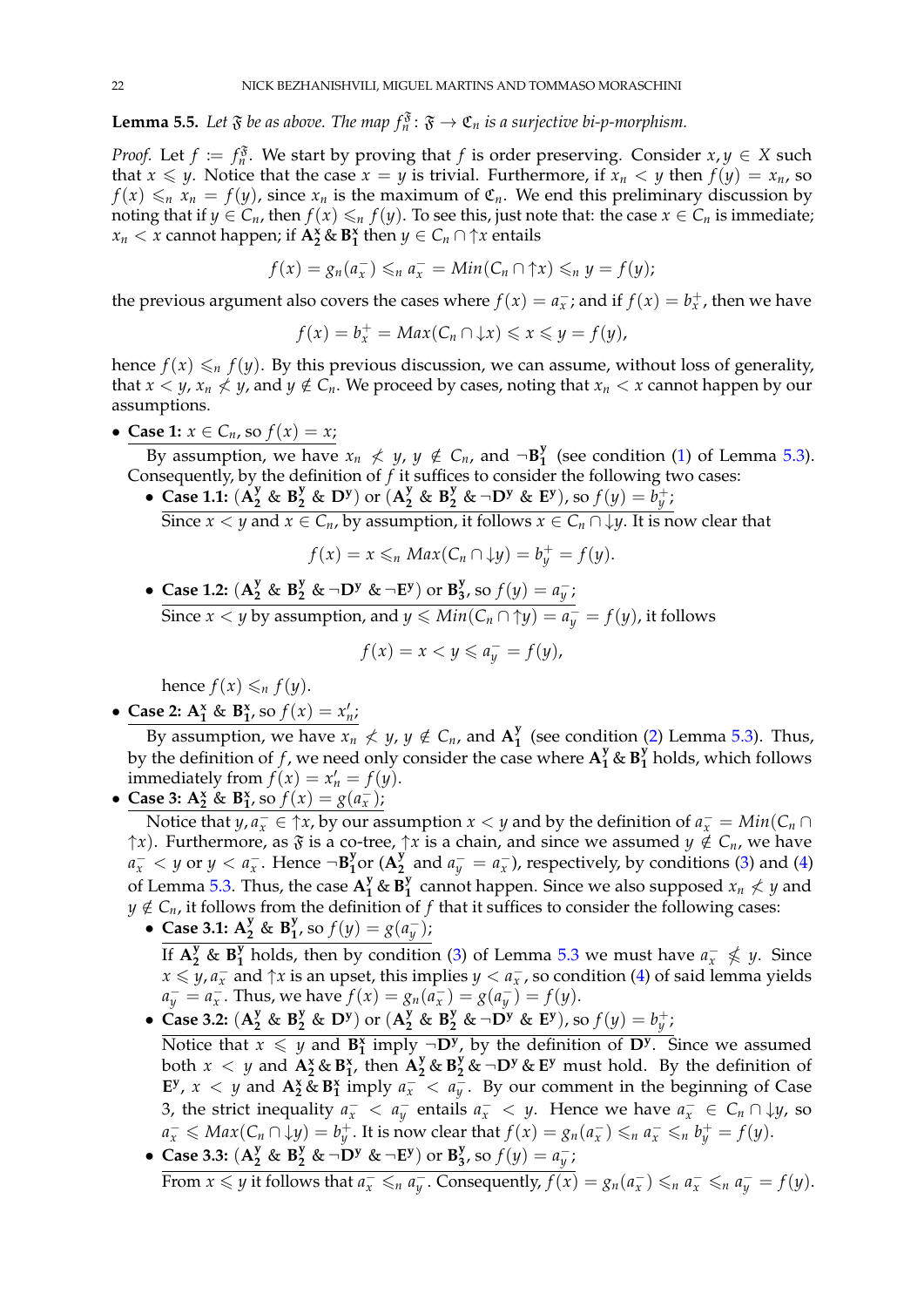• Case 4:  $(A_2^x \& B_2^x \& D^x)$  or  $(A_2^x \& B_2^x \& \neg D^x \& E^x)$ , so  $f(x) = b_x^+$ ;

By condition [\(5\)](#page-19-8) of Lemma [5.3,](#page-19-4) we have  $\neg B_1^y$ **1**. Moreover, since we assumed  $x_n \nless y$  and  $y \notin C_n$ , it follows from the definition of *f* that the only possibilities for  $f(y)$  are either *f*(*y*) = *b*<sup> ${+}$ </sup> or *f*(*y*) = *a*<sup> ${+}$ </sup>. Since from *x* ≤ *y* it follows *b*<sup> ${+}$ </sup> ≤ *b*<sup> ${+}$ </sup> ≤ *a*<sup> ${+}$ </sup> (where the inequalities hold, provided that the relevant elements exist), we obtain

$$
(f(x) = b_x^+ \leq_b b_y^+ = f(y))
$$
 or  $(f(x) = b_x^+ \leq_b a_y^- = f(y)).$ 

• Case 5:  $(A_2^x \& B_2^x \& \neg D^x \& \neg E^x)$  or  $B_3^x$ , so  $f(x) = a_x^-$ .

We start by assuming that  $A_2^x \& B_2^x \& \neg D^x \& \neg E^x$  holds. By conditions [\(5\)](#page-19-8) and [\(10\)](#page-19-9) of Lemma [5.3,](#page-19-4) ¬**B y 1** and  $\neg$ **D**<sup>*y*</sup> must also hold. This, together with our assumption  $x_n < y \notin C_n$ , is enough to infer that either  $f(y) = a_y^-$  or  $f(y) = b_y^+$ .

The case  $f(y) = a_y^-$  is clear, since  $x < y$  then entails  $f(x) = a_x^- \leq_n a_y^- = f(y)$ . Then suppose that  $f(y) = b_y^+$ . As  $\uparrow x$  is a chain and  $x \leq a_x^-, y$ , either  $a_x^- \leq y$  or  $y < a_x^-$ . If  $a_x^- \leqslant y$ , then clearly  $f(x) = a_x^- \leqslant_n Max(C_n \cap \downarrow y) = b_y^+ = f(y)$ . We now prove that  $y < a_x^-$ cannot happen under our assumptions. For suppose this inequality is true. Notice that our hypothesis  $\neg E^x$  yields a point  $z < x$  for which  $A_2^z \& B_1^z$  holds, but  $a_z = a_x^-$ . Since  $x < y < a_x^-$ , we also have the equality  $a_x^- = a_y^-$ . Consequently,  $\neg \mathbf{E}^y$  is also true. But under our previous assumptions (in particular, since ¬**B y 1** and  $\neg$ **D**<sup>*y*</sup>), the case  $f(y) = b_y^+$  can only happen if  $A_2^y$  &  $B_2^y$  &  $\neg$ **D**<sup>*y*</sup> & **E**<sup>*y*</sup>, a contradiction.

Finally, we consider the case where **B x 3** is true. By using condition [\(9\)](#page-19-10) of Lemma [5.3](#page-19-4) together with our assumptions  $x_n \nless y$  and  $y \notin C_n$ , we see that the only possibilities for the value of  $f(y)$  are either  $a_y^-$  or  $b_y^+$ . The case  $f(y) = a_y^-$  follows immediately from the fact that *f*(*x*) =  $a_x$  ≤<sub>*n*</sub>  $a_y$ . Suppose now that *f*(*y*) =  $b_y^+$  =  $Max(C_n ∩ ∤ y)$ . Note that the inclusion  $C_n \cap \downarrow x \subseteq C_n \cap \downarrow y$  entails that the two maximal points  $c_x$  and  $d_x$  of  $C_n \cap \downarrow x$  (these points exist, since we assumed  $\mathbf{B}_3^x$ ), satisfy  $c_x$ ,  $d_x < b_y^+ = Max(C_n \cap \downarrow y)$ . We now use condition [\(8\)](#page-19-11) of said lemma to infer that  $a_x^-$  is the immediate successor in  $\mathfrak{C}_n$  of these maximal points, and we conclude that

$$
f(x)=a_x^-\leq_n b_y^+=f(y),
$$

by the definition of an immediate successor and using the fact that  $\mathfrak{C}_n$  is co-tree, so its principal upsets are chains.

We conclude that *f* is indeed an order preserving map, as desired.

The next step of this proof is to show that *f* satisfies the forth condition, i.e., for all  $x \in X$  and all  $u \in C_n$ , we have

$$
f(x) \leq_n u \implies \exists y \in \uparrow x \ (f(y) = u).
$$

To this end, let  $x \in X$ ,  $u \in C_n$ , and suppose that  $f(x) \leq_n u$ . Notice that the case  $f(x) = u$ is trivial, as we can take  $y := x$ . Moreover, if  $x \in C_n$ , then  $y := u$  satisfies the desired conditions. Lastly, if  $x \le u$ , then we of course can take  $y := u$ , and if  $x_n < x$ , then we have  $f(x) = x_n \leq n$  *u*  $\leq n$  *x*<sub>*n*</sub> since *x*<sub>*n*</sub> is the maximum of  $\mathfrak{C}_n$ , hence  $u = x_n$  and we set  $y := x$ . Because of this, we may assume without loss of generality that  $f(x) <_{n} u$ ,  $x \notin C_n \cup \uparrow x_n$  and  $x \nleq u$ .

If  $f(x) = x_n'$ , then we must have  $u = x_n$ , since  $x_n$  is the unique element of  $\mathfrak{C}_n$  strictly greater than  $x'_n$  and  $x'_n = f(x) <_n u$ . As  $\mathfrak F$  is a co-tree, it has a co-root *r*. By the definition of a co-root  $x, x_n \leq r$ . Moreover, by the definition of *f* , we have  $f(r) = x_n$ . Thus, we can take  $y := r$ .

Now, note that the cases  $f(x) = a_x^-$  and  $f(x) = g_n(a_x^-)$  cannot happen. The former is clear, since then we would have

$$
x \leq Min(C_n \cap \uparrow x) = a_x^- = f(x) < u,
$$

but we assumed  $x \nleqslant u$ . As for the latter, we know, by the definition of the map  $g_n$ , that either  $g_n(a_x^-) = a_x^-$  or  $g_n(a_x^-) \prec_{\mathfrak{C}_n} a_x^-$ . Both cases yield  $x \le a_x^- \le u$ , again contradicting  $x \nleq u$ .

By what was said until now and by the definition of  $f$ , the only case that remains to consider is when  $(\mathbf{A}_2^x \& \mathbf{B}_2^x \& \mathbf{D}^x)$  or  $(\mathbf{A}_2^x \& \mathbf{B}_2^x \& \neg \mathbf{D}^x \& \mathbf{E}^x)$  hold, and therefore  $f(x) = b_x^+$ . If this is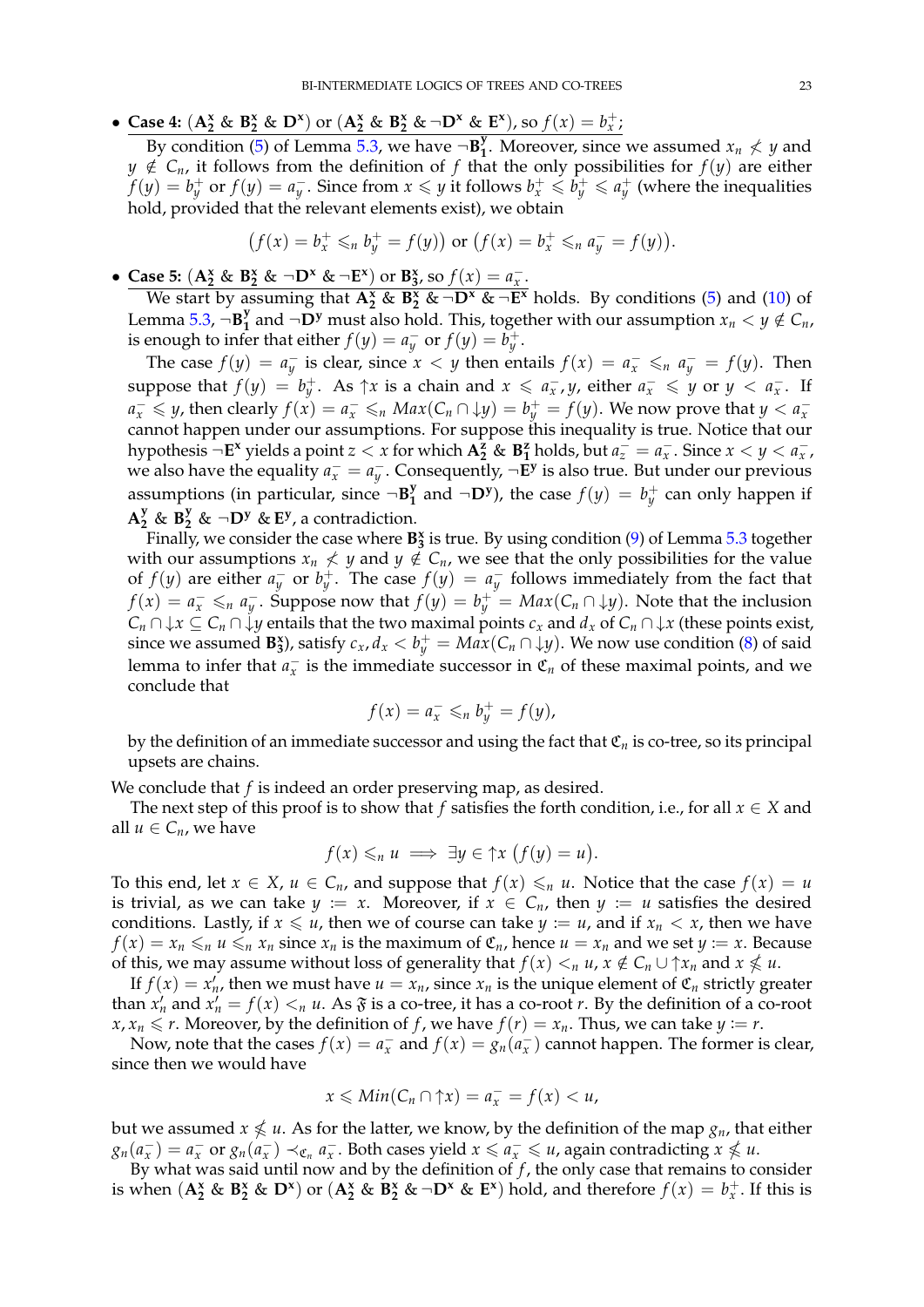the case, then note that our assumption  $f(x) = b_x^+ = Max(C_n \cap \downarrow x) <_n u$  implies

$$
u\in C_n\cap\uparrow b_x^+=\big(C_n\cap\uparrow a_x^-\big)\cup\{b_x^+\},\
$$

where the equality above follows from  $b_x^+ \prec_{\mathfrak{C}_n} a_x^-$  (see condition [\(7\)](#page-19-12) of Lemma [5.3\)](#page-19-4) and the fact that in a co-tree, such as  $\mathfrak{C}_n$ , points have at most one immediate successor. Since  $u$  cannot be an element of  $\uparrow a_x^-$ , as we assumed  $x \nleq u$  and we have the inclusion  $\uparrow a_x^- \subseteq \uparrow x$ , then  $u \in (C_n \cap \uparrow a_x^-) \cup \{b_x^+\}$  implies  $u = b_x^+$ . Thus, by taking  $y := x$  we are done. Therefore, *f* satisfies the forth condition, as desired.

Finally, we prove that *f* satisfies the back condition, i.e., for all  $x \in X$  and all  $u \in C_n$ , we have

$$
u\leqslant_n f(x) \implies \exists z\in \mathcal{\downarrow} x\bigl(f(z)=u\bigr).
$$

Let  $x \in X$ ,  $u \in C_n$ , and suppose that  $u \leq n$   $f(x)$ . As before, we can immediately take care of some cases, allowing us to make some useful assumptions. The case  $u = f(x)$  is trivial, and if  $u \leq x$ , we can always take  $z := u$ . Notice that this already takes care of the case  $x \in C_n$ . Moreover, if  $x_n < x$ , then we have  $u \le x_n < x$ , since  $x_n$  is the maximum of  $\mathfrak{C}_n$ , and we again have  $u \le x$ . So, we can suppose without loss of generality that  $u < f(x)$ ,  $u \nle x$  and  $x \notin C_n \cup \uparrow x_n$ .

Note that neither  $f(x) = x'_n$  or  $f(x) = g_n(a_x^-)$  can happen, since  $x'_n$  and  $g_n(a_x^-)$  are minimal points in  $\mathfrak{C}_n$ , and we assumed  $u <_n f(x)$ . If we have  $f(x) = b_x^+$ , then we can take  $z := u$ , since  $u <sub>n</sub> f(x) = b_x^+ = Min(C_n \cap \downarrow x)$  and  $f(u) = u$ .

By our previous discussions and by the definition of *f*, the only remaining case is when  $(A_2^{\times} \& B_2^{\times} \& \neg D^{\times} \& \neg E^{\times})$  or  $B_3^{\times}$  hold, and thus  $f(x) = a_x^{-}$ .

If **B**<sup>*x*</sup></sup> holds, then *x* lies above the two immediate predecessors,  $c_x$  and  $d_x$ , of  $a_x^-$  in  $\mathfrak{C}_n$ , (see condition [\(8\)](#page-19-11) of Lemma [5.3\)](#page-19-4). Notice that  $u <sub>n</sub> f(x) = a_x$  yields either  $u \le c_x \le x$  or  $u \le d_x \le x$ , by the poset structure of  $\mathfrak{C}_n$  and by the definition of an immediate predecessor. Since both possibilities clearly contradict  $u \nleq x$ , we conclude that  $\mathbf{B}_{3}^{x}$  cannot be true. Consequently, in this case we must have  $A_2^x \& B_2^x \& \neg D^x \& \neg E^x$ . By condition [\(7\)](#page-19-12) of Lemma [5.3,](#page-19-4) we know that *b*<sup>+</sup><sub>*x*</sub> ≺<sub>*c<sub>n</sub>*</sub>  $a_x^-$ . Furthermore, since we assumed that  $u \nleq x$  and we have  $b_x^+$  ≤ *x*, by definition of  $b_x^+$ , then by looking at the poset structure of  ${\mathfrak C}_n$ , we see that the only way that our assumption  $u <sub>n</sub> f(x) = a_x^-$  can hold is if we have  $u = g_n(a_x^-) \neq a_x^-$  and  $b_x^+ \neq g_n(a_x^-)$ . With this previous comment in mind, we suppose  $u = g_n(a_x^-) \neq a_x^-$ . Since  $\neg$ **E**<sup>*x*</sup> holds, there exists a *y* < *x* such that  $A_2^y \& B_1^y$ **<sup>y</sup>**</sup> and  $a_y^- = a_x^-$ . It now follows that taking  $z := y$  satisfies the desired conditions, since  $y \in \mathcal{F}x$  and  $f(y) = g_n(a_y) = g_n(a_x) = u$ . Therefore, *f* satisfies the back condition.

We conclude that *f* is a bi-p-morphism, and since  $C_n \subseteq X$  and  $f[C_n] = C_n$ , *f* is surjective, as desired.  $\Box$ 

Theorem [5.2](#page-19-1) is an immediate consequence of Lemmas [5.4](#page-20-0) and [5.5.](#page-21-0) As a consequence of it, we obtain the following.

# <span id="page-23-0"></span>**Corollary 5.6.** *A finite bi-Esakia co-tree X refutes*  $\mathcal{J}(\mathfrak{C}_n^*)$  *iff it refutes*  $\beta(\mathfrak{C}_n^*)$ *.*

*Proof.* To prove the left to right implication, suppose that a finite bi-Esakia co-tree  $X$  refutes  $\beta(\mathfrak{C}_n^*)$ . By the Dual Subframe Jankov Lemma [4.23,](#page-17-0) this is equivalent to  $\mathfrak{C}_n$  order-embeds into  $X$ . Since a bi-p-morphism between posets equipped with the discrete topology (in particular, between finite bi-Esakia spaces) is always continuous, it follows from Theorem  $5.2$  that  $\mathfrak{C}_n$  is a bi-Esakia morphic image of  $\mathcal X.$  Thus,  $\mathcal X$  must also refute  $\mathcal J(\mathfrak{C}_n^*)$ , by the Jankov Lemma [4.9.](#page-13-1)

As for the other implication, just note that  $\mathcal X$  is a co-tree, hence it has no nontrivial bi-generated subframes. By the Jankov Lemma [4.9,](#page-13-1)  $\mathcal X$  refuting  $\mathcal J(\mathfrak{C}_n^*)$  is then equivalent to the existence of a surjective bi-Esakia morphism from  $\mathcal X$  onto  $\mathfrak{C}_n$ . Since bi-Esakia morphisms are obviously partial co-Esakia morphisms, it now follows from the Dual Subframe Jankov Lemma [4.23](#page-17-0) that  $\mathcal{X}$  refutes  $\beta(\mathfrak{C}_n^*)$ , as desired.

The second step in the proof of Theorem [5.1](#page-18-1) consists in establishing the following:

<span id="page-23-1"></span>**Lemma 5.7.**  $\mathfrak{C}_n^*$  *is a* 1-generated bi-Gödel algebra, for every  $n \in \omega$ .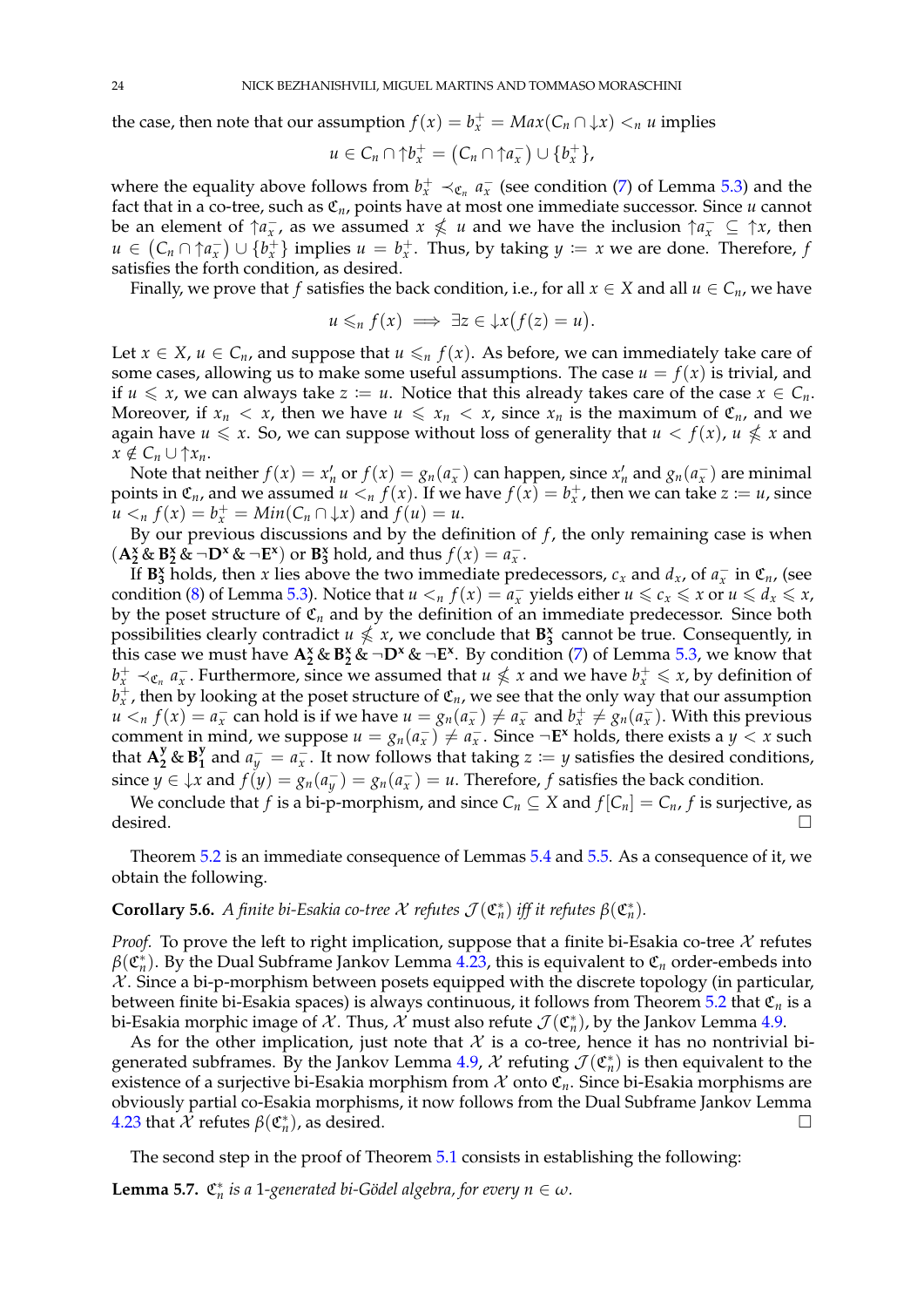*Proof.* Notice that the bi-Heyting algebras dual to the various  $\mathfrak{C}_n$  are bi-Gödel algebras, because each  $\mathfrak{C}_n$  is a finite co-tree. Therefore, it only remains to prove that  $\mathfrak{C}_n^*$  is 1-generated for every positive integer *n*.

First, the algebraic dual of the 1-comb is the three element chain, which is generated as a bi-Heyting algebra by its only element distinct from 0 and 1. Let then  $n \geq 2$  and recall that by the Coloring Theorem [2.15,](#page-6-0) to show that  $\mathfrak{C}_n^*$  is 1-generated, i.e., that there exists  $U \in Up(\mathfrak{C}_n)$ such that  $\mathfrak{C}_n^* = \langle U \rangle$ , it suffices to show that every proper bi-bisimulation equivalence on  $\mathfrak{C}_n$ (see Definition [2.14\)](#page-6-1) identifies points of different colors, where the coloring of  $\mathfrak{C}_n = (C_n, \leq_n)$  is defined by

$$
col(w) = \begin{cases} 1 & \text{if } w \in U, \\ 0 & \text{if } w \notin U, \end{cases}
$$

for all  $w \in C_n$ . To this end, let

*U* := {*x*<sub>1</sub>} ∪ ↑{*x*<sup>*i*</sup> ∈ *C*<sub>*n*</sub> : *i* ≤ *n* is even},

and *E* be a proper bi-bisimulation equivalence on  $\mathfrak{C}_n$ .

First we show that for all  $x, y, z \in C_n$ ,  $x \leq n$   $y \leq z$  and  $xEz$  imply  $xEy$  (note that the following argument also works for an arbitrary bi-bisimulation equivalence on an arbitrary bi-Esakia space). Suppose that  $\langle x, y \rangle \notin E$ . Then the refined condition of *E* yields the existence of an *E*-saturated (clopen) upset *V* separating *x* and *y*. If  $x \le n$  *y*, then *y* must be the point contained in *V*, since *V* is an upset. But then  $y \leq n z$  entails  $z \in V$ . As  $xEz$  and *V* is *E*-saturated, we now have that  $x \in V$ , contradicting the definition of *V*. In particular, this discussion shows that if  $x_i E x_j$  for some  $i < j \leq n$ , then  $x_i E x_{i+1}$ .

Next we prove by complete induction on  $i < n$  that  $x_i E x_{i+1}$  implies that *E* identifies points of different colors. Suppose  $x_i Ex_{i+1}$  and that our induction hypothesis holds true for all  $j < i$ . By the definition of E we have  $x'_{i+1} \le x_{i+1}$  and  $x_i Ex_{i+1}$  entail  $wEx'_{i+1}$ , for some  $w \in \mathcal{X}_i$ . If  $w = x'_i$ , then  $x'_i E x'_{i+1}$  and  $col(x'_i) \neq col(x'_{i+1})$ , as desired. If  $w = x'_j$  for some  $j < i$ , then applying the forth condition to  $x'_j \leq x_j$  and  $x'_j = wEx'_{i+1}$  yields  $zEx_j$ , for some  $z \in \uparrow x'_{i+1}$ .

If  $z = x'_{i+1}$ , then by the back condition and noting that  $x'_{i+1}$  is minimal, it follows that  $\downarrow x_j \subseteq [x'_{i+1}]_E$ , where  $[x'_{i+1}]_E$  is the *E*-equivalence class of  $x'_{i+1}$ . Hence  $x'_1 E x'_{i+1} E x_1$  and we are done, since  $col(x_1') = 0 \neq 1 = col(x_1)$ . Note that the previous argument can also be used to prove the case where the  $w \in \{x_i\}$  satisfying  $wEx'_{i+1}$  is equal to  $x_i$ , for  $l \leq i$ . On the other hand, if  $z \neq x'_{i+1}$ , then  $z = x_t$  for some  $t \geq i+1$ . As  $x_j E z = x_t$ , the discussion above entails  $x_j E x_{j+1}$ , which falls under our induction hypothesis since  $j < i < t$ . Thus, E identifies points of different colors, as desired.

We are finally ready to prove that if  $E$  is a proper bi-bisimulation equivalence on  $\mathfrak{C}_n$ , then *E* identifies points of different colors, and therefore the Coloring Theorem ensures  $\mathfrak{C}_n^* = \langle U \rangle$ , as desired. Let  $i < j \le n$ . If  $x_i E x_j$ , then  $x_i E x_{i+1}$  by above, and the result now follows by our previous discussion. If  $x'_i E x'_j$  or  $x'_i E x'_j$ , using the same argument as in the last part of the proof by induction above yields *E*-equivalent points of different colors, as desired. The only cases that remain are either  $x'_i E x_i$  or  $\overline{x}'_i E x_j$ , which are clear, since the minimality of  $x'_i$  implies either  $\downarrow$  $x_i \subseteq [x'_i]_E$  or  $\downarrow$  $x_j \subseteq [x'_i]_E$ , respectively, hence  $x'_1 Ex_i Ex_1$ . Since we have  $col(x'_1) \neq col(x_1)$ , the result follows.

As a consequence, we obtain the left to right implication in Theorem [5.1:](#page-18-1)

# <span id="page-24-0"></span>**Corollary 5.8.** *If an extension of bi-LC if locally tabular, then it contains*  $\beta(\mathfrak{C}_n^*)$  *for some*  $n \in \omega$ *.*

*Proof.* Let *L* be a locally tabular extension of bi-LC and suppose, with a view towards contradiction, that it omits the subframe formulas of all the (algebraic duals of the) finite combs. Notice that V*<sup>L</sup>* must have the FMP by Proposition [2.2,](#page-2-0) so given a positive integer *n* there exists a finite SI algebra  $\mathfrak A$  which validates  $L$  but refutes  $\beta(\mathfrak C_n^*)$ . Since  $\mathfrak A \not\models \beta(\mathfrak C_n^*)$  iff  $\mathfrak A \not\models \mathcal J(\mathfrak C_n^*)$  by Corollary [5.6,](#page-23-0) it now follows from the Jankov Lemma  $4.9$  that  $\mathfrak{C}_n^*$  must also validate *L*.

As *n* was arbitrary in the discussion above, we proved that the algebraic duals of the finite combs, which are all 1-generated (see Lemma [5.7\)](#page-23-1), are in V*L*. In particular, this entails that V*<sup>L</sup>*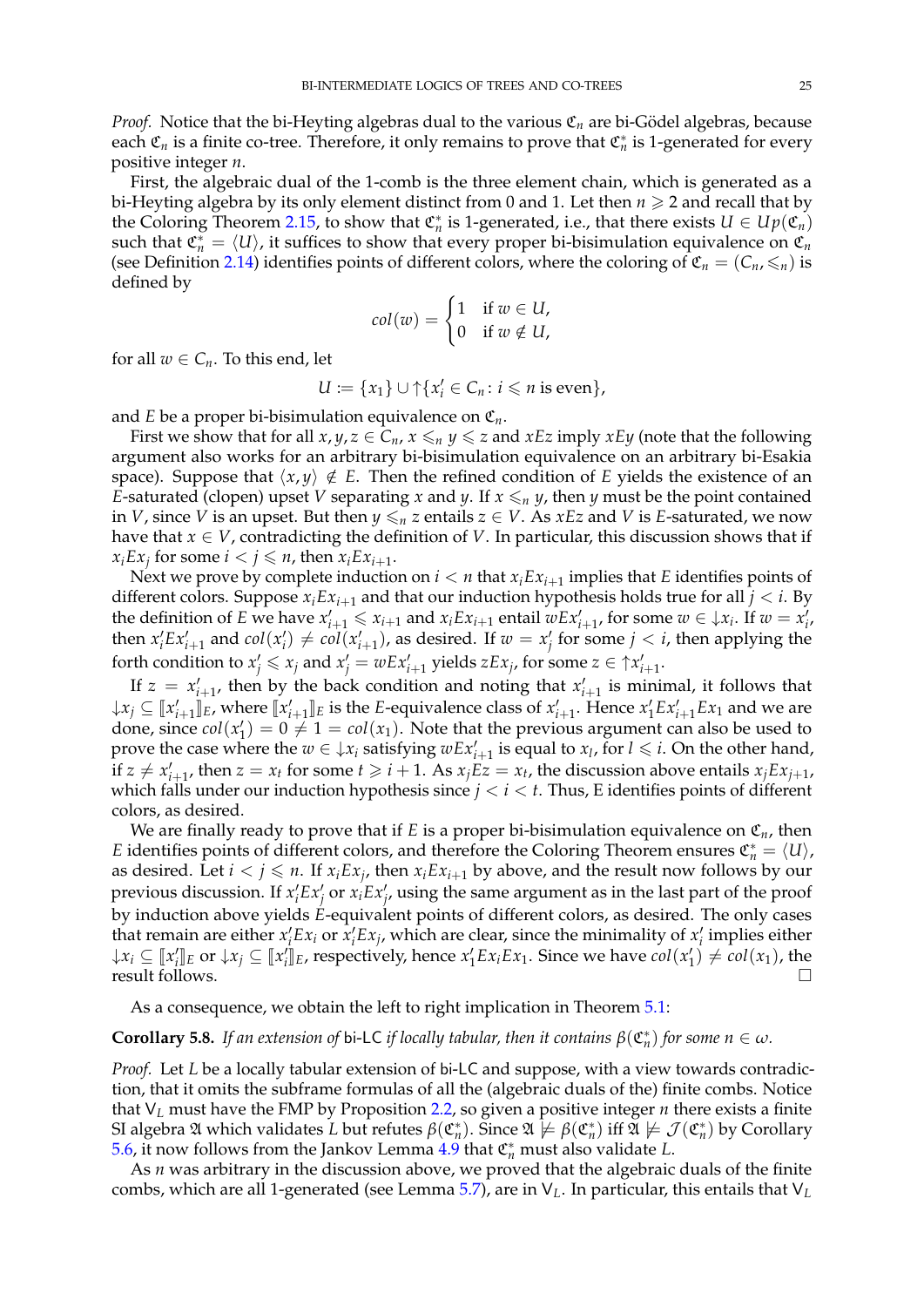has arbitrarily large finite 1-generated members. By Theorem [2.3,](#page-3-2) V*<sup>L</sup>* cannot be locally finite and, therefore, *L* cannot be locally tabular, which contradicts the assumptions.

The third and last step in the proof of Theorem [5.1](#page-18-1) consists in finding a natural bound for the size of *m*-generated SI bi-Gödel algebras whose bi-Esakia duals do not admit the *n*-comb as a subposet. We need a few auxiliary lemmas.

**Definition 5.9.** Given a poset  $\mathfrak{F}$  and a chain  $H \subseteq \mathfrak{F}$  with a least element  $m_0$  and a greatest element  $m_1$ , we say that *H* is an *isolated chain* (in  $\mathfrak{F}$ ) if

$$
\downarrow m_1 \setminus H = \downarrow m_0 \setminus \{m_0\} \text{ and } \uparrow m_0 \setminus H = \uparrow m_1 \setminus \{m_1\}.
$$

**Example [5.](#page-25-0)10.** Consider the poset  $\mathfrak{F}$  depicted in Figure 5. The set  $H := \{f, e, d\}$  forms an isolated chain in  $\mathfrak{F}$ , since  $\{d \setminus H = \{g, h\} = \{f \setminus \{f\} \}$  and  $\{\dagger \setminus H = \{b, c, a\} = \{\dagger d \setminus \{d\}.$  On the other hand, the chain  $G := \{a.b, d\}$  is not isolated in  $\mathfrak{F}$ , since, for example,  $c \in \mathcal{L}a \setminus G$  but  $c \notin \mathcal{A} \setminus \{d\}.$ 



<span id="page-25-0"></span>FIGURE 5. The poset  $\mathfrak{F}$ 

<span id="page-25-1"></span>**Lemma 5.11.** *If*  $\mathcal{X} = (X, \tau, \leq)$  *is a bi-Esakia space and H is an isolated chain in*  $\mathcal{X}$ *, then the least equivalence relation identifying the points in*  $H$ ,  $E := H^2 \cup Id_X$ , *is a bi-bisimulation equivalence on*  $\mathcal{X}$ *.* 

*Proof.* That *E* is an equivalence relation that satisfies the back and forth conditions follows immediately from the definition of *E* and that of an isolated chain. It remains to show that *E* is refined, i.e., that every two non-E-equivalent points are separated by an *E*-saturated clopen upset of  $X$  (notice that, by the definition of *E*, a clopen upset *U* is *E*-saturated iff  $H \subseteq U$  or *H* ∩ *U* = ∅). To this end, let *w*, *v* ∈ *X* and suppose  $\neg$  (*wEv*). There are only two possible cases: either *w*, *v*  $\notin$  *H*, or, without loss of generality, *w*  $\in$  *H* and *v*  $\notin$  *H*.

We first suppose that  $w, v \notin H$ . Since  $\neg(wEv)$ , we have  $w \neq v$ , and we can suppose without loss of generality that  $w \nleq v$ . By the PSA, there exists  $U \in CpUp(\mathcal{X})$  satisfying  $w \in U$ and  $v \notin U$ . If  $w < m_1 := Max(H)$ , then *H* being an isolated chain in  $\mathcal X$  and  $w \notin H$  imply *w* < *m*<sup>0</sup> := *Min*(*H*), hence we have *H* ⊆ *U*, since *U* is an upset containing *w*. Thus, *U* is an *E*-saturated clopen upset that separates *w* from *v*. On the other hand, if  $w \nleq m_1$ , then by the PSA there exists  $V \in CpUp(X)$  such that  $w \in V$  and  $m_1 \notin V$ . Since *V* is an upset not containing *m*<sub>1</sub>, it follows *H* ∩ *V* = ∅, and it is easy to see that *U* ∩ *V* is an *E*-saturated clopen upset that separates *w* from *v*, as desired.

Suppose now that  $w \in H$  and  $v \notin H.$  If  $m_1 \nleqslant v$ , then we also have  $m_0 \nleqslant v$ , by the definition of an isolated chain. The PSA now yields  $U \in CpUp(\mathcal{X})$  satisfying  $m_0 \in U$  and  $v \notin U$ . Since  $U$ is an upset containing  $m_0$ , we have  $H \subseteq U$  and clearly *U* satisfies our desired conditions. On the other hand, if  $m_1 \le v$ , we must have  $m_1 < v$  because  $v \notin H$ . Consequently, in this case, we have  $v \nleq m_1$ . Therefore, we can apply the PSA obtaining some  $V \in \dot{C}pUp(\mathcal{X})$  such that *v* ∈ *V* and  $m_1$  ∉ *V*. Since *V* is an upset, it follows  $H \cap V = \emptyset$ , and we conclude that *V* is an *E*-saturated clopen upset that separates *v* from *w*, as desired.  $\square$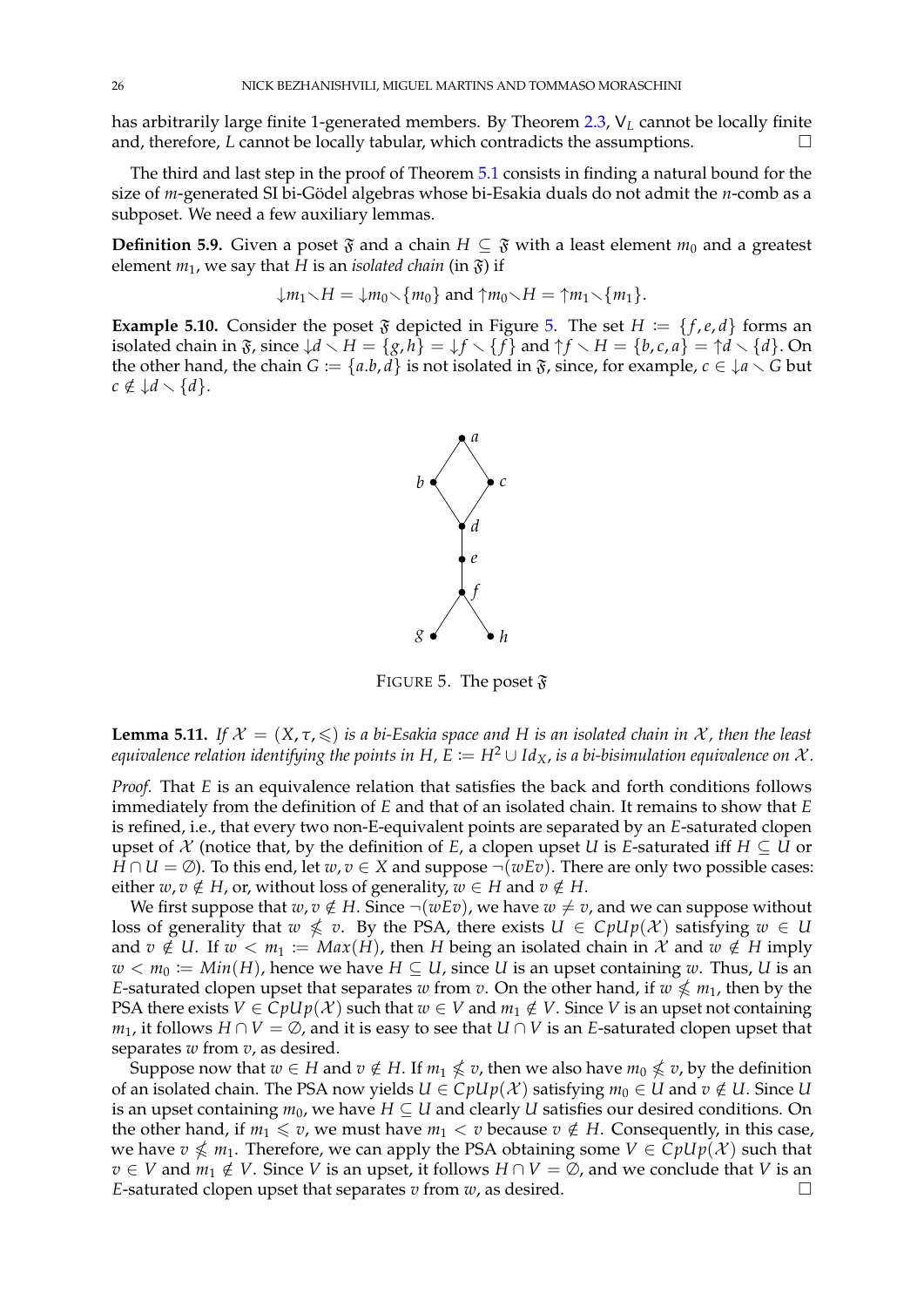Recall that an *order-isomorphism* is an order-invariant bijection between posets (in other words, a surjective order-embedding), and that given two points *w* and *v* in a poset  $\mathfrak{F} = (W, \leqslant)$ , we denote  $[w, v] := \{x \in W : w \le x \le v\}$ . Notice that if  $\mathfrak F$  is a co-tree, then  $[w, v]$  is a chain.

<span id="page-26-0"></span>**Lemma 5.12.** *Let*  $\mathcal{X} = (X, \tau, \leq)$  *be a bi-Esakia co-tree and*  $w, v \in X$  *two distinct points with a common immediate successor. If both*  $\downarrow w$  *and*  $\downarrow v$  *are finite, and there exists an order-isomorphism*  $f: \downarrow w \rightarrow \downarrow v$ , *then*

$$
E := \{(x, y) \in X^2 \colon (x \in \downarrow w \text{ and } f(x) = y) \text{ or } (x \in \downarrow v \text{ and } f(y) = x)\} \cup Id_X
$$

*is a bi-bisimulation equivalence on* X *.*

*Proof.* We start by noting that, by its definition, *E* is clearly an equivalence relation. Furthermore, that *E* satisfies the back condition is immediate from the definition of *E* and that of an orderisomorphism. Since we assumed that *w* and *v* share an immediate successor, and since in a co-tree points have at most one immediate successor, it follows that *E* satisfies the forth condition. To see this, let us denote the unique immediate successor of both *w* and *v* by *u*, and note that, for  $x \in \{w \text{ (or } x \in \{v\}\text{), we have a description } \mathcal{\uparrow} x = [x, w] \cup \mathcal{\uparrow} u$  (respectively,  $\uparrow x = [x, v] \cup \uparrow u$ , since the principal upsets of X are chains. By this previous comment, the definition of *E*, and that of an order-isomorphism, it is now clear that *E* satisfies the forth condition.

We now show that *E* is refined, thus ensuring that *E* is a bi-bisimulation equivalence on  $\mathcal{X}$ . Let *x*, *y*  $\in$  *X* and suppose that  $\neg$ (*xEy*). So *x*  $\neq$  *y*, and we can suppose without loss of generality that  $x \nleq y$ . We proceed by cases:

• **Case 1:** {*x*, *y*} ∩ (↓*w* ∪ ↓*v*) = ∅;

In this case, we have  $x \nleq w$  and  $x \nleq v$ . Since we also assumed  $x \nleq y$ , by the PSA there are  $U_y, U_w, U_v \in CpUp(\mathcal{X})$  all containing x, and such that  $y \notin U_y$ ,  $w \notin U_w$ , and  $v \notin U_v$ . As  $U_w$  is an upset not containing *w*, we have  $\downarrow w \cap U_w = \emptyset$ . Similarly, it follows  $\downarrow v \cap U_v = \emptyset$ . Thus,  $U := U_y \cap U_w \cap U_z$  is an *E*-saturated (since  $U \cap (\downarrow w \cup \downarrow v) = \emptyset$ ) clopen upset separating *x* from *y*, as desired.

• **Case 2:**  $x \notin (\downarrow w \cup \downarrow v)$  and  $y \in (\downarrow w \cup \downarrow v)$ ;

By assumption, we have  $x \nleq w$  and  $x \nleq v$ , so by the PSA there are  $U_w, U_v \in CpUp(\mathcal{X})$ , both containing *x*, satisfying  $w \notin U_w$  and  $v \notin U_v$ . As  $U_w$  is an upset not containing  $w$ , we have  $\downarrow w \cap U_w = \emptyset$ . Similarly, it follows  $\downarrow v \cap U_v = \emptyset$ . Thus,  $U := U_w \cap U_v$  is an *E*-saturated (since  $U \cap (\downarrow w \cup \downarrow v) = \emptyset$ ) clopen upset separating *x* from *y*, since we assumed  $y \in (\downarrow w \cup \downarrow v)$ . We note that this previous argument can also be used when  $y \notin (\downarrow w \cup \downarrow v)$  and  $x \in (\downarrow w \cup \downarrow v)$ , by replacing *x* with *y*, and vice-versa.

• Case 3: 
$$
x, y \in (\downarrow w \cup \downarrow v)
$$
.

Without loss of generality, we suppose that  $x \in \{w\}$  and  $y \in \{w\}$  (if  $y \in \{v\}$  or  $x \in \{v\}$ , we can replace *y* or *x* in the following argument by  $f^{-1}(y)$  or  $f^{-1}(x)$ , respectively, where *f*<sup>-1</sup> is the inverse of the order-isomorphism *f*). As  $\downarrow w$  is finite by hypothesis, we can enumerate  $\downarrow w \setminus \downarrow y := \{x_1, \ldots, x_n\}$ . Notice that for all  $i \leq n$ , we have  $x_i \nleq y$  by the definition of  $x_i$ , and  $x_i \nleq f(y)$ , since  $f(y) \in \{v \text{ and } x_i \notin \{v\}$  (recall that  $w$  and  $v$  are distinct points in a co-tree with a common immediate successor, hence we have  $\downarrow w \cap \downarrow v = \emptyset$ ). Using the same argument as in the previous cases,  $x_i \nleq y$  and  $x_i \nleq f(y)$  imply, by the PSA, that there exists  $U_i \in CpUp(\mathcal{X})$  satisfying  $x_i \in U_i$  and  $y, f(y) \notin U_i$ . As  $U_i$  is an upset, it follows that  $U_i \cap (\downarrow y \cup \downarrow f(y)) = \emptyset$ . Furthermore, by the definition of an orderisomorphism,  $x_i \nleq y$  entails  $f(x_i) \nleq f(y)$ , and since we have  $f(x_i) \in \mathcal{L}v$  and  $y \in \mathcal{L}w$ , it follows  $f(x_i) \nleq y$ . Again, the PSA yields some  $V_i \in CpUp(\mathcal{X})$  satisfying  $f(x_i) \in V_i$  and  $V_i \cap (\downarrow y \cup \downarrow f(y)) = \emptyset$ . Let  $U := \bigcup_{i=1}^n U_i \cup \bigcup_{i=1}^n V_i$ , and note that this is a clopen upset satisfying  $\{x_1,\ldots,x_n,f(x_1),\ldots,f(x_n)\}\subseteq U$  and  $U\cap (\downarrow\!y\cup\downarrow\!f(y))=\varnothing$ . As we assumed  $x \in \{x_1, \ldots, x_n\} = x \cup \{y, y\}$ , it now follows  $x \in \{x_1, \ldots, x_n\} = x \cup \{y, y\}$  and thus  $x \in U$ . By the way we defined *U* and *E*, we conclude that *U* is an *E*-saturated clopen upset separating *x* from *y*, as desired.

We now have all the necessary tools to obtain the desired bound.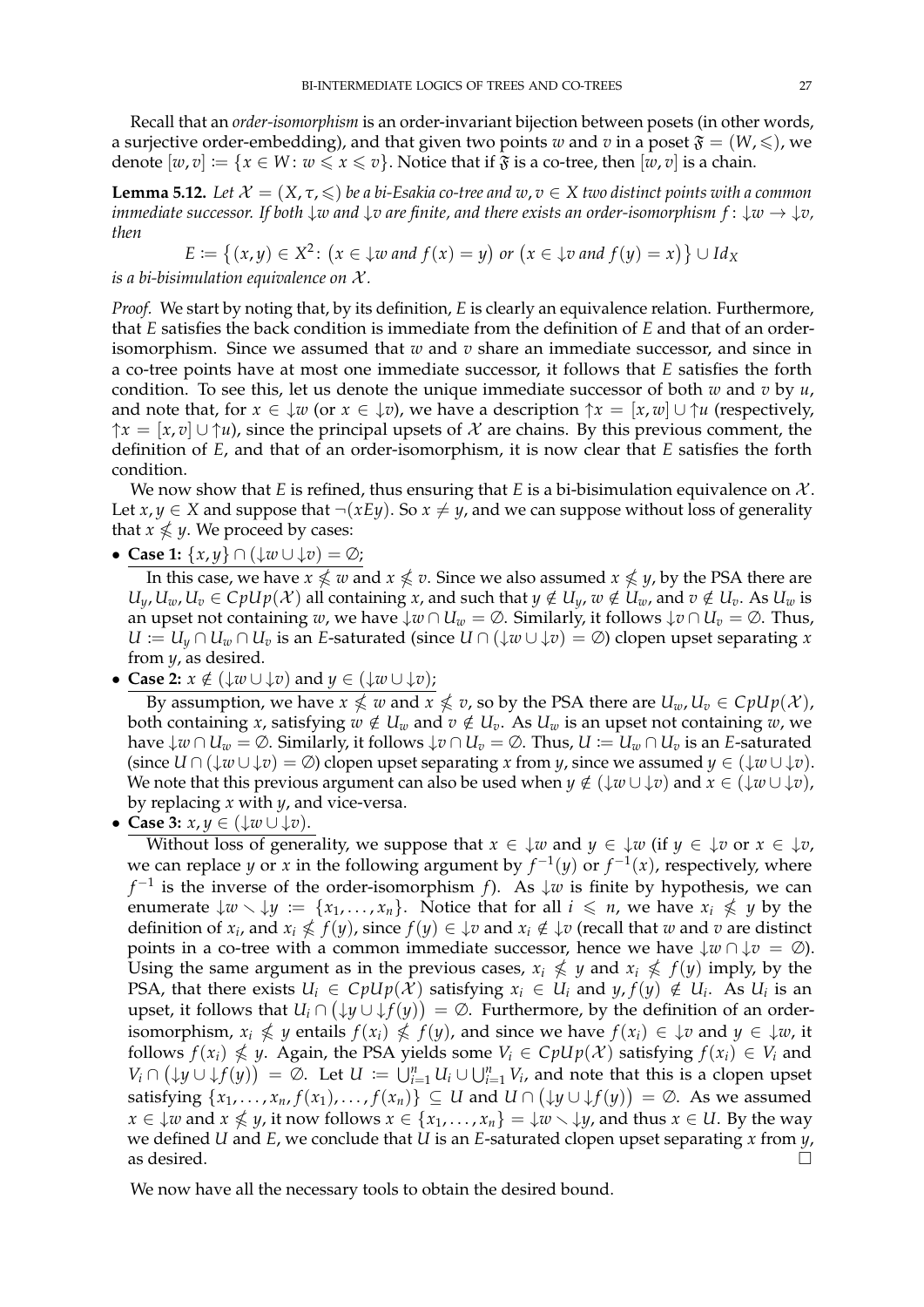<span id="page-27-0"></span>**Proposition 5.13.** *If n and m are positive integers, there is a natural bound k*(*n*, *m*) *(only dependent on n and m) for the size of m-generated SI bi-G¨odel algebras whose bi-Esakia duals do not admit the n-comb as a subposet.*

*Proof.* Let  $\mathcal{X} = (X, \tau, \leq)$  be a bi-Esakia co-tree which does not admit the *n*-comb as a subposet and suppose that  $\mathcal{X}^*$  is *m*-generated, so there are  $U_1,\ldots,U_m\in CpUp(\mathcal{X})$  such that  $\tilde{\mathcal{X}}^*=$  $\langle U_1, \ldots, U_m \rangle$ . By the Coloring Theorem [2.15,](#page-6-0) every proper bi-bisimulation equivalence on X identifies points of different colors, where the coloring of  $X$  is defined by  $V(p_i) = U_i$ , for  $i \leq m$ .

First we prove that if  $w \in min(X)$  then  $|\uparrow w| \leq (m+1) \cdot n$ . Take  $w \in min(X)$  and notice that since the *U*<sup>*i*</sup> are upsets, we can re-enumerate them so they satisfy  $\uparrow w \cap U_1 \subseteq \cdots \subseteq \uparrow w \cap U_m$ . Set  $H_i\coloneqq \uparrow\!\! w\cap\big(\cap_{j=i}^m U_j\big)$  for each  $i\leqslant m$ ,  $H_{m+1}\coloneqq \uparrow\!\! w\smallsetminus U_m$ , and notice  $\uparrow\!\! w=\bigcup_{i=1}^{m+1} H_i.$  We now show that  $|H_i| \leq n$ , for all  $i \leq m+1$ . For suppose this is not the case, i.e., that  $|H_i| > n$  for some  $i \leq m + 1$ . As  $H_i$  is contained in the chain  $\uparrow w$ ,  $H_i$  is also a chain, thus there are points  $a_1 < \cdots < a_n < a_{n+1} \in H_i$ . Let  $j \leqslant n$  and suppose that  $[a_j, a_{j+1}]$  is an isolated chain in X. By the definitions of our coloring of  $\mathcal X$  and of  $H_i$ ,  $[a_j, a_{j+1}] \subseteq H_i$  implies that all the points in this isolated chain have the same color. But now Lemma [5.11](#page-25-1) yields a proper (since  $a_j \neq a_{j+1}$ ) bibisimulation equivalence on  $X$  which does not identify points of different colors, contradicting the Coloring Theorem. Thus, the chain  $[a_j, a_{j+1}]$  cannot be isolated. Since  $\mathcal X$  is a co-tree, it is clear that  $\uparrow a_j \setminus [a_j, a_{j+1}] = \uparrow a_{j+1} \setminus \{a_{j+1}\}\$  and  $\downarrow a_j \setminus \{a_j\} \subseteq \downarrow a_{j+1} \setminus [a_j, a_{j+1}]$ , and therefore we must have  $\downarrow a_{j+1} \setminus [a_j,a_{j+1}] \nleq \downarrow a_j \setminus \{a_j\}.$  Equivalently, there exists  $x_j \in [a_j,a_{j+1}] \setminus \{a_j\}$  such that  $\downarrow \! x_j \smallsetminus ([a_j,a_{j+1}]\cup \downarrow \! a_j)\neq \varnothing.$  Fix a  $x'_j\in \vphantom{\tilde{\downarrow}}\! x_j\smallsetminus ([a_j,a_{j+1}]\cup \downarrow \! a_j).$  As  $j\leqslant n$  was arbitrary, we have found a subposet of  $\mathcal{X}$ ,  $(\{x_j : j \leqslant n\} \cup \{x'_j : j \leqslant n\}, \leqslant)$ , which is clearly a copy of the *n*-comb  $\mathfrak{C}_n$ , contradicting our hypothesis. Therefore, there can be no chain  $a_1 < \cdots < a_n < a_{n+1} \in H_i$ , i.e.,  $|H_i| \leq n$ . Consequently, we conclude that  $\uparrow w = \bigcup_{i=1}^{m+1} H_i$  consists of at most  $m+1$  pieces, each of size at most *n*, that is,  $|\uparrow w| \leq (m + 1) \cdot n$  as desired.

Since every point in a bi-Esakia space lies above a minimal one (see Proposition [2.12\)](#page-5-1), it now follows from the definition of the depth of a co-tree (see the end of Section 4) that  $dp(X) \leq (m+1) \cdot n$ . Notice that X being a co-tree of finite depth entails that every point distinct from its co-root *r* has a unique immediate successor. Let  $\{w_i\}_{i\in I} \subseteq min(X)$ , and suppose they all share their unique immediate successor, *v*. Note that there are only 2*<sup>m</sup>* distinct colors, and that  $i \neq j \in I$  implies  $col(w_i) \neq col(w_j)$ , otherwise Lemma [5.12](#page-26-0) would contradict the Coloring Theorem. Thus, we have  $|I| \le 2^m$  and  $|\downarrow v| \le 2^m + 1$ .

Now, let  $u \in X$  be such that all of its strict predecessors are either minimal, or are immediate successors of minimal points. Set  $\{v_i\}_{i\in I} \coloneqq \{y\in X\colon y\prec u\}$ , and notice that for all  $i\in I$ , we have  $|\downarrow v_i| \le 2^m + 1$  by above. Moreover, since there are only 2<sup>*m*</sup> distinct colors, there exists a natural bound  $b(m)$  for the number of possible distinct colored configurations (by which we mean poset structure together with a coloring) of the posets ↓*v<sup>i</sup>* . As the *v<sup>i</sup>* all share their unique immediate successor, we cannot have that for  $i \neq j \in I$ ,  $\downarrow v_i$  and  $\downarrow v_j$  have both the same poset structure (i.e., there exists an order-isomorphism from  $\downarrow v_i$  to  $\downarrow v_j$ ) and coloring, otherwise Lemma [5.12](#page-26-0) would contradict the Coloring Theorem. Hence  $|I| \leq b(m)$ , and we now have  $|\downarrow u| \leq (2^m + 1) \cdot b(m) + 1.$ 

Since we have a natural bound for the depth of  $\mathcal{X}$ , we can now iterate the above argument a finite number of times (namely, at most  $(m + 1) \cdot n$  times) to find a bound  $k_0(n, m) \in \omega$  for the size of *X*, i.e.,  $|X| = |\mathcal{Y}| \le k_0(n,m)$ . By the nature of the argument that led to this bound,  $k_0(n,m)$  depends only on *n* and *m*, and not on X.

As there are only finitely many co-trees of size less than or equal to  $k_0(n,m)$ , it follows that there are only finitely many bi-Esakia co-trees which do not admit C*<sup>n</sup>* as a subposet and whose algebraic dual is *m*-generated. Therefore, we can now find a natural bound  $k(n, m)$ (only dependent on  $k_0(n, m)$ ) for the size of the bi-Heyting duals of these bi-Esakia co-trees, as desired.

We are finally ready to complete the proof of Theorem  $5.1$ .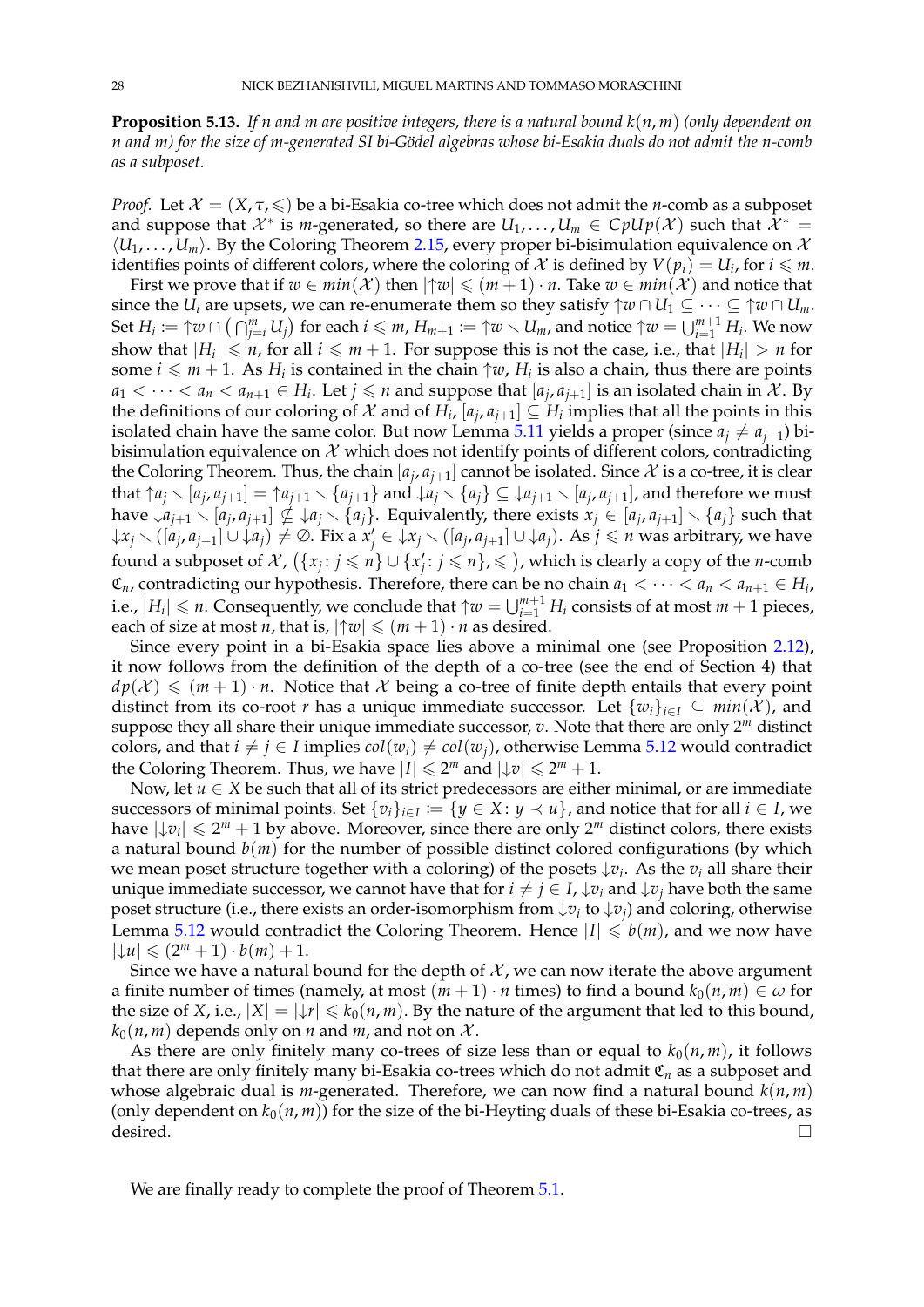*Proof.* The implication from left to right is Corollary [5.8.](#page-24-0) To prove the other direction, let *L* be an extension of bi-LC containing  $β$ ( $\mathfrak{C}_n^*$ ), for some *n* ∈ *ω*. In particular, we have that for all *m* ∈ *ω*, if  $\mathfrak A$  is an SI *m*-generated algebra which validates *L*, then  $\mathfrak A \models \beta({\mathfrak C}_n^*)$ . By the Dual Subframe Jankov Lemma [4.23,](#page-17-0) this is equivalent to  $\mathfrak{C}_n$  does not order-embed into  $\mathfrak{A}_*$ . In other words,  $\mathfrak{A}_*$ does not admit  $\mathfrak{C}_n$  as a subposet. It now follows from Proposition [5.13](#page-27-0) that  $|A| \leq k(n,m)$ , and we can use Theorem [2.3](#page-3-2) to conclude that V*<sup>L</sup>* is locally finite, i.e., that *L* is locally tabular, as  $\overline{\phantom{a}}$  desired.

We close this paper by comparing some properties of the logic bi-LC (algebraized by bi-GA) with those of the thoroughly investigated linear calculus LC which is algebraized by the variety GA of Gödel algebras, i.e., the class of Heyting algebras satisfying the Gödel-Dummett axiom. In the table below, SRC is a short hand for *strongly rooted chain*, i.e., a chain with an isolated minimum. The fact that  $\Lambda$ (bi-LC) is not a chain is an immediate consequence of the proof of Theorem [4.17.](#page-16-0)

| LC = IPC + $(p \rightarrow q) \vee (q \rightarrow p)$             | bi-LC = bi-IPC + $(p \rightarrow q) \vee (q \rightarrow p)$                             |
|-------------------------------------------------------------------|-----------------------------------------------------------------------------------------|
| $\mathfrak{A} \in \mathsf{GA}_{SI} \iff \mathfrak{A}_*$ is a SRC  | $\mathfrak{A} \in \mathsf{bi}\text{-}\mathsf{GA}_{SI} \iff \mathfrak{A}_*$ is a co-tree |
| LC has the FMP                                                    | bi-LC has the FMP                                                                       |
| LC is locally tabular                                             | bi-LC is not locally finite                                                             |
| $\Lambda$ (LC) is a chain of order-type $(\omega + 1)^{\partial}$ | $\Lambda$ (bi-LC) is of size $2^{\aleph_0}$ and is not a chain                          |

**Acknowledgment** The authors are very grateful to Ian Hodkinson for his help in constructing the antichain of Proposition [4.16.](#page-14-2) The third author was supported by the research grant 2017 SGR 95 of the AGAUR from the Generalitat de Catalunya, by the I+D+i research project PID2019-110843GA-I00 *La geometria de las logicas no-clasicas* funded by the Ministry of Science and Innovation of Spain, and by the *Beatriz Galindo* grant BEAGAL18/00040 funded by the Ministry of Science and Innovation of Spain.

#### **REFERENCES**

- <span id="page-28-5"></span>[1] G. Badia. "Bi-Simulating in bi-intuitionistic logic". *Studia Logica*, 104(5), 1037–1050 (2016).
- <span id="page-28-4"></span>[2] R. Beazer. "Subdirectly irreducible double Heyting algebras". *Algebra Universalis* 10.2 (1980), pp. 220–224.
- <span id="page-28-9"></span>[3] C. Bergman. "Universal Algebra: Fundamentals and Selected Topics". Chapman & Hall Pure and Applied Mathematics. Chapman and Hall/CRC, 2011.
- <span id="page-28-12"></span>[4] G. Bezhanishvili. "Locally finite varieties". *Algebra univers.* 46, pp. 531–548 (2001).
- <span id="page-28-15"></span>[5] G. Bezhanishvili. "Forbidden configurations and subframe varieties". *Algebra Univers. 76*, pp. 237–243 (2016).
- <span id="page-28-14"></span>[6] G. Bezhanishvili and N. Bezhanishvili. "An algebraic approach to canonical formulas: Intuitionistic case". *The Review of Symbolic Logic* 2.3 (2009), pp. 517–549.
- <span id="page-28-3"></span>[7] G. Bezhanishvili, N. Bezhanishvili, D. Gabelaia, and A. Kurz. "Bitopological duality for distributive lattices and Heyting algebras". *Mathematical Structures in Computer Science* 20, Issue 03, (2010), pp. 359–393.
- <span id="page-28-8"></span>[8] G. Bezhanishvili and N. Bezhanishvili. "Jankov formulas and axiomatization techniques for intermediate logics". In: ILLC Prepublication (PP) Series PP-2020-12 (2020).
- <span id="page-28-13"></span>[9] N. Bezhanishvili. "Lattices of intermediate and cylindric modal logics". PhD thesis. Universiteit van Amsterdam (2006).
- <span id="page-28-6"></span>[10] G. Bezhanishvili, D. Gabelaia, and M. Jibladze. "A negative solution of Kuznetsov's problem for varieties of bi-Heyting algebras". Available online on the ArXiv (2021).
- <span id="page-28-0"></span>[11] W. J. Blok. *Varieties of Interior Algebras*. Ph.D. thesis, Universiteit van Amsterdam, 1976.
- <span id="page-28-11"></span>[12] W. J. Blok and D. Pigozzi. "On the structure of varieties with equationally definable principal congruences I". Algebra Universalis, 14, pp. 195-227, 1982.
- <span id="page-28-2"></span>[13] W. J. Blok and D. Pigozzi. *Algebraizable logics*, volume 396 of *Mem. Amer. Math. Soc.* A.M.S., Providence, January 1989.
- <span id="page-28-10"></span>[14] S. Burris and H. P. Sankappanavar. *A Course in Universal Algebra: The Milennium Edition*. Springer (2012).
- <span id="page-28-7"></span>[15] M. A. Campercholi and J. G. Raftery. "Relative congruence formulas and decompositions in quasivarietiess". *Algebra universalis*, 78(3), pp. 407–425, 2017.
- <span id="page-28-1"></span>[16] A. M. Cleani. "Translational Embeddings via Stable Canonical Rules". Master thesis, University of Amsterdam, available online (2021).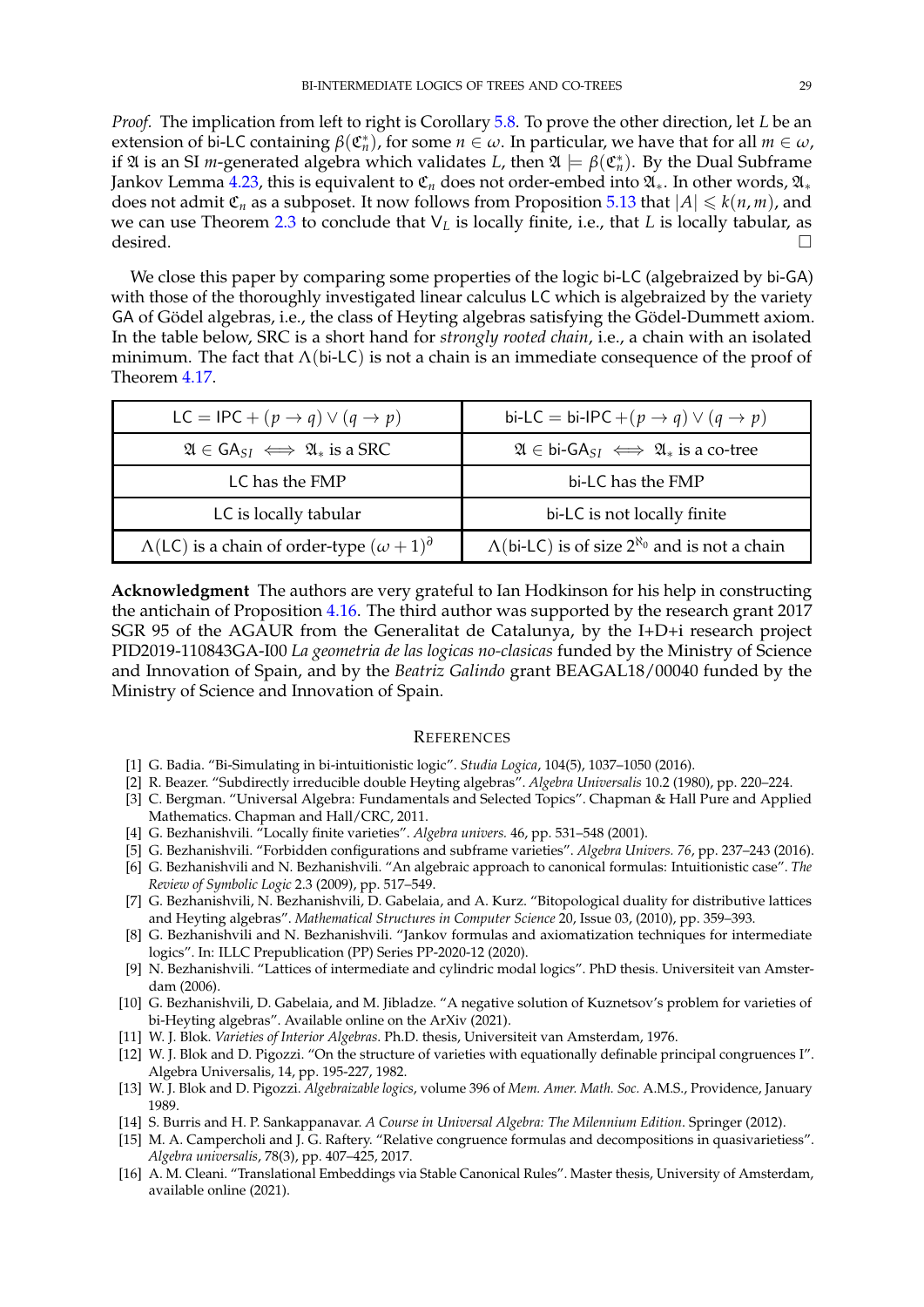- <span id="page-29-9"></span>[17] A. Chagrov and M. Zakharyaschev. *Modal Logic*. Vol. 35. Oxford Logic Guides. Clarendon Press, New York (1997).
- [18] B. Davey and H. Priestley. *Introduction to Lattices and Order*. Cambridge University Press (2002).
- <span id="page-29-19"></span>[19] A. Day. "A note on the congruence extension property". Algebra Universalis, 1 (1971), 234-235.
- <span id="page-29-8"></span>[20] A. Döring. "Topos-based logic for quantum systems and bi-Heyting algebras". In J. Chubb, A. Eskandarian, & V. Harizanov (Eds.), *Logic and Algebraic Structures in Quantum Computing* (Lecture Notes in Logic, pp. 151-173). Cambridge: Cambridge University Press, (2016).
- <span id="page-29-12"></span>[21] M. Dummett. "A propositional calculus with denumerable matrix", The Journal of Symbolic Logic, 24:97–106, 1959.
- [22] H. Enderton. *A Mathematical Introduction to Logic*. Academic Press (2001)
- [23] R. Engelking. *General Topology*. Heldermann Verlag (1989).
- [24] L. Esakia. "Topological Kripke models". *Soviet Mathematics Doklady*, 15:147–151, (1974).
- <span id="page-29-3"></span>[25] L. Esakia. "The problem of dualism in the intuitionistic logic and Browerian lattices". *V Inter. Congress of Logic, Methodology and Philosophy of Science*, Canada (1975), pp. 7–8.
- <span id="page-29-1"></span>[26] L. Esakia. "On Modal Companions of Superintuitionistic Logics", in VII Soviet symposium on logic (Kiev, 1976), pp. 135–136.
- <span id="page-29-21"></span>[27] L. Esakia. *Heyting Algebras: Duality Theory*. Ed. by G. Bezhanisvili and W. Holliday. Vol. 50. Trends in Logic. Springer (2019).
- <span id="page-29-20"></span>[28] J. M. Font. *HAbstract Algebraic Logic - An Introductory Textbook*. Volume 60 of Studies in Logic - Mathematical Logic and Foundations. College Publications, London, 2016.
- <span id="page-29-13"></span>[29] K. Gödel. Eine Interpertation des intuitionistichen Aussagen Kalkülus (1933).
- <span id="page-29-10"></span>[30] R. Goré. "Dual intuitionistic logic revisited". Proceedings of the international conference on automated reasoning *with analytic tableaux and related methods*, Tableaux 2000, St Andrews, Scotland, UK, 2000 July 3–7 (pp. 252–267). Berlin: Springer Berlin Heidelberg.
- <span id="page-29-11"></span>[31] R. Gore and L. Postniece. "Combining derivations and refutations for cut-free completeness in bi-intuitionistic ´ logic". *Journal of Logic and Computation*, 20(1), 233. Grätzer, G. (2010). Universal algebra. New York: Springer-Verlag.
- <span id="page-29-22"></span>[32] A. Horn. "Logic with Truth Values in a Linearly Ordered Heyting Algebra". *The Journal of Symbolic Logic* Vol. 34, No. 3 (Sep., 1969), pp. 395-408.
- <span id="page-29-18"></span>[33] A. Horn. "Free L-algebras". *The Journal of Symbolic Logic* Vol. 34, No. 3 (Sep., 1969), pp. 475-480.
- <span id="page-29-23"></span>[34] V. A. Jankov. On the relation between deducibility in intuitionistic propositional calculus and finite implicative structures. *Doklady Akademii Nauk SSSR*, 151:1293–1294, 1963.
- <span id="page-29-24"></span>[35] V. A. Jankov. The construction of a sequence of strongly independent superintuitionistic propositional calculi. *Soviet Mathematics Doklady*, 9:806–807, 1968.
- <span id="page-29-25"></span>[36] V. A. Jankov. Conjunctively irresolvable formulae in propositional calculi. *Izvestiya Akademii Nauk SSSR. Seriya Matematicheskaya*, 33:18–38, 1969.
- <span id="page-29-4"></span>[37] P. Köhler and D. Pigozzi. "Varieties with equationally definable principal congruences". Algebra Universalis 11 (1), 213-219, 1980.
- [38] P. Johnstone. *Stone Spaces*. Cambridge Studies in Advanced Mathematics (1986).
- [39] T. Katriňák. "The structure of distributive double p-algebras. Regularity and congruences". *Algebra Universalis* 3 (1973), pp. 238-246.
- [40] P. Köhler. "A subdirectly irreducible double Heyting algebra which is not simple". Algebra Universalis 10.2 (1980), pp. 189–194.
- [41] K. Kunen. *Set Theory*. Studies in Logic: Mathematical Logic and Foundations, College Publications (2011).
- <span id="page-29-17"></span>[42] M. Martins. "Bi-Gödel algebras and co-trees". Master thesis, University of Amsterdam, available online (2021).
- <span id="page-29-16"></span>[43] T. Lavička, T. Moraschini and J. G. Raftery. " The Algebraic Significance of Weak Excluded Middle Laws ". *Mathematical Logic Quarterly*, 68(1), 79-94, 2022.
- <span id="page-29-15"></span>[44] T. Lavička and A. Přenosil. "Semisemplicity, Glivenko Theorems, and the Excluded Middle". Available online on the ArXiv (2021).
- <span id="page-29-6"></span>[45] F. W. Lawvere. "In Categories in Continuum Physics (Buffalo 1982)". *Lecture Notes in Mathematics 1174*, Springer, Berlin, Heidelberg, New York, Tokyo, 1–16 (1986).
- <span id="page-29-7"></span>[46] F. W. Lawvere. "Intrinsic co-Heyting boundaries and the Leibniz rule in certain toposes". *Category Theory, Proceedings, Como 1990*, eds. A. Carboni, M.C. Pedicchio, G. Rosolini, Lecture Notes in Mathematics 1488, Springer, Berlin, Heidelberg, New York, 279–281 (1991).
- [47] S. Mac Lane. *Categories for the Working Mathematician*. Springer (1997).
- <span id="page-29-26"></span>[48] R. Mckenzie. "Equational bases and nonmodular lattice varieties". *Trans. Amer. Math. Soc.*, 174, pp. 1-43 (1972).
- <span id="page-29-14"></span>[49] J. Raftery. "Inconsistency lemmas in algebraic logic". *Math. Log. Quart.*, 59: 393-406, (2013).
- <span id="page-29-5"></span>[50] C. Rauszer. "A formalization of the propositional calculus of H-B logic". *Studia Logica: An International Journal for Symbolic Logic 33* (1974).
- <span id="page-29-2"></span>[51] C. Rauszer. "Semi-boolean algebras and their application to intuitionistic logic with dual operations", *Fundamenta Mathematicae LXXXIII* (1974).
- <span id="page-29-0"></span>[52] C. Rauszer. "Applications of kripke models to Heyting-Brouwer logic". *Studia Logica: An International Journal for Symbolic Logic 36* (1977).